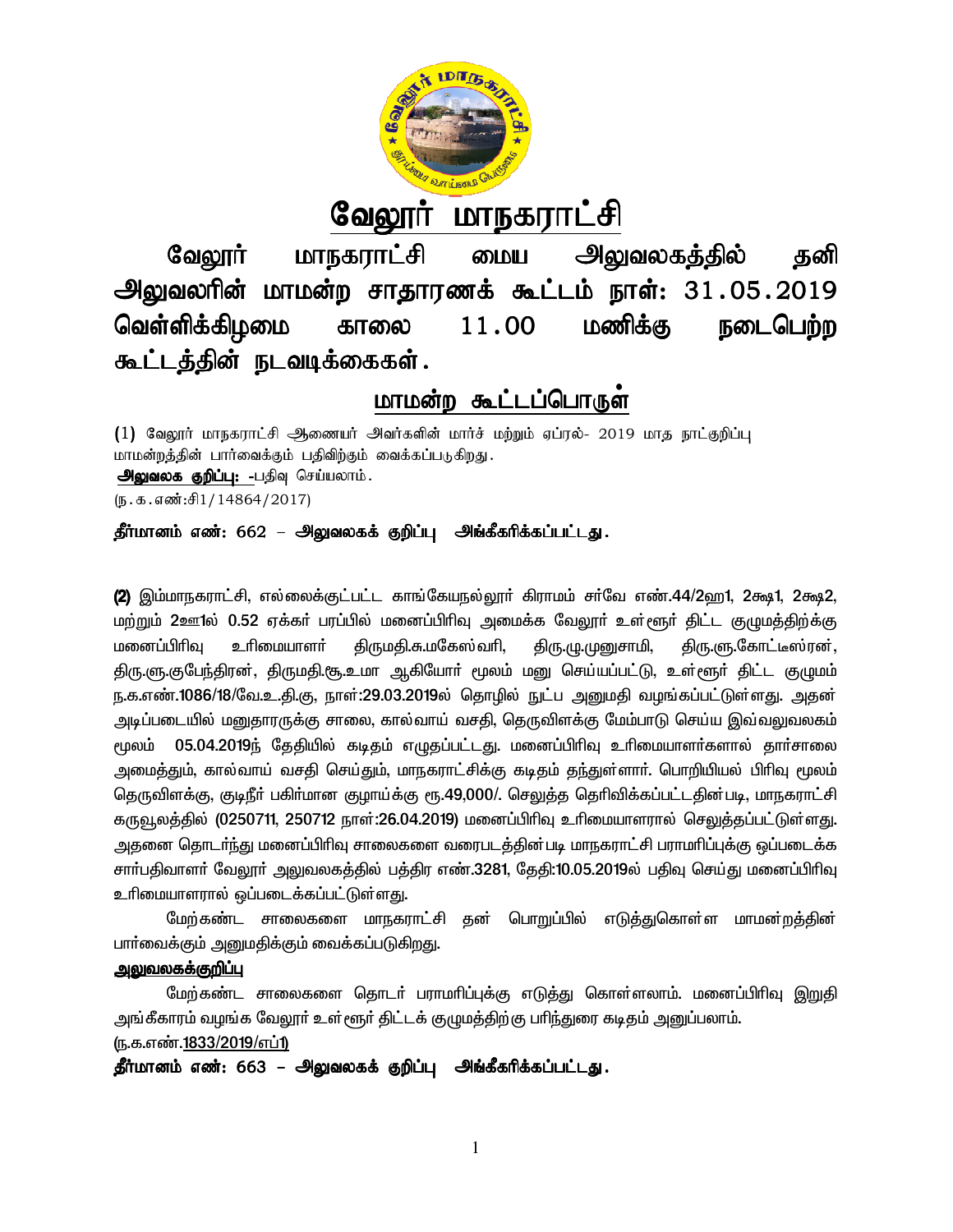(3) இம்மாநகராட்சி எல்லைக்குட்பட்ட அலமேலுமங்காபுரம் கிராம சர்வே எண்.229/4க்ஷ, 5க்ஷல் 0.33 ஏக்கர் பாப்பில் மனைப்பிரிவு அமைக்க வேலார் உள்ளூர் கிட்ட குமுமக்கிற்க்கு மனை பிரிவு உரிமையாளர் கிரு.புகமேந்தி <u>மூலம் மனு செய்யப்பட்டு, உள்ளூர் திட்ட குழுமம் ந.க.எண்.1087/18/வே.உ.தி.கு, நாள்:28.02.2017ல் தொழில் நுட்ப</u> அனுமதி வழங்கப்பட்டுள்ளது. அதன் அடிப்படையில் மனுதாரருக்கு சாலை, கால்வாய் வசதி, தெருவிளக்கு மேம்பாடு செய்ய இவ்வலுவலகம் மூலம் 04.04.2019ந் தேதியில் கடிதம் எழுதப்பட்டது. மனைப்பிரிவு உரிமையாரால் சிமெண்ட் சாலை அமைத்தும், கால்வாய் வசதி செய்தும், மாநகராட்சிக்கு கடிதம் தந்துள்ளார். பொறியியல் பிரிவு மூலம் தெருவிளக்கு, குடிநீர் பகிர்மான குழாய்க்கு ரூ.45,000/. செலுத்த தெரிவிக்கப்பட்டதின்படி, மாநகராட்சி கருவூலத்தில் (02277718, நாள்:02.05.2019) ரூ.45000/— மனைப்பிரிவு உரிமையாளரால் செ<u>லுத்த</u>ப்பட்டுள்ளது. அதனை தொடா்ந்து மனைப்பிரிவு சாலைகளை வரைபடத்தின்படி மாநகராட்சி பராமரிப்புக்கு ஒப்படைக்க சாா்பதிவாளா் வேலூா் அலுவலகத்தில் பத்திர எண்.4265, தேதி:17.05.2019ல் பதிவு செய்து மனைப்பிரிவு உரிமையாளரால் ஒப்படைக்கப்பட்டுள்ளது.

மேற்கண்ட சாலைகளை மாநகராட்சி தன் பொறுப்பில் எடுத்துகொள்ள மாமன்றத்தின் பார்வைக்கும் அனுமதிக்கும் வைக்கப்படுகி<u>றத</u>ு.

#### <u>அலுவலகக்குறிப்பு</u>

மேற்கண்ட சாலைகளை தொடா் பராமாிப்புக்கு எடுத்து கொள்ளலாம். மனைப்பிாிவு <u>இறு</u>தி அங்கீகாரம் வழங்க வேலூர் உள்ளூர் திட்டக் குழுமத்திற்கு பரிந்துரை கடிதம் அனுப்பலாம்.

(ந.க.எண்.4975/18/எப்1)

தீர்மானம் எண்: 664 – அலுவலகக் குறிப்பு அங்கீகரிக்கப்பட்டது.

(4) மேலூர் மாநகராட்சி பழைய பேருந்து நிலையத்தில் சூரியா ஓட்டல் அருகில் வடக்கு பக்கம் காலியாக உள்ள இடத்தில் 15'X10'=150 சதுர அடி காலி இடத்தில் மீன் வறுவல் விற்பனை செய்ய பங்க் வைத்து தொழில் செய்ய வேலூர் மற்றும் திருவண்ணாமலை மாவட்ட உள்நாட்டு மீனவர் கூட்டுறவு சம்மேளன தலைவர் திரு..மு.சிவா அவர்கள் முலமாக 22.02.2019 ல் கடிதம் வரப்பெற்றுள்ளது மேற்கண்ட காலி இடத்தில் தரைவாடகை மாதம் ருபாய்.6313/-க்கு (ருபாய். அூராயிரத்தி முன்நூற்று பதிமுன்று மட்டும்) வாடகை உதவி பொறியாளர் அவர்கள் மூலம் நிர்ணயம் செய்யப்பட்டது . வேலூர் மற்றும் திருவண்ணாமலை மாவட்ட உள்நாட்டு மீனவர் கூட்டுறவு சம்மேளனம் அரசு சார்ந்த நிறுவனமாக இருப்பதால் பொது ஏலம் தவிர்த்து மேற்கண்ட இடத்தினை வாடகைக்கு விட மாமன்ற ஒப்புதலுக்காக வைக்கப்படுகிறது.

அ. கு:- மாமன்றம் அனுமதிக்கலாம்.

 $(\mathfrak{g.5.5.6}$ ன்:0941/19, எப்-1/வா.கு-II.)

## தீர்மானம் எண்: 665 – அலுவலகக் குறிப்பு அங்கீகரிக்கப்பட்டது.

(5) வேலூர் மாநகராட்சி, மண்டலம்-II அலுவலகத்தில், வருவாய் பிரிவிற்கு கோப்புகள் மற்றும் பதிவேடுகள் பராமரித்து பாதுகாத்து வைக்க இரும்பு பீரோ 3 எண்கள் 6அடி உயரத்தில் தேவைப்படுகிறது . இதனை Tansi நிறுவனம் முலம் வாங்க விலைப்பட்டியல் கோரப்பட்டது. இதில் 3 இரும்பு பீரோவின் விலை வரி உட்பட ரூபாய்.34,982/- ஆகும். மேற்கண்ட டான்சி நிறுவனத்திலிருந்து வாங்க மாமன்ற நிர்வாக அனுமதி வேண்டி வப்புதலுக்காக வைக்கப்படுகிறது. அ. கு. அனுமதிக்கலாம்.

 $(\mathfrak{h}.\mathfrak{g}.\mathfrak{g}.$ ள்  $\mathfrak{m}:1375/2019/A1)$ 

தீர்மானம் எண்: 666 – அலுவலகக் குறிப்பு அங்கீகரிக்கப்பட்டது.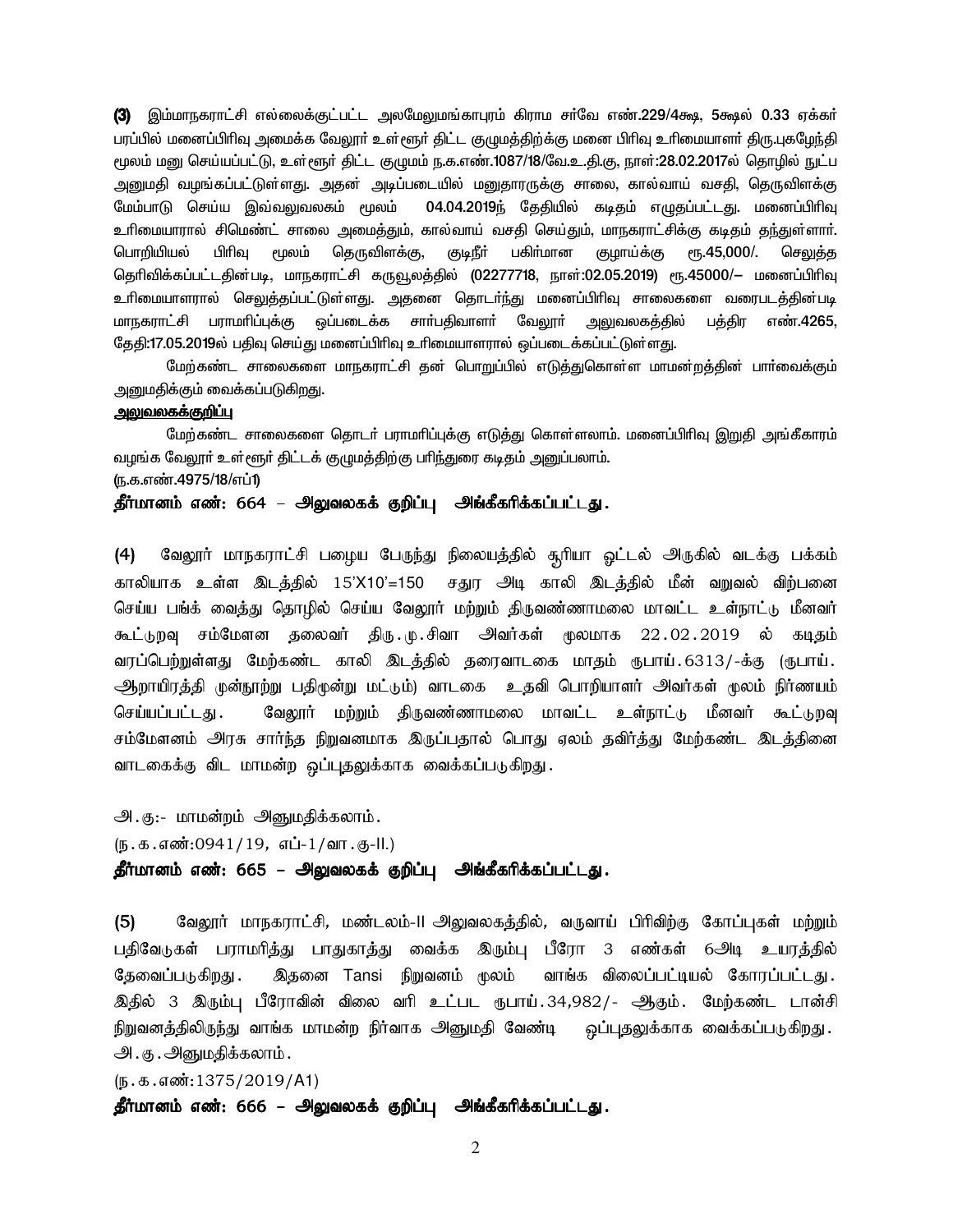$(6)$  வேலூர் மாநகராட்சி உள்ளாட்சி தேர்தல் 2019-க்கு தேர்தல் தொடர்பாக மாநில தேர்தல் <u>ஆ</u>ணையம் தெரிவித்துள்ள கால அட்டவணையின்படி வாக்குச்சாவடி பட்டியல்கள் தயாரித்து பிரசுரிக்கப்பட்டு அப்பட்டியல்களை அச்சடிக்கப்பட வேண்டும் என தெரிவிக்கப்பட்டுள்ளது. மேலும் கீழ்க்கண்ட பட்டியல்களை தயார் செய்து வழங்கவும் அிிவுறுத்தப்பட்டுள்ளது.

- 1. வாக்குச்சாவடிகளின் சரிபார்ப்பு பட்டியல்
- $2.$  வாக்குச்சாவடிகளின் வரைவுப்பட்டியல் கலம்-24
- 3. வாக்குச்சாவடி மையங்களின் வரைபடம்
- 4. வாக்குச் சாவடிபட்டியல்கள் பரிசீலனைத்தாள்
- 5. வாக்குச்சாவடிகளின் பட்டியல்கள்
- 6. வார்டு வாரியாக தொடர்புப்படுத்தும் பட்டியல் Correlation Statement (Urban-U)
- $7.$  வாக்குச்சாவடிகளின் விவரம் (Urban-U1)

மேற்கண்ட பட்டியல் தயார் செய்து புத்தக வடிவில் Spiral Binding செய்து மாவட்ட ஆட்சியர் .<br>அலுவலகத்திற்கு வழங்க வேண்டியுள்ளதால், வாக்குச்சாவடி பட்டியல்கள் 110 எண்ணிக்கையில் புத்தகங்கள் அச்சிட்டு பெறப்பட்டுள்ளதால் இதற்கான தொகையையும் வழங்க வேண்டியுள்ளது. எனவே வேலூர் மாநகராட்சியில் உள்ளாட்சி தேர்தலுக்காக ஆகும் செலவுகளுக்கு தொகை வழங்க

மாமன்ற அனுமதி கோரப்படுகிறது.

அ.கு:

வேலூர் மாநகராட்சியின் உள்ளாட்சி தேர்தலுக்காக தற்போது ஆகும் செலவுகளுக்கு

தொகை வழங்க மாமன்றம் அனுமதி வழங்கலாம்.

 $(\mathfrak{h}.\mathfrak{g}.\mathfrak{g}.$  எண்: 1496/2019/C2)

#### தீர்மானம் எண்: 667 – அலுவலகக் குறிப்பு அங்கீகரிக்கப்பட்டது.

(7) வேலூர் மாநகராட்சி மண்டலம 2- க்குட்பட்ட பழைய மீன் மார்கெட் இடத்தில் திறந்தவெளி மேடை கடைகளை திரு.V.சலாவுதீன் என்பவர் 2018-19 ஆம் வருடத்தில் ஏலம் விடப்பட்டு குத்தகை உரிமம் வழங்கப்பட்டது.குத்தகைதாரர் மேற்படி இடத்தில் தெருவோரபழ வியாபாரிகள் எவரும் கடை வைக்க முன்வரதா காரணத்தால் குத்தகைதாரர் திரு. V.சலாவுதீன் அவர்கள் மேறப்படி குத்தகையை 15.03.2019ம் தேதிய மனுவில் தொடர்ந்து குத்தகையை நடத்த இயலாது என்ற காரணத்தினால் மேற்படி குத்தகையை ரத்து செய்துதருமாறு கோரியுள்ளார். எனவே குத்தகையை ரத்து செய்தும் தற்போது பாரளுமன்ற தோதல் நடைபெற உள்ளதால் தேர்தல் விதிமுறைகளின்படி ஏலம் மற்றும் ஒப்பந்தப்புள்ளி கோர இயலாது என்பதாலும் துறை முலம் வசூல் செய்ய அனுமதி மாமன்றத்தின் முன் அனுமதி கோராப்படுகிறது.

#### அ.கு:

மேற்படி குத்தகையை ரத்து செய்து துறைமுலம் வசூல் செய்ய மாமன்றம் முன் அனுமதி வழங்கலாம்.

#### (ந.க.எண்/1405/2019/A1/Z2)

தீர்மானம் எண்: 668 – அலுவலகக் குறிப்பு அங்கீகரிக்கப்பட்டது.

(8) கேலூர் மாநகராட்சி மண்டலம்-2க்குட்பட்ட குத்தகை இனங்களுக்கு பொது ஏலம் மற்றும் பொது <u>ஓ</u>ப்பந்தப்புள்ளி 2019-2020 முதல் 2021-2022(31.03.2022) வரையிலும் குத்தகை உரிமம் வழங்க 29.01.2019, 19.02.2019 மற்றும் 07.03.2019 அின்று பொதுஏலம் மற்றும் பொது ஒப்பந்தப்புள்ளிகள்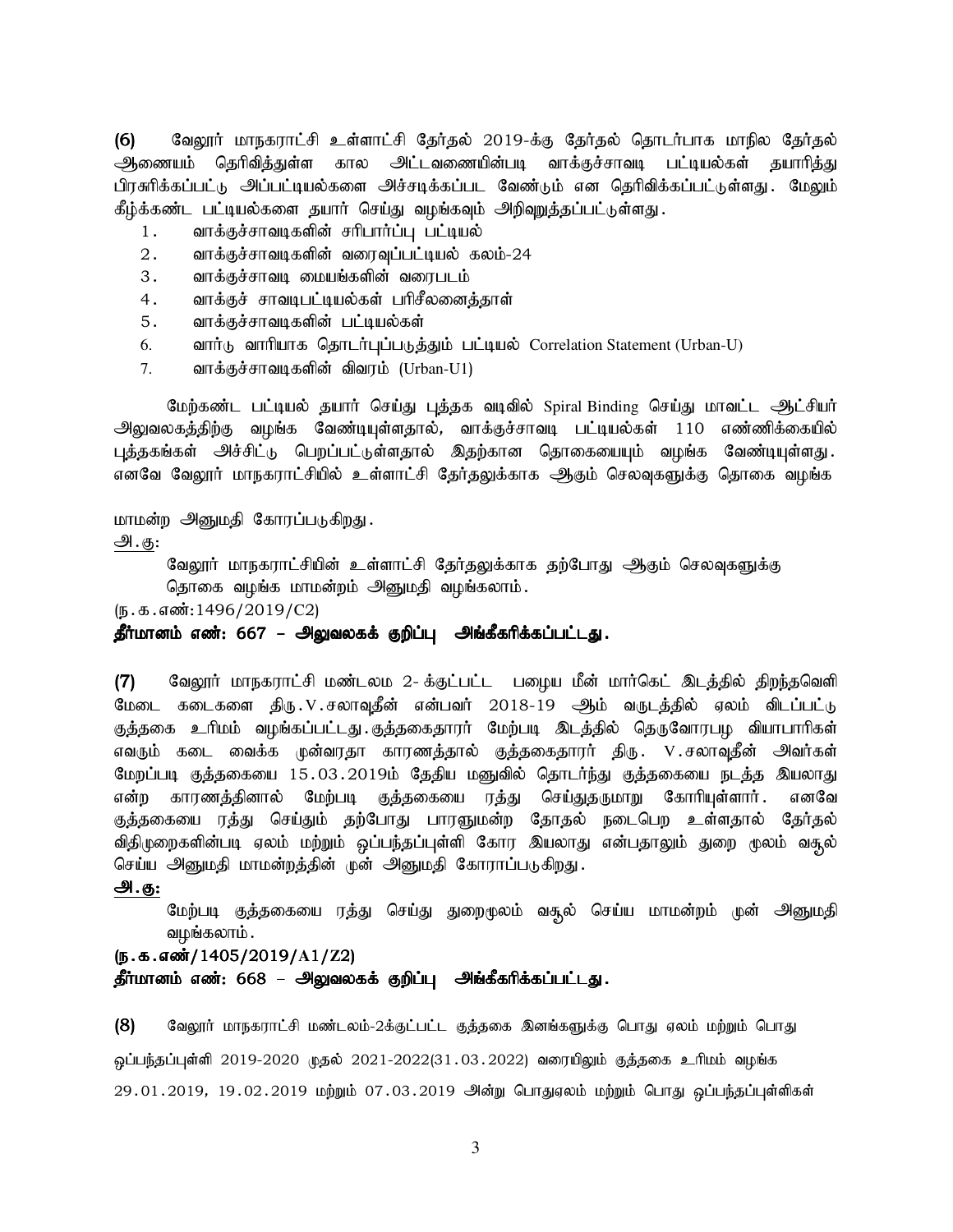கோரப்பட்டு, ஒப்பந்தப்புள்ளிகள் கோரியவர்கள் விவரம் கீழ்கண்டவாறு சமா்ப்பித்து மாமன்றத்தின் பார்வைக்கும் அனுமதிக்கும் வைக்கப்படுகிறது.

|                |                |                                                                                                               |                                                                                                                                                                                                                                                                                                     |                                                                                                                                                          | சென்றாண்டு                         |
|----------------|----------------|---------------------------------------------------------------------------------------------------------------|-----------------------------------------------------------------------------------------------------------------------------------------------------------------------------------------------------------------------------------------------------------------------------------------------------|----------------------------------------------------------------------------------------------------------------------------------------------------------|------------------------------------|
| வ. எண்         | மண்டலம்        | குத்தகை இனங்கள்                                                                                               | ஏலம்/ ஒப்பந்தப்புள்ளி<br>கோரியவர்கள்<br>விவரம்                                                                                                                                                                                                                                                      | கோரிய தொகை<br>விவரம்                                                                                                                                     | குத்தகை<br>தொகை<br>விவரம்          |
| 1              | 2              | பழைய பேருந்து<br>நிலையத்தில்<br>தொலைகாட்சி பெட்டிகள்<br>வைத்து விளம்பரம்<br>செப்தல் உரிமம்.                   | 1.திரு. G.பாண்டியன்<br>த/பெ கணேசன்<br>25, S.M. நகர், பூந்தோட்டம்<br>வேலப்பாடி, வேலூர்.<br>2.திரு.O.P.A.அகமது<br>இப்ராகிம்<br>8/76 காசிம் குழதான் தெரு<br>சைதாப்வேட்டை, வேலூர்                                                                                                                       | ஆண்டுக்கு<br>$\Phi$ .65,000/-<br>ஆண்டுக்கு<br>$\mathbf{t}$ .62,101/-                                                                                     | ஆண்டுக்கு<br>$\text{I}58341/-$     |
| 2              | $\overline{2}$ | விஜயராகவபுரம் மாவட்ட<br>ஆட்சியர் அலுவலக<br>எதிரில் உள்ள தென்னை<br>மரங்களின் மகசூல்<br>. ம்யிடீ                | ஏலம் மற்றும் ஒப்பந்தப்புள்ளி கோரி                                                                                                                                                                                                                                                                   | வரப்பெறவில்லை                                                                                                                                            | மனுக்கள் எதும்                     |
| 3              | $\overline{2}$ | <u> அலுமேலுமங்காபுரம்</u><br>சாலையோர தென்னை<br>மரங்களின் மகதல்<br>உரிமம்.                                     | திரு . V . பாண்டியன்<br>த/பெ வரதன்<br>அலமேலுமங்காபுரம், வேலூர்.                                                                                                                                                                                                                                     | ஆண்டுக்கு<br>$\mathbf{0.2221}/$                                                                                                                          | ஆண்டுக்கு<br>$(B.883/-$            |
| $\overline{4}$ | $\overline{2}$ | சத்துவாச்சாரி PATC<br>பகுதி-5 ல் உள்ள<br>மரங்களின் மகதல்<br><u>aufh_e</u>                                     | $1.$ திரு. S.M. தங்கராஜ்<br>33,பெரிய தெரு காந்தி நகர்<br>வேலூர்<br>2.திரு.G.பாண்டியன்<br>த/பெ வரதன்<br>$156/1$ A பஜனை கோயில்<br>தெரு, சம்பங்க நல்லூர்<br>வேலூர் .                                                                                                                                   | ஆண்டுக்கு<br>$\omega$ .5000/-<br>ஆண்டுக்கு<br>$\omega$ .3456/-                                                                                           | ஆண்டுக்கு<br>$\mathbf{L}$ . 1323/- |
| 5              | $\overline{2}$ | மண்டலம் 2க்கட்பட்ட<br>பழைய பேருந்து<br>நிலையத்தில்<br>அமைந்துள்ள திறந்தவெளி<br>மேடை கடைகள்<br>குத்தகை உரிமம். | 1.திரு. O.P.A.அகமது<br>இப்ராகிம்<br>8/76 காசிம் குழதான் தெரு<br>சைதாப்வேட்டை, வேலூர்<br>2.திரு.A . முனீர்   அகமது<br>நெ. 27, பொன்னியம்மன்<br>கோயில் தெரு,கொணவட்டம்,<br>வேலூர்.<br>3.திரு. S. முருகதாஸ்<br>த/பெ S.சுப்பைய்யா்<br>148/சோளாபுரியம்மன் கோயில்<br>தெரு பின்புறம்<br>தோட்டபாளையம் வேலூர். | ஆண்டுக்கு<br>$\text{I}0,37,500$ /-<br>ஆண்டுக்கு<br>$_{66}$ . 9,53,000/-<br>நாள் ஒன்றுக்கு<br>$\mathbf{\Phi}$ . 1750/-<br>ஆண்டுக்கு<br>$(D.6, 38, 750)$ - | ஆண்டுக்கு<br>$\text{I}5.875510/-$  |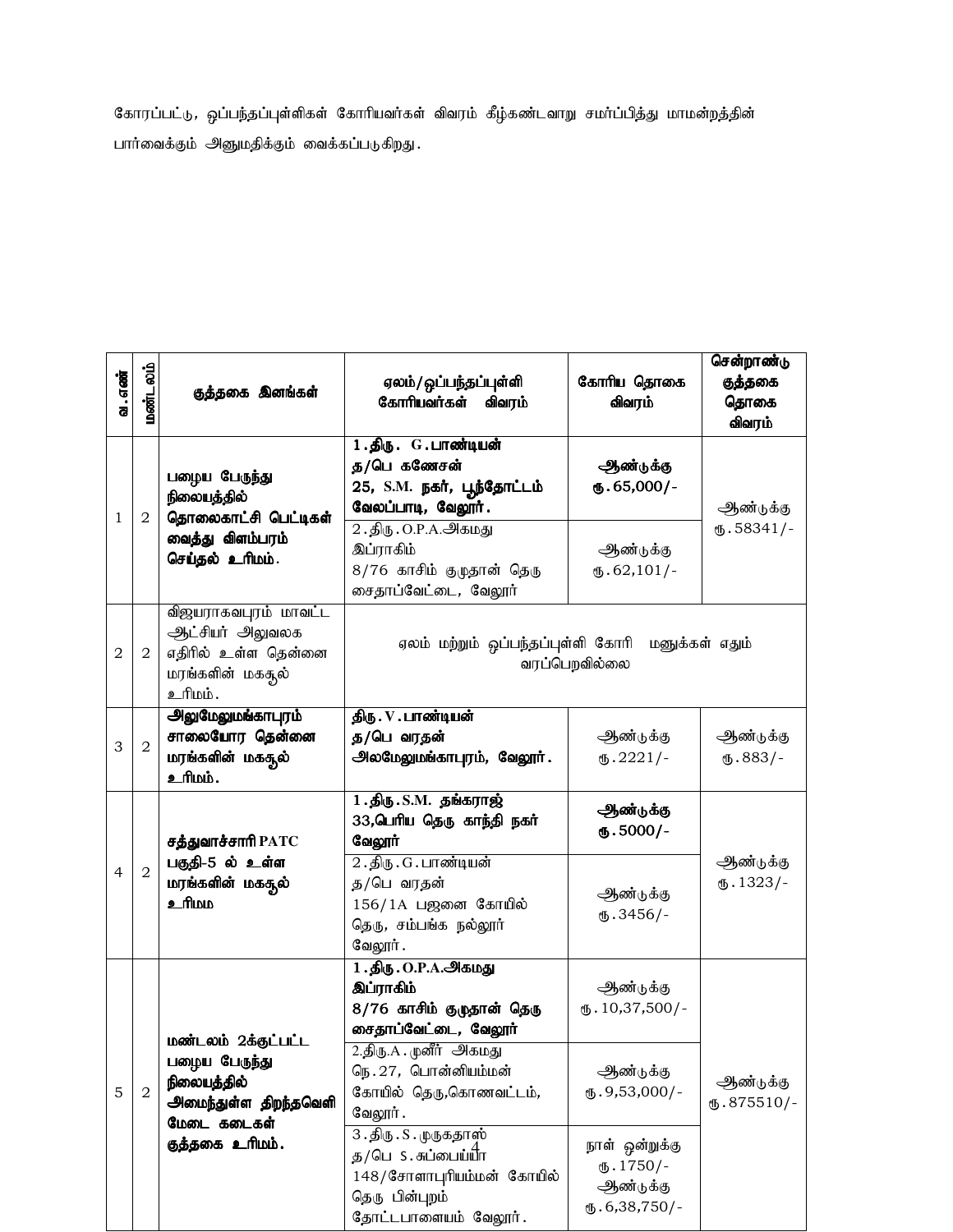| 6              | $\overline{a}$ | அண்ணாசாலை பழைய<br>மீன்மார்கெட் மேற்குபுறம்<br>உள்ள சைக்கிள்<br>ஸ்கூட்டர் நிறுத்துமிடம்<br>சுங்கம்<br>வசூல் செய்யும்<br><u>ப்பரி உ</u> | 1.திரு. J.வரதராஜன்<br>நெ. 172/30, T.K.V நகர்,<br>தோட்டப்பாளையம், வேலூர்.<br>2.திரு. O.P.A. அகமது<br>இப்ராகிம்<br>8/76 காசிம் குழதான் தெரு<br>சைதாப்வேட்டை, வேலூர்<br>3.திரு. M. இர்பான்,<br>36/4,ஜாபர்சாயிப்புதெரு,<br>கொணவட்டம், வேலூர்-4                 | நாள் ஒன்றுக்கு<br>$\omega$ . 1250/-<br>ஆண்டுக்கு<br>$\times$ .4,56,250/-<br>ஆண்டுக்கு<br>$(D.4,20,100)$ -<br>ஆண்டுக்கு<br>$\mathbf{0.4,}01,500/-$ | ஆண்டுக்கு<br>$\omega$ .730000/-        |
|----------------|----------------|---------------------------------------------------------------------------------------------------------------------------------------|------------------------------------------------------------------------------------------------------------------------------------------------------------------------------------------------------------------------------------------------------------|---------------------------------------------------------------------------------------------------------------------------------------------------|----------------------------------------|
| $\overline{7}$ | $\overline{a}$ | காகிதபட்டரையில்<br>அமைந்துள்ள கடை<br>எண்.3 (10x10=100<br>சதுர அடிகள்)                                                                 | 1.திரு. கார்த்திகேயன்<br>த/பெ சேட்டு<br>9/9 நேதாஜி தெரு<br>தொரப்பாடி வேலூர்<br>2.திரு.சந்தியா<br>66, பொன்னியம்மன் நகர்<br>காட்பாடி வேலூர்<br>3.திரு.O.P.A.அகமது<br>இப்ராகிம்<br>8/76 காசிம் குழதான் தெரு<br>சைதாப்வேட்டை,வேலூர்<br>4. திரு. S. அமரேந்திரன் | மாதவாடகை.<br>$\omega$ .6550/-<br>மாதவாடகை.<br>$\text{I}$ .6001/-<br>மாதவாடகை.<br>$(D.4250/-$<br>மாதவாடகை.                                         | மாதவாடகை.<br>$\omega$ .2370/-          |
| 8              | $\overline{2}$ | காகிதபட்டரையில்<br>அமைந்துள்ள கடை<br>எண். 4 (10x10=100<br>சதுர அடிகள்)                                                                | 6, மாரியம்மன் கோயில் தெரு<br>வேலூர்<br>1) ப. கோபி<br>த/பெ பரசுராமன்<br>கீழ்பள்ளிபட்டு போஸ்ட்<br>வள்ளம், வேலூர்<br>2) திரு. O.P.A.அகமது<br>இப்ராகிம்<br>8/76 காசிம் குழதான் தெரு<br>சைதாப்வேட்டை,<br>வேலூர்                                                 | $\mathbf{L}$ .4112/-<br>மாதவாடகை.<br>$\omega$ .6001/-<br>மாதவாடகை.<br>$(D.4150/-$                                                                 | மாதவாடகை.<br>$\text{I}3.2405/-$        |
| 9              | $\sqrt{2}$     | சத்துவாச்சாரி ஆற்காடு<br>சாலையிலு்ளள<br>கட்டணக்கழிப்பிடம்<br><u>ப்பரி உ</u>                                                           | <b>ம. பிரபாகாரன்</b><br>35/2 பாப்பாத்தியம்மாள்<br>கோயில் தெரு, சத்துவாச்சாரி<br>வேலூர்                                                                                                                                                                     | நாள் ஒன்றுக்கு<br>$\omega$ . 265/-<br>ஆண்டுக்கு<br>6.96725                                                                                        | ஆண்டுக்கு<br>ரு.<br>147642/-           |
| 1<br>0         | $\mathbf 2$    | நேதாஜி மார்கெட்<br>கட்டணக்கழிப்பிடம்<br><u>ப்பரி உ</u>                                                                                | $1)$ $P.$ சீனிவாசன்<br>த/பெ பூங்காவனம்<br>8/14 திரு. வி. கசாலை<br>சலவன்பேட்டை, வேலூர்<br>2) K. பிரபாகரன்<br>34/80, அவுல்கார<br>கொசப்பேட்டை<br>வேலூர்                                                                                                       | நாள் ஒன்றுக்கு<br>$\mathbf{L}$ . 1755/-<br>ஆண்டுக்கு<br>$(D.640575)$ -<br>ஆண்டுக்கு<br>$\text{I}5,10,000$ /-                                      | ஆண்டுக்கு<br>$\times 1278261$<br>$/$ - |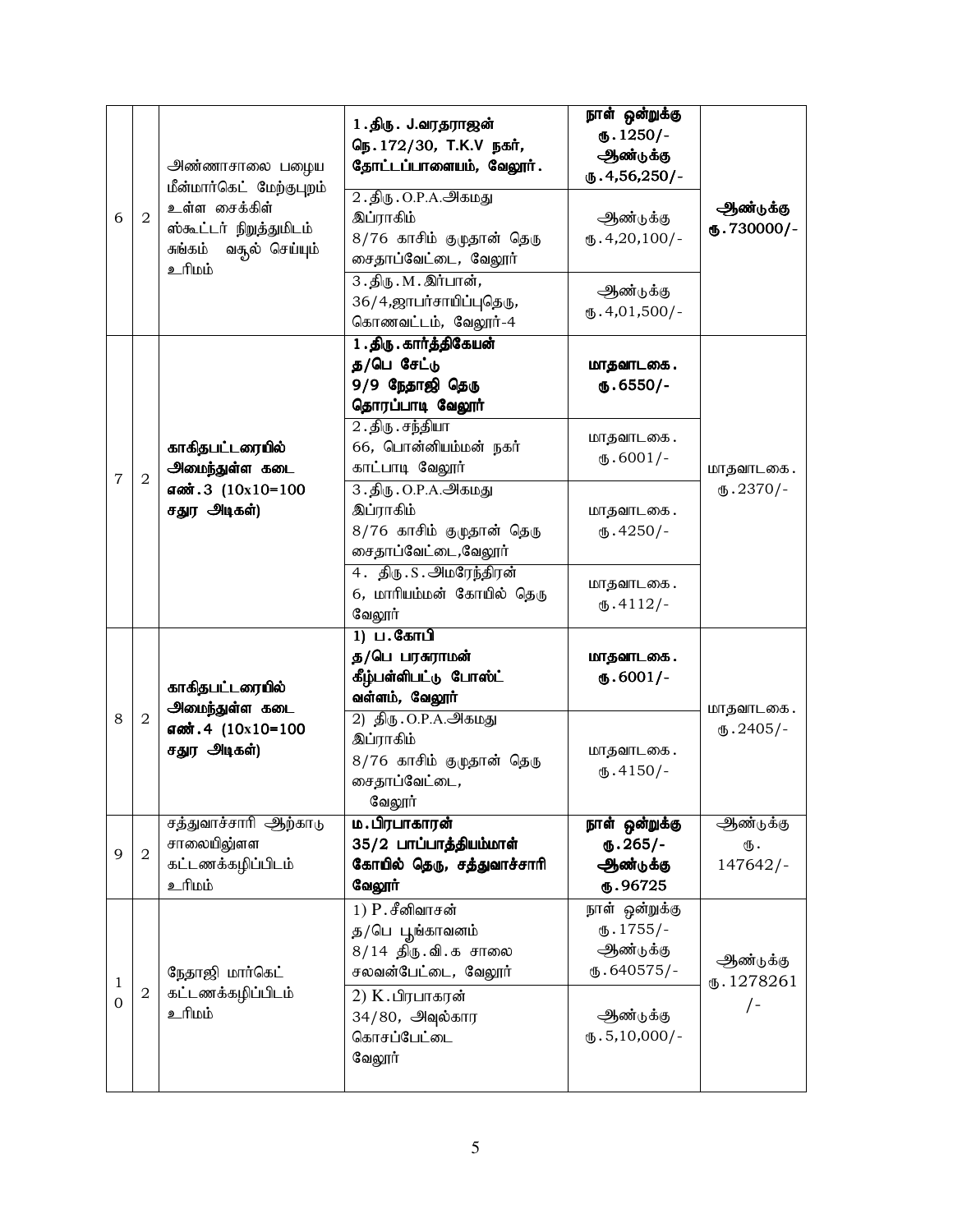#### அலுவலககுறிப்பு:-

1. குத்தகை இனம் வரிசை எண். 1-க்கு இரண்டு ஒப்பந்தப்புள்ளிகள் வரப்பற்றுள்ளது. வரப்பெற்ற இரண்டு ஒப்பந்தப்புள்ளிகளில் ஒரு ஒப்பந்தப்புள்ளி சென்ற ஆண்டு குத்தகை தொகையை விட அதிக தொகைக்கு கோரிய **திரு. G. பாண்டியன்** என்பவருக்கு குத்தகை உரிமம் வழங்க மாமன்றம் அனுமதிக்கலாம்

2. குத்தகை இனம் வரிசை எண்.3க்கு ஒரே ஒர ஒப்பந்தப்புள்ளி வரப்பெற்றுள்ளது. வரப்பெற்ற ஒப்பந்தப்புள்ளி சென்ற அண்<sub>ம்</sub> குத்தகைதொகைக்கு அதிக தொகைக்கு கோரிய

**திரு.G.பாண்டியன்** என்பவருக்கு குத்தகை உரிமம் வழங்க மாமன்றம் அனுமதிக்கலாம்

3**. குத்தகை இனம் வரிசை எண். 4க்கு** இரண்டு ஒப்பந்தப்புள்ளி வரப்பெற்றுள்ளது. வரப்பெற்ற ஒப்பந்தப்புள்ளி சென்ற ஆண்டு குத்தகை தொகையை விட அதிக தொகைக்கு கோரிய **திரு.S.M..தங்கராஜ்** என்பவருக்கு குத்தகை உரிமம் வழங்க மாமன்றம் அனுமதிக்கலாம்

4.**குத்தகை இனம் வரிசை எண். 5க்கு** முன்று ஒப்பந்தப்ள்ளிகள் வரப்பெற்றுள்ளது. வரப்பெற்ற

ஒப்பந்தப்புள்ளி சென்ற ஆண்டு குத்தகை தொகையை விட அதிக தொகைக்கு கோரிய **திரு.O.P.A.அகமது இப்ராகிம்** என்பவருக்கு குத்தகை உரிமம் வழங்க மாமன்றம் அனுமதிக்கலாம்

5**. குத்தகை இனம் வரிசை எண். 6க்கு** முன்று ஒப்பந்தப்புள்ளி வரப்பெற்று கடந்த ஆண்டு குத்தகை தொகையைவிட குறைவான தொகை ஒப்பந்தப்புள்ளி கோரியுள்ளார்கள். இந்த இனத்திற்கு கடந்த ஓராண்டாக ஏலம் நடத்தப்பட்டு குறைவான ஒப்பந்தப்புள்ளி கோரப்பட்டதால் கடந்த ஓராண்டு காலமாக துறைமுலம் வசூல் செய்யப்பட்டுவருகின்றது .துறைமுலம் வசூல் தினசரி 900/- வசூலித்து மாநகராட்சிக்கு செலுத்தப்பட்டு வருகின்றது. தற்போது துறை மூலம் வசூல் தொகையை விட அதிக தொகைக்கு ஒப்பந்தப்புள்ளி கோரியுள்ள திரு.J.வரதராஜன் என்பவருக்கு குத்தகை உரிமம் வழங்க மாமன்றம் அனுமதிக்கலாம்.

6. குத்தகை இனம் வரிசை எண். 7க்கு நான்கு ஒப்பந்தப்புள்ளி வரப்பெற்றுள்ளது. வரப்பெற்ற ஒப்பந்தப்புள்ளி சென்ற ஆண்டு குத்தகை தொகையை விட அதிக தொகைக்கு ஒப்பந்தப்புளி கோரிய **திரு. கார்த்திகேயன்** என்பவருக்கு குத்தகை உரிமம் வழங்க மாமன்றம் அனுமதிக்கலாம்

**7. குத்தகை இனம் வரிசை எண். 8க்கு** இரண்டு ஒப்பந்தப்புள்ளி வரப்பெற்றுள்ளது. வரப்பெற்ற ஒப்பந்தப்புள்ளி சென்ற ஆண்டு குத்தகை தொகையை விட அதிக தொகைக்கு கோரிய **திரு.ப.கோபி** என்பவருக்கு குத்தகை உரிமம் வழங்க மாமன்றம் அனுமதிக்கலாம்.

8. குத்தகை இனம் வரிசை எண்.9க்கு இந்த குத்தகை இனத்திற்கு ஒரு ஒப்பந்தப்புள்ளி வரப்பெற்றுள்ளது . கடந்த 2018-19 ஆம் ஆண்டில் 4 முறை ஏலம் மற்றும் ஒப்பந்தப்புள்ளி கோரியும் மேற்படி குத்தகை இனத்திற்கு ஏலம்/ஒப்பந்தப்புள்ளி கோரி எவரும் முன்வராத காரணத்தினாலும், தற்போது 2019-20 ஆம் ஆண்டில் 3முறைஏலம் நடத்தப்பட்டு ஏலம் மற்றும் ஒப்பந்தப்புளி கோரி யாரும் வரப்பெறதா காரணத்தினாலும், மேலும் மீண்டும் மீண்டும் ஏலம் நடத்தப்படுவதால் வருவாய் இழப்பு ஏற்படுவதாலும் தற்போது வரப்பெற்ற ஒப்பந்தப்புள்ளி தொகை ஆண்டுக்கு ரு. 96725/-க்கு கோரிய குத்தகைதாரர் **திரு.ம.பிரபாகாரன்** என்பவருடைய ஒப்பந்தப்புள்ளியை ஏற்று உரிமம் வழங்க மாமன்றம் அனுமதிக்கலாம

**9.குத்தகை இனம் வரிசை எண்.2,** குத்தகை இனத்திற்கு ஏலம் மற்றும் ஒப்பந்தப்புள்ளி கோரி மனுக்கள் எதும் வரப்பெறவில்லை.மேலும் **வரிசை எண்.10க்கு** குறைவான ஒப்பந்தப்புள்ளி வரப்பெற்றதாலும் இந்த இரண்டு இனங்களுக்கு மறுஏலம் மற்றும் மறு ஒப்பந்தப்புள்ளி கோர மாமன்றம் அனுமதிக்கலாம், மேலும் குத்தகை இனம் வரிசை எண் 10க்கு துறை முலம் வசூல் செய்ய மாமன்றம் அனுமதிக்கலாம்.

10. குத்தகை இனம் வரிசை எண். 5 பழைய பேருந்து நிலையத்தில் அமைந்துள்ள திறந்தவெளி தரை கடைகளுக்கு 2019-2020 ஏலம் விடப்பட்டு உரிமம் வழங்கப்பட உள்ள நிலையில் மாநகராட்சி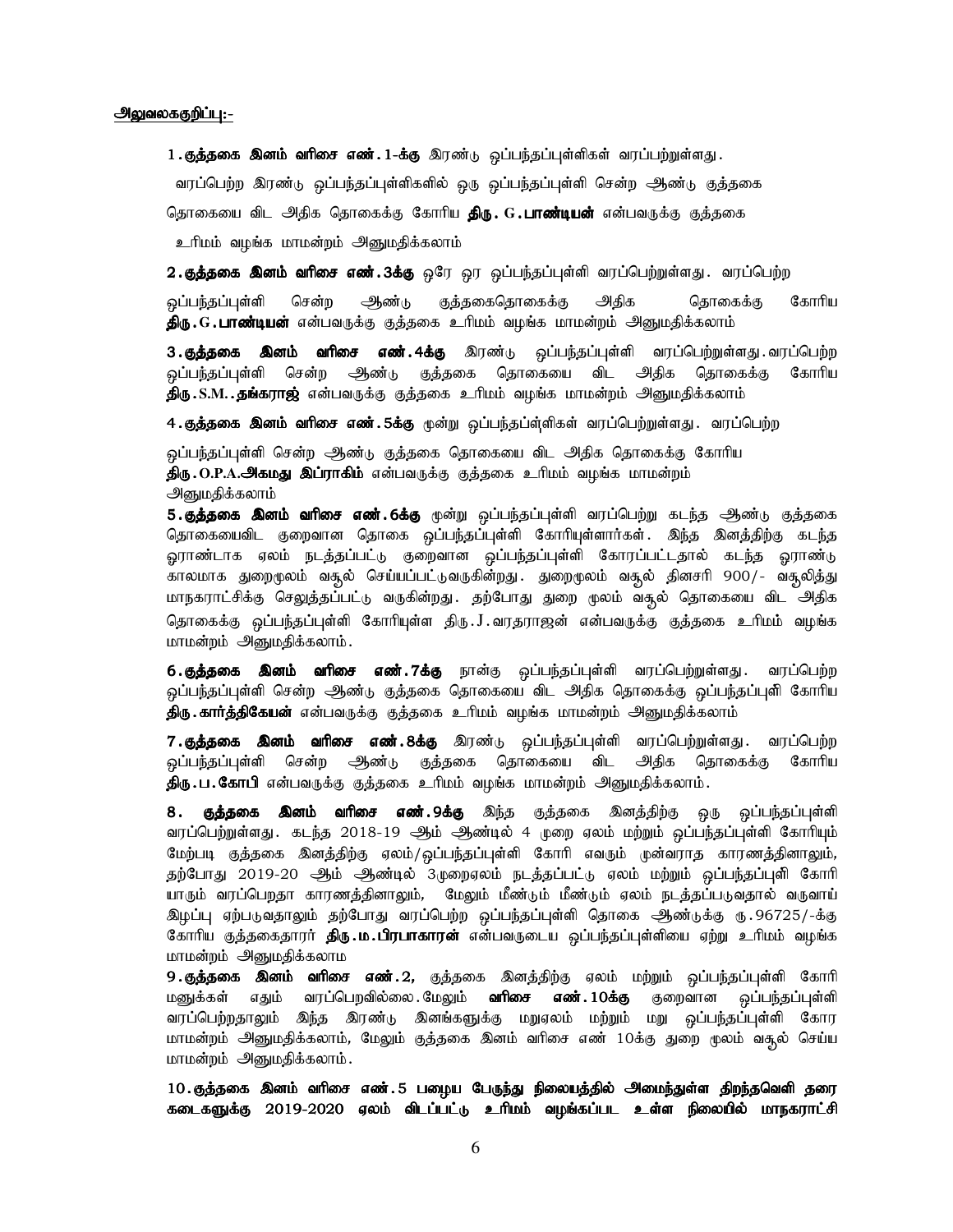Smart City உதவி பொறியாளர் இந்த இனத்திற்கு மூன்று மாத காலத்திற்கு உரிமம் வழங்க தெரிவிக்கப்பட்டுள்ளதால் மூன்று மாதம் உரிமம் வழங்கப்பட்டு மேலும் Smart City பணிகள் துவங்க காலதாமதம் ஏற்படும் பட்சத்தில் மீண்டும் நீட்டிப்பு செய்து அதே குத்தகைதாரருக்கு உரிமம் வழங்க மாமன்றம் அனுமதிக்கலாம்.

11. குத்தகை இனத்திற்கு மறுஏலம் மற்றும் மறு ஒப்பந்தப்புள்ளி கோர செய்திதாளில் விளம்பரம் செய்ய ஆகும் செலவினங்களுக்கு தொகை வழங்க மாமன்றம் அனுமதிக்கலாம்.

 $(5.5.5 \cdot \frac{100}{15272}/2017/A1/L2)$ 

தீர்மானம் எண்: 669 – அலுவலகக் குறிப்பு அங்கீகரிக்கப்பட்டது.

(9) கேலூர் மாநகராட்சி மண்டலம 2- க்குட்பட்ட பழைய பேருந்து நிலையத்தில் திருவள்ளுவர் சிலை அருகில் உள்ள இடத்திற்கு அருகில் ஜோதி ஸ்வீட்ஸ் ஸ்டால் ஒட்டல் பக்கத்தில்  $10X12=120$  சதுரஅடி பரப்பளவுள்ள கொண்ட இடத்தில் வேலூர் திருவண்ணாமலை பால் உற்பத்தியாளர் கூட்டுறவு ஒன்றியத்தின் முலமாக ஆவின் பாலகம் அமைத்து விற்பனை செய்ய பொது ஏலம் தவிர்த்து இடம் ஒதுக்கீடு செய்து வழங்க கோரி ஆவின் பொது மேலாளர்  $\Theta$ ிவர்கள்கடிதம் ந.க.எண்.3995/2017, நாள்:26.02.2017-ல் கடிதம் வரப்பெற்றுள்ளது.

அதனை தொடர்ந்து வேலூர் மாநகராட்சி தனி அலுவலரின் சாதரன கூட்டத்தில் திர்மானம் எண்.161 நாள்:27.04.2017-ன்படி தற்காலிகமாக அனுமதி வழங்கப்பட்டுள்ளது,

மேற்குறிப்பிட்டுள்ள இடத்தை 2வது உதவி பொறியாளர் — அய்வு செய்து வேலூர் இணை சாாபதிவாளர் அவர்களின் வழிகாட்டி மதிப்பு சான்றுன்படி கணக்கிடு செயதுறு அவ்விடத்திற்கு மாத வாடகை தொகை ரு.6000/-என நிர்ணயம் செய்து வழங்கியுள்ளார்.

எனவே மேற்படி இடத்தில் ஆவின்பாலகம் மாநகராட்சியின் குத்தகை நிபந்தனைகளுக்கு உட்பட்டு மாத வாடகை தொகை ரு. 6000/- என நிர்ணயம் செய்து ஆகின் மேலாளர் அவர்களுக்கு அனுமதி வழங்க மாமன்றத்தின் முன் அனுமதி வேண்டப்படுகிறது.

## அ.கு:

பழைய பேருந்து நிலையத்தில் திருவள்ளுவர் சிலை அருகில் உள்ள இடத்திற்கு அருகில் ஜோதி ஸ்வீட்ஸ் ஸ்டால் <u>ஒ</u>ட்டல் பக்கத்தில் 10X12=120 சதுரபரப்பளவு கொண்ட இடத்தில் வேலூர் மாநசகராட்சியின் குத்தகை நிபந்தணைகளின் அடிப்படையில் மாத வாடகை தொகை ரு.6000/-நிர்ணயம் செய்து அனுமதி வழங்க மாமன்றம் முன் அனுமதி வழங்கலாம்.

 $(5.5.5.5\frac{1}{2995}/2017/A1/Z2)$ 

## தீர்மானம் எண்: 670 – அலுவலகக் குறிப்பு அங்கீகரிக்கப்பட்டது.

(10) கிஷ்வூர் மாநகராட்சி மண்டலம்-2க்குட்பட்ட நேதாஜி மார்க்கெட் சுங்கம் வசூல் செய்யும் உரிமம் நேதாஜி மார்க்கெட் சீர்மிகு நகரம் (Smart City) திட்டத்தில் இடித்துவிட்டு புதியதாக கட்டப்பட உள்ளதால் மார்க்கெட் சுங்கம் வசூல் செய்யும் உரிமம் 01.10.2018 முதல் 31.03.2019 வரையில் ஆறு மாத காலத்திற்கு மட்டும் ஏலம் விடப்பட்டது. ஏலம் விடப்பட்டு <u>ஒ</u>ப்பந்தப்புள்ளியின் மூலம் உயர்நத தொகை கோரிய திரு. G. மேகநாதன் எனபவருக்கு குத்தகை உரிமம் வழங்கப்பட்டது. குத்தகை உரிமம் 31.03.2019 உடன் முடிவடைவதால், தற்போது Smart City திட்டத்தில் நேதாஜி மார்க்கெட் இடிக்கப்படுவது மேலும் கால தாமதம் ஏற்படுவதால் மேற்படி குத்தகையை ஏற்கனவே நடத்திவந்த திரு.G. மேகநாதன் என்பவருக்கு மேலும் முன்று மாத காலத்திற்கு (91 நாட்களுக்கு) ஏற்கனவே பெற்று வந்த குத்தகை தொகை ரு.23,46,526/- (91 நாட்களுக்கு) தற்போது பெற்றுகொண்டு 01.04.2019 முதல் 30.06.2019 வரையில் நீட்டிப்பு செய்து குத்தகை உரிமம் வழங்க மாமன்றத்தின் பார்வைக்கும் அனுமதிக்கும் கோரப்படுகிறது.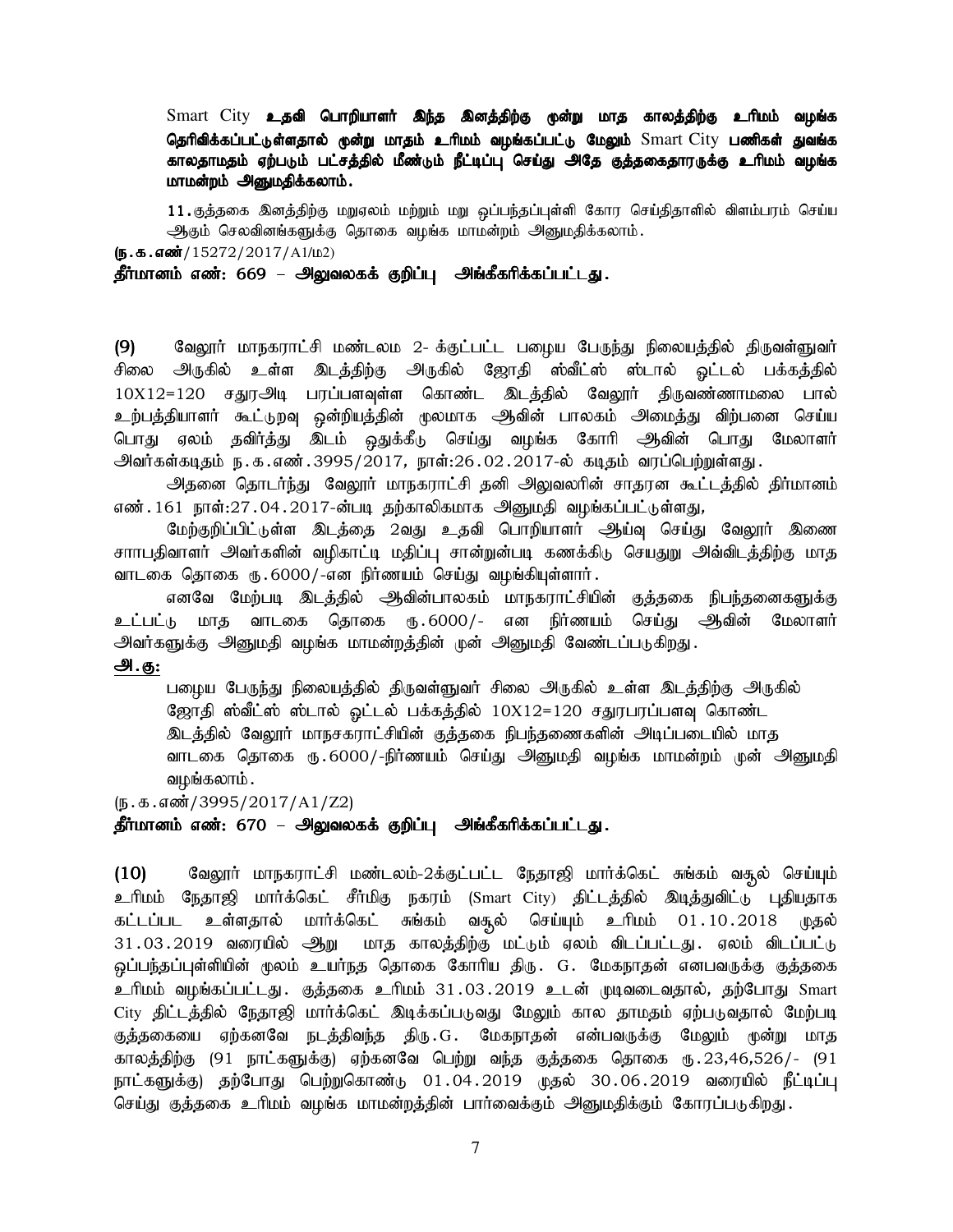<u>அ. கு:</u>

1) நேதாஜி மார்ககெட் சுங்கம் வசூல் செய்யும் குத்தகை உரிமம் ஏற்கனவே நடத்திவரும் குத்தகைதாரர் திரு. G.மேகநாதன் என்பவருக்கு முன்று மாத காலம் 01.04.2019 முதல் 30.06.2019 வரையில் (91 நாட்களுக்கு) முன்றுமாத காலத்திற்கு நீட்டிப்பு செய்து குத்தகை உரிமம் வழங்க மாமன்றம் அனுமதிக்காலம்.

2) குத்தகைதாரர் முன்று மாதத்திற்கு ஏற்கனவே செலுத்தி வந்த குத்தகை தொகை ரு.23,46,526/- (91 நாட்களுக்கு) தொகையை முன்கூட்டியே செலுத்த அிறவுறத்தி, அதனை செலுத்திய பிறகு குத்தகை உரிமம் வழங்க மாமன்றம் அனுமதிக்கலாம். முன் அனுமதி வழங்கி குத்தகை உரிமம் வழங்க மாமன்றம் அனுமதிக்கலாம்.

 $(5.5.5 \cdot \frac{1000}{2018} \cdot 326/2018)$  A1, Z-2)

தீர்மானம் எண்: 671 – அலுவலகக் குறிப்பு அங்கீகரிக்கப்பட்டது.

 $(11)$  Bிலுரா் மாநகராட்சி, வாா்டு குழு அலுவலகம்-1க்குட்பட்ட பகுதிகளுக்கு குடிநீா் பராமாிப்பு பணிகளுக்கு ஒப்பந்த அடிப்படையில் பணியளார் நியமித்து பணிகளை மேற்கொள்ள மாமன்றதீர்மானம் எண்:405 நாள்:21.11.2017-ல் மாமன்றத்தில் அனுமதி வழங்கப்பட்டு,  $15.12.2017$  அின்று ஒப்பந்தப்புள்ளி கோரப்பட்டு  $22.03.2018$  ல் பணிஆணை வழங்கப்பட்டு M/s.N.Thangarajan and Co., ஒப்பந்ததாரர் மூலம் ரு.62.79 லட்சத்தில் ஏப்ரல்-2018 முதல் மார்ச்– 2019வரை பணிகள் மேற்கொள்ளப்பட்டது.

மார்ச் – 2019 மாதத்தோடு முடிவடைந்தபடியால், குடிநீர் பணிகள் தங்குதடையின்றி நடைபெற வேண்டி மேற்படிபணிகளுக்கு ஏப்ரல்-2019முதல் ஜீன்-2019 வரை 3 மாத பட்டியல் தொகை வழங்க மாநகராட்சி ஆணையர் அவர்கள் நிர்வாக அனுமதியில் குடிநீர் வினியோக பணியின் அவசர அவசியம் கருதி ஏற்கனவே ஒப்பந்தப்புள்ளியில் தெரிவித்துள்ள விலைவிகத <u>அடிப்படையில் அதே ஒப்பந்ததாரர் முலம் பணியி</u>னை மேற்கொள்ள ஏப்ரல், மே, ஜீன்-2019 ஆகிய 3-மாதங்களுக்கு காலநீட்டிப்பு செய்ய மாமன்றத்தின் அனுமதி வேண்டி மாமன்றத்தில் பொருள் வைக்கப்படுகிறது .

#### அ.கு.

- 1. மாமன்றம் அனுமதிவழங்கலாம்.
- 2. குடிநீர் பணியின் அவசியம் கருதி 2019 ஏப்ரல் முதல் ஜீன் மாதம் வரை முன்று மாதத்திற்கு காலநீட்டிப்பு செய்து ஆணையர் அவர்கள் அனுமதி வழங்கப்பட்டதை மாமன்றம் பதிவு செய்யலாம்.
- 3. இப்பணியின் செலவினத் தொகை 2019-20ல் குடிநீர் நிதியில் மேற்கொள்ளமாமன்றம் அனுமதிவழங்கலாம்.

 $(\mathbf{b}.\mathbf{b}.\mathbf{d}.\mathbf{d}$  and  $\mathbf{c}$  14883/17/ $\mathbf{A}$ 3 -1)

## தீர்மானம் எண்: 672 – அலுவலகக் குறிப்பு அங்கீகரிக்கப்பட்டது.

 $(12)$  Bவலூர் மாநகராட்சி, வார்டு குழு அலுவலகம்-2க்குட்பட்ட பகுதிகளுக்கு குடிநீர் பராமரிப்பு பணிகளுக்கு ஒப்பந்த அடிப்படையில் பணியளார் நியமித்து பணிகளை மேற்கொள்ள மாமன்றதீர்மானம் எண்:405 நாள்:21.11.2017-ல் மாமன்றத்தில் அனுமதி வழங்கப்பட்டு,  $15.12.2017$  அின்று ஒப்பந்தப்புள்ளி கோரப்பட்டு  $28.03.2018$  ல் பணிஆணை வழங்கப்பட்டு M/s.N.Thangarajan and Co., ஒப்பந்ததாரர் முலம் ரு.51.71 லட்சத்தில் ஏப்ரல்-2018 முதல் மார்ச்– 2019வரை பணிகள் மேற்கொள்ளப்பட்டது.

மார்ச் – 2019 மாதத்தோடு முடிவடைந்தபடியால், குடிநீர் பணிகள் தங்குதடையின்றி நடைபெற வேண்டி மேற்படிபணிகளுக்கு ஏப்ரல்-2019முதல் ஜீன்-2019 வரை 3 மாத பட்டியல் தொகை வழங்க மாநகராட்சி ஆணையர் அவர்கள் நிர்வாக அனுமதியில் குடிநீர் வினியோக பணியின் அவசர அவசியம் கருதி ஏற்கனவே ஒப்பந்தப்புள்ளியில் தெரிவித்துள்ள விலைவிகத <u>அடிப்படையில் அதே ஒப்பந்ததாரர் முலம் பணியி</u>னை மேற்கொள்ள ஏப்ரல், மே, ஜீன்-2019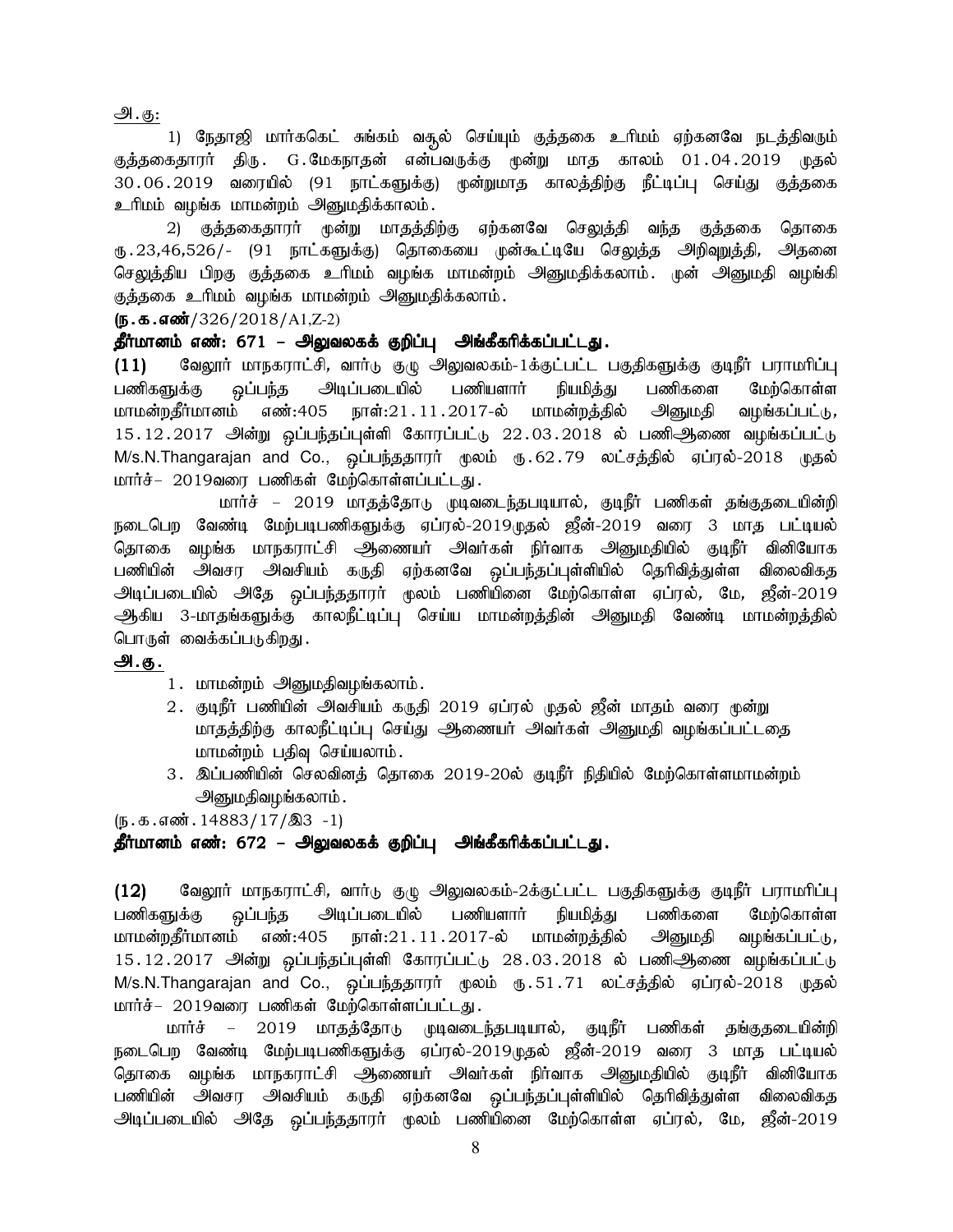ஆகிய 3-மாதங்களுக்கு காலநீட்டிப்பு செய்ய மாமன்றத்தின் அனுமதி வேண்டி மாமன்றத்தில் பொருள் வைக்கப்படுகிறது .

## அ.கு.

- 1. மாமன்றம் அனுமதிவழங்கலாம்.
- 2. குடிநீர் பணியின் அவசியம் கருதி 2019 ஏப்ரல் முதல் ஜீன் மாதம் வரை முன்று மாதத்திற்கு காலநீட்டிப்பு செய்து ஆணையர் அவர்கள் அனுமதி வழங்கப்பட்டதை மாமன்றம் பதிவு செய்யலாம்.
- 3. இப்பணியின் செலவினத் தொகை 2019-20ல் குடிநீர் நிதியில் மேற்கொள்ளமாமன்றம் அனுமதிவழங்கலாம்.

 $(n.5.5 \text{ s}) \cdot 14883/17/\text{a}3 - 2)$ 

## தீர்மானம் எண்: 673 – அலுவலகக் குறிப்பு அங்கீகரிக்கப்பட்டது.

(13) கேலூர் மாநகராட்சி, வார்டு குழு அலுவலகம்-3க்குட்பட்ட பகுதிகளுக்கு குடிநீர் பராமரிப்பு பணிகளுக்கு ஒப்பந்த அடிப்படையில் பணியளார் நியமித்து பணிகளை மேற்கொள்ள மாமன்றதீர்மானம் எண்:405 நாள்:21.11.2017-ல் மாமன்றத்தில் அனுமதி வழங்கப்பட்டு,  $15.12.2017$  அின்று ஒப்பந்தப்புள்ளி கோரப்பட்டு  $22.03.2018$  ல் பணிஅிணை வழங்கப்பட்டு M/s. Raghavendra & Co., ஒப்பந்ததாரர் மூலம் ரு. 48.01 லட்சத்தில் ஏப்ரல்-2018 முதல் மார்ச்– 2019வரை பணிகள் மேற்கொள்ளப்பட்டது.

மார்ச் – 2019 மாதத்தோடு முடிவடைந்தபடியால், குடிநீர் பணிகள் தங்குதடையின்றி .<br>நடைபெற வேண்டி மேற்படிபணிகளுக்கு ஏப்ரல்-2019முதல் மே-2019 வரை 2 மாத பட்டியல் தொகை வழங்க மாநகராட்சி ஆணையர் அவர்கள் நிர்வாக அனுமதியில் குடிநீர் வினியோக பணியின் அவசர அவசியம் கருதி ஏற்கனவே ஒப்பந்தப்புள்ளியில் தெரிவித்துள்ள விலைவிகத அடிப்படையில் அதே ஒப்பந்ததாரர் முலம் பணியினை மேற்கொள்ள ஏப்ரல், மே-2019 ஆகிய 2-மாதங்களுக்கு காலநீட்டிப்பு செய்ய மாமன்றத்தின் அனுமதி வேண்டி மாமன்றத்தில் பொருள் வைக்கப்படுகிறது .

## <u>அ.கு.</u>

- 1. மாமன்றம் அனுமதிவழங்கலாம்.
- 2. குடிநீர் பணியின் அவசியம் கருதி 2019 ஏப்ரல் முதல் மே மாதம் வரை இரண்டு மாதத்திற்கு காலநீட்டிப்பு செய்து ஆணையர் அவர்கள் அனுமதி வழங்கப்பட்டதை மாமன்றம் பதிவு செய்யலாம்.
- 3. இப்பணியின் செலவினத் தொகை 2019-20ல் குடிநீர் நிதியில் மேற்கொள்ளமாமன்றம் அனுமதிவழங்கலாம்.

 $(\mathbb{D} \cdot \mathbb{D} \cdot \mathbb{G} \cdot \mathbb{G})$  and  $(14883/17/\mathbb{A})$  -3)

## தீர்மானம் எண்: 674 – அலுவலகக் குறிப்பு அங்கீகரிக்கப்பட்டது.

(14) மேலூர் மாநகராட்சி, வார்டு குழு அலுவலகம்-4க்குட்பட்ட பகுதிகளுக்கு குடிநீர் பராமரிப்பு பணிகளுக்கு ஒப்பந்த அடிப்படையில் பணியளார் நியமித்து பணிகளை மேற்கொள்ள மாமன்றதீர்மானம் எண்:405 நாள்:21.11.2017-ல் மாமன்றத்தில் அனுமதி வழங்கப்பட்டு,  $15.12.2017$  அின்று ஒப்பந்தப்புள்ளி கோரப்பட்டு  $28.03.2018$  ல் பணிஆணை வழங்கப்பட்டு M/s. Raghavendra & Co., ஒப்பந்ததாரர் மூலம் ரு.43.09 லட்சத்தில் ஏப்ரல்-2018 முதல் மார்ச்– 2019வரை பணிகள் மேற்கொள்ளப்பட்டது.

மார்ச் – 2019 மாதத்தோடு முடிவடைந்தபடியால், குடிநீர் பணிகள் தங்குதடையின்றி நடைபெற வேண்டி மேற்படிபணிகளுக்கு ஏப்ரல், மே முதல் ஜூன்-2019 வரை 3 மாத பட்டியல் தொகை வழங்க மாநகராட்சி ஆணையர் அவர்கள் நிர்வாக அனுமதியில் குடிநீர் வினியோக பணியின் அவசர அவசியம் கருதி ஏற்கனவே ஒப்பந்தப்புள்ளியில் தெரிவித்துள்ள விலைவிகத அடிப்படையில் அதே ஒப்பந்ததாரர் முலம் பணியினை மேற்கொள்ள ஏப்ரல், மே முதல் ஜூன்-2019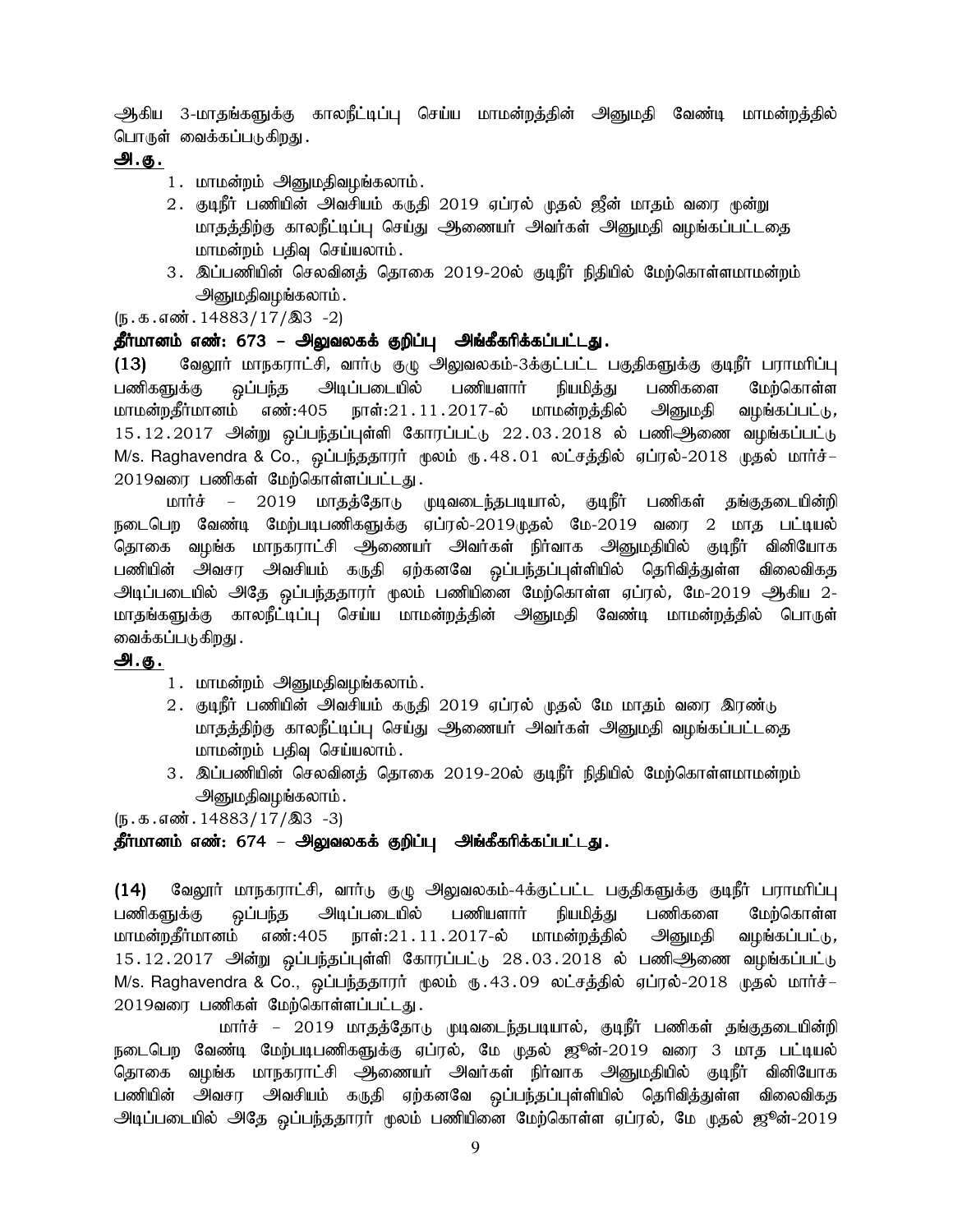ஆகிய 3-மாதங்களுக்கு காலநீட்டிப்பு செய்ய மாமன்றத்தின் அனுமதி வேண்டி மாமன்றத்தில் பொருள் வைக்கப்படுகிறது .

## அ.<u>கு .</u>

- 1. மாமன்றம் அனுமதிவழங்கலாம்.
- 2. குடிநீர் பணியின் அவசியம் கருதி ஏப்ரல், மே முதல் ஜூன்-2019 3 மாதத்திற்கு காலநீட்டிப்பு செய்து ஆணையர் அவர்கள் அனுமதி வழங்கப்பட்டதை மாமன்றம் பதிவு செய்யலாம்.
- 3. இப்பணியின் செலவினத் தொகை 2019-20ல் குடிநீர் நிதியில் மேற்கொள்ள மாமன்றம் அனுமதி வழங்கலாம்.

 $(\mathbb{F} \cdot \mathbb{F} \cdot \mathbb{F} \cdot \mathbb{F} \cdot \mathbb{F} \cdot \mathbb{F} \cdot \mathbb{F} \cdot \mathbb{F} \cdot \mathbb{F} \cdot \mathbb{F} \cdot \mathbb{F} \cdot \mathbb{F} \cdot \mathbb{F} \cdot \mathbb{F} \cdot \mathbb{F} \cdot \mathbb{F} \cdot \mathbb{F} \cdot \mathbb{F} \cdot \mathbb{F} \cdot \mathbb{F} \cdot \mathbb{F} \cdot \mathbb{F} \cdot \mathbb{F} \cdot \mathbb{F} \cdot \mathbb{F} \cdot \mathbb{F} \cdot \mathbb{F} \cdot \mathbb{$ 

## தீர்மானம் எண்: 675 – அலுவலகக் குறிப்பு அங்கீகரிக்கப்பட்டது.

 $(15)$  Bag $y$ ர் மாநகராட்சி பொது நிதி 2019-20 நகராட்சி சட்டம் 15-ன் கீழ் Supply and delivery Motor and UG Cable from Motor to Openwell-5 and 6 at Eraivangadu Head Works in Zone-I, Vellore Corporation பணிக்கு தயாரிக்கப்பட்ட மதிப்பீட்டுத் தொகை ரு. 9,87,000/-க்கு ஆணையர் அவர்களின் நிர்வாக அனுமதி நாள்.21.03.2019-ல் நிர்வாக அனுமதி வழங்கப்பட்டுள்ளது. இப்பணிக்கு 25.03.2019 அன்று பெறப்பட்ட முன்று விலைப்புள்ளிகளின் ஒப்புநோக்கு பட்டியல் விவரம் பின்வருமாறு .

| வ . எண் | ஒப்பந்ததாரரின் பெயர்                                  | விலைப்புள்ளி சதவிகிதம் |
|---------|-------------------------------------------------------|------------------------|
|         | M/S.Guru Engineer,<br>Chennai                         | $\mathbf{0.842711/-}$  |
| 2       | M/S. Mano Electricals,<br>Chennai                     | $(b.883380/-$          |
| 3       | M/S. SNS Enviro Solutions<br>Private Limited, Chennai | $(B.931490/-$          |

மேற்படி பணிக்கு பெறப்பட்ட முன்று விலைப்புள்ளிகளில் குறைவானதாக M/S.Guru Engineer, Chennai நிறுவனத்தார் மதிப்பீட்டுத் தொகை விலை விகிதத்தில் அளித்துள்ள விலைப்புள்ளியை ஏற்கலாம், மேலும் M/S.Guru Engineer, Chennai, நிறுவனத்தாருக்கு .04.2019 அன்று பணிஆிணை வழங்கப்பட்டதற்கும் மாமன்றத்தின் அனுமதிக்கு கோரப்படுகிறது. அலுவலக குறிப்பு:-

- 1. மாமன்றத்தின் பார்வைக்கு வைக்கப்பட்டுள்ள இப்பொருள் மாமன்றத்தில் பதிவு செய்யலாம்.
- 2. இப்பணிக்கான செலவினத் தொகையை பொது நிதி 2019-20 நகராட்சி சட்டம் 15-ன் கீழ் செலவு செய்யலாம்.
- 3. பெறப்பட்ட விலைப்புள்ளிகளில் குறைவானதாக மதிப்பீட்டுத் தொகை விலை விகிதத்தில் விலைப்புள்ளி அளித்துள்ள M/S.Guru Engineer, Chennai, நிறுவனத்தார் விலைப்புள்ளியை ஏற்கலாம், ஆணையர் அவர்களின் முன்அனுமதி பெற்று பணி ஆணை வழங்கியதையும் மாமன்றம் அனுமதி வழங்கலாம்.

 $(D.5.5.5\text{...}3254/2019/S1)$ 

## தீர்மானம் எண்: 676 – அலுவலகக் குறிப்பு அங்கீகரிக்கப்பட்டது.

(16) தேலூர் மாநகராட்சி பொது நிதி 2019-20 நகராட்சி சட்டம் 15-ன் கீழ் Supply and delivery Motor and UG Cable from Motor to Openwell 1,3 &4 at Eraivangadu Head Works in Zone-I, Vellore Corporation பணிக்கு தயாரிக்கப்பட்ட மதிப்பீட்டுத் தொகை ரு. 9,97,000/-க்கு ஆணையா்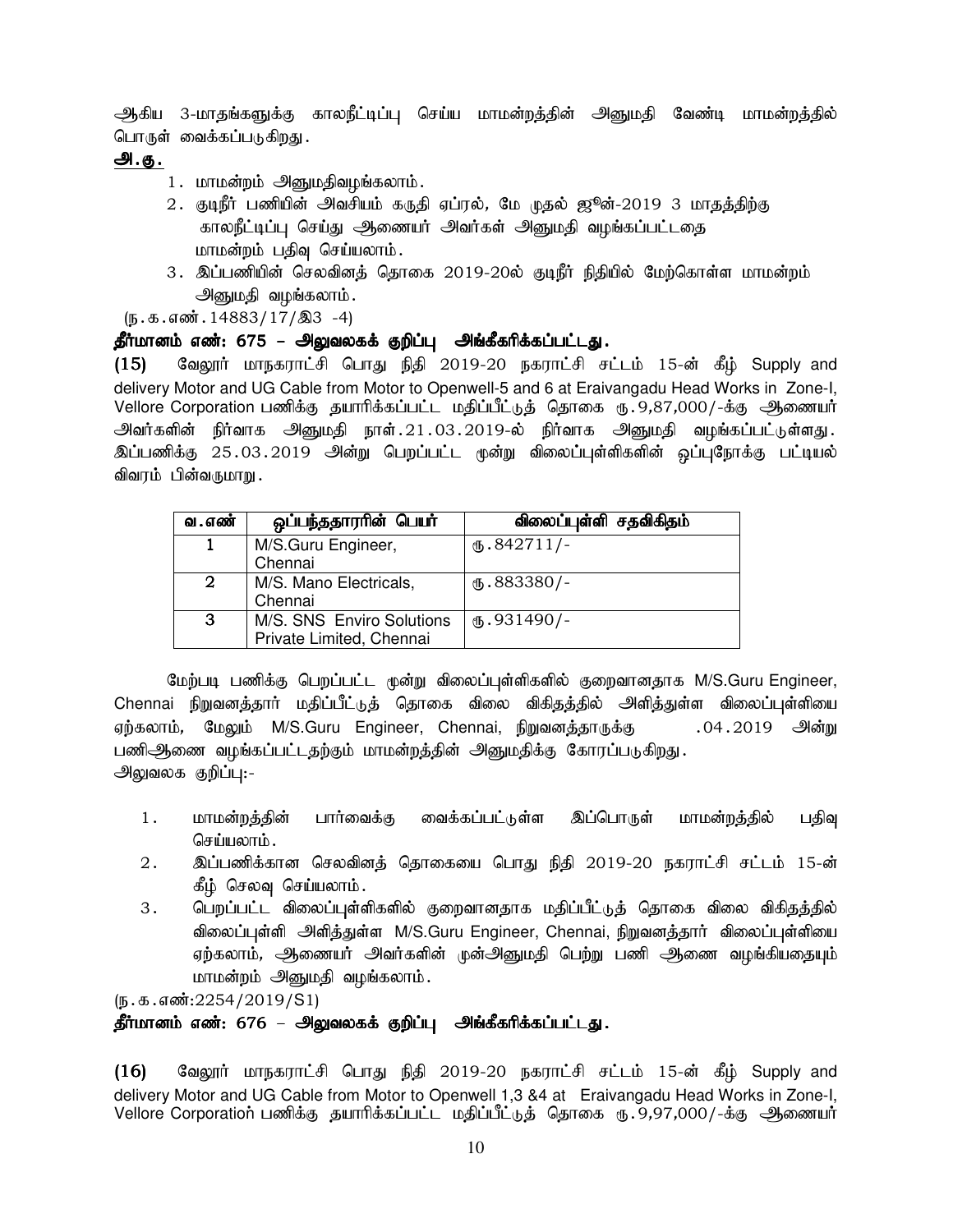அவர்களின் நிர்வாக அனுமதி நாள்.21.03.2019-ல் நிர்வாக அனுமதி வழங்கப்பட்டுள்ளது. இப்பணிக்கு 25.03.2019 அன்று பெறப்பட்ட முன்று விலைப்புள்ளிகளின் ஒப்புநோக்கு பட்டியல் விவாம் பின்வருமாறு.

| வ . எண்        | ஒப்பந்ததாரரின் பெயர்                                  | விலைப்புள்ளி சதவிகிதம்          |
|----------------|-------------------------------------------------------|---------------------------------|
|                | M/S.Guru Engineer,<br>Chennai                         | $(b.854408/-$                   |
| $\overline{2}$ | M/S. Mano Electricals,<br>Chennai                     | $\omega$ <sub>5</sub> .891025/- |
| 3              | M/S. SNS Enviro Solutions<br>Private Limited, Chennai | $(D.934350)$ -                  |

மேற்படி பணிக்கு பெறப்பட்ட முன்று விலைப்புள்ளிகளில் குறைவானதாக M/S.Guru Engineer, Chennai நிறுவனத்தார் மதிப்பீட்டுத் தொகை விலை விகிதத்தில் அளித்துள்ள விலைப்புள்ளியை ஏற்கலாம், மேலும் M/S.Guru Engineer, Chennai, நிறுவனத்தாருக்கு .04.2019 அன்று பணிஆணை வழங்கப்பட்டதற்கும் மாமன்றத்தின் அனுமதிக்கு கோரப்படுகிறது. அலுவலக குறிப்பு:-

- 1. மாமன்றத்தின் பார்வைக்கு வைக்கப்பட்டுள்ள இப்பொருள் மாமன்றத்தில் பதிவு செய்யலாம்.
- 2. இப்பணிக்கான செலவினத் தொகையை பொது நிதி 2019-20 நகராட்சி சட்டம் 15-ன் கீம் செலவ செய்யலாம்.
- 3. பெறப்பட்ட விலைப்புள்ளிகளில் குறைவானதாக மதிப்பீட்டுத் தொகை விலை விகிதத்தில் விலைப்புள்ளி அளித்துள்ள M/S.Guru Engineer, Chennai, நிறுவனத்தார் விலைப்புள்ளியை ஏற்கலாம், அிணையர் அவர்களின் முன்அனுமதி பெற்று பணி ஆணை வழங்கியதையும் மாமன்றம் அனுமதி வழங்கலாம்.

 $(\mathbf{b}.\mathbf{a}.\mathbf{a} \cdot \mathbf{w}:2253/2019/S1)$ 

## தீர்மானம் எண்: 677 – அலுவலகக் குறிப்பு அங்கீகரிக்கப்பட்டது.

 $(17)$  கேலூர் மாநகராட்சி பொது நிதி 2019-20 நகராட்சி சட்டம் 15-ன் கீழ் Supply and delivery Motor and Accessories fitting and pipe line leak work at Eravankadu to Thirumani Head Works in Zone-I, Vellore Corporation பணிக்கு தயாரிக்கப்பட்ட மதிப்பீட்டுத் தொகை ரு. 8,85,000/-.<br>க்கு அூணையர் அவர்களின் நிர்வாக அனுமதி நாள்.21.03.2019-ல் நிர்வாக அனுமதி வழங்கப்பட்டுள்ளது . இப்பணிக்கு 25.03.2019 அன்று பெறப்பட்ட முன்று விலைப்புள்ளிகளின் வப்புநோக்கு பட்டியல் - விவரம் பின்வருமாறு

| வ . எண்     | ஒப்பந்ததாரரின் பெயர்      | விலைப்புள்ளி சதவிகிதம் |
|-------------|---------------------------|------------------------|
|             | M/S.Guru Engineer,        | $(D.754124)$ -         |
|             | Chennai                   |                        |
| $\mathbf 2$ | M/S. Mano Electricals,    | $\mathbf{0}.762893/-$  |
|             | Chennai                   |                        |
| 3           | M/S. SNS Enviro Solutions | $(B.794533/-$          |
|             | Private Limited, Chennai  |                        |

மேற்படி பணிக்கு பெறப்பட்ட முன்று விலைப்புள்ளிகளில் குறைவானதாக M/S.Guru Engineer, Chennai நிறுவனத்தார் மதிப்பீட்டுத் தொகை விலை விகிதத்தில் அளித்துள்ள விலைப்புள்ளியை ஏற்கலாம், மேலும் M/S.Guru Engineer, Chennai, நிறுவனத்தாருக்கு .04.2019 அன்று பணிஆணை வழங்கப்பட்டதற்கும் மாமன்றத்தின் அனுமதிக்கு கோரப்படுகிறது.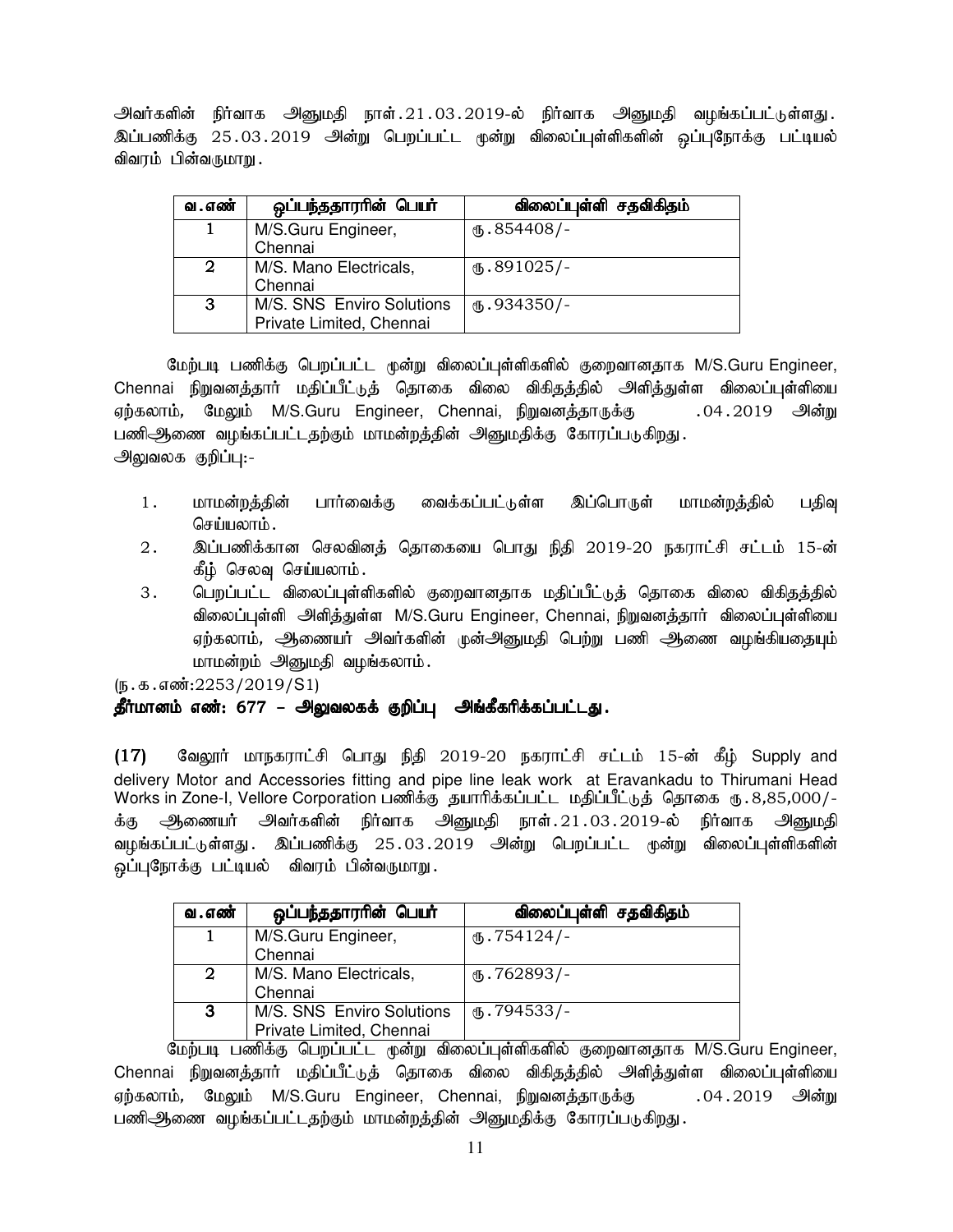#### அலுவலக குறிப்பு:-

- 1. மாமன்றத்தின் பார்வைக்கு வைக்கப்பட்டுள்ள இப்பொருள் மாமன்றத்தில் பதிவு  $G$ சர்யமை $h$ ;
- 2. ng;gzpf;fhd brytpdj; bjhifia bghJ epjp 2019-20 efuhl;rp rl;lk; 15-d; கீழ் செலவு செய்யலாம்.
- 3. பெறப்பட்ட விலைப்புள்ளிகளில் குறைவானதாக மதிப்பீட்டுத் தொகை விலை விகிதத்தில் விலைப்புள்ளி அளித்துள்ள M/S.Guru Engineer, Chennai, நிறுவனத்தார் விலைப்புள்ளியை ஏற்கலாம், ஆணையர் அவர்களின் முன்அனுமதி பெற்று பணி ஆணை வழங்கியதையும் மாமன்றம் அனுமதி வழங்கலாம்.

 $(\mathfrak{g}.\mathfrak{g}.\mathfrak{g}.$   $\ddot{\mathfrak{g}}$ : 2255/2019/S1)

#### தீர்மானம் எண்: 678 – அலுவலகக் குறிப்பு அங்கீகரிக்கப்பட்டது.

(18) மேலூர் மாநகராட்சியில், ஸ்மார்ட் சிட்டி திட்டத்தின் கீழ் கீழே பட்டியலில் கண்ட 1 பணிக்கு நகராட்சி நிர்வாக ஆணையர், சென்னை அவர்களின் செயல்முறைகள் ந.க.எண்:  $18340/2018$ /IHSDP-3, நாள்:28.12.2018ல் நிர்வாக அனுமதி மற்றும் தலைமை பொறியாளர், நகராட்சி நிர்வாக ஆணையரகம், சென்னை அவர்களின் ந.க.எண்: 25477/2017/DO1 நாள்: 29.01.2019 தொழில் நுட்ப அனுமதியும் வழங்கப்பட்டுள்ளது. மேற்படி 1 பணிக்கு 04.03.2019 அன்று ஒப்பந்தப்புள்ளிகள் பெறப்பட்டுள்ளன.

ஸ்மார்ட் சிட்டி திட்டத்தின் கீழே பட்டியலில் கண்ட 1 பணிக்கு பெறப்பட்டுள்ள ஒப்பந்தப்புள்ளியை முடிவு செய்ய ஒப்புநோக்குப்பட்டியல் மாமன்றத்திற்கு சமர்ப்பிக்கப்படுகிறது.

| ഖ.<br>எண் | பணியின் பெயர்                                                                                                                                                                                                                                                                              | மதிப்பீ<br>Φ | ஒப்பந்ததாரா்<br>திருவாளர்கள்                                                                                | ஒப்பந்தப்புள்<br>ளி மதிப்பிட்டு<br>தொகையைவி<br>டகூடுதல்<br>விலைவிகிதம் | ഖിതல<br>குறைப்பிற்<br>கு பின்<br>விலை<br>விகிதம்                                      | குறிப்பு                                                                                                                            |
|-----------|--------------------------------------------------------------------------------------------------------------------------------------------------------------------------------------------------------------------------------------------------------------------------------------------|--------------|-------------------------------------------------------------------------------------------------------------|------------------------------------------------------------------------|---------------------------------------------------------------------------------------|-------------------------------------------------------------------------------------------------------------------------------------|
| 1         | $\mathbf{2}$                                                                                                                                                                                                                                                                               | 3            | 4                                                                                                           | 5                                                                      | 6                                                                                     | 7                                                                                                                                   |
| 1.        | Supply,<br>Installation,<br>testing,<br>Commissioning<br>and five Years<br>comprehensive<br>operation and<br>Maintenance of<br>Roof Top Solar<br>PV systems (on<br>Grid) in Vellore<br><b>City Municipal</b><br>Corporation<br><b>Buildings</b><br>$\bigcap_{n\in\mathbb{N}}$ . $\ldots$ . | 351.00       | M/s.Green field<br>solar solution Pvt<br>Ltd., Chennai-<br>600 037<br>المواكد والمستعين والمستقول والمنافرة | $+6.00%$<br>(L1)<br>$\mathbf{r}$ and $\mathbf{r}$<br>$\Omega$ anan     | $+$<br>4.75%<br>$\mathfrak{D} \oplus \mathfrak{D} = \mathfrak{D} \oplus \mathfrak{D}$ | (L1) ல் +4.75%<br>மதிப்பீட்டுத்<br>தொகையை விட<br>அதிகமான விலை<br>விகிதத்தில்<br>வழங்கப்பட்டுள்ளலை<br>த ஏற்கலாம்<br>$0.22 + 1.2 - 1$ |

மேலும் பெறப்பட்ட ஒப்பந்தப்புள்ளியில் கூடுதல் விலை விகிதத்தில் அளித்துள்ள ஒப்பந்ததாரருக்கு விலை குறைப்பு கடிதம் 05.03.2019 அின்று வழங்கப்பட்டதிற்கு பதில் கடிதமாக ஒப்பந்ததாரர் / நிறுவனம் 06.03.2019 அன்று மதிப்பீட்டுத் தொகையைவிட கூடுதல் விலைவிகத்திலிருந்து குறைத்து (1.(+4.75%),) சம்மத கடிதம் வழங்கப்பட்டதை ஏற்கலாம்.

மேற்படி பட்டியலில் கண்ட 1 பணிக்கு பெறப்பட்ட ஒப்பந்தப்புள்ளியில் மதிப்பிட்டு தொகையை விட +4.75% அதிகமான விலைவிகிதத்தில் ஒப்பந்தப்புள்ளி அளித்துள்ள நிறுவனத்தாரின் ஒப்பந்தப்புள்ளியை ஏற்று பட்டியலில் கண்ட 1 பணிக்கு பணி உத்திரவு வழங்க மாமன்றத்தின் அனுமதி வேண்டப்படுகிறது.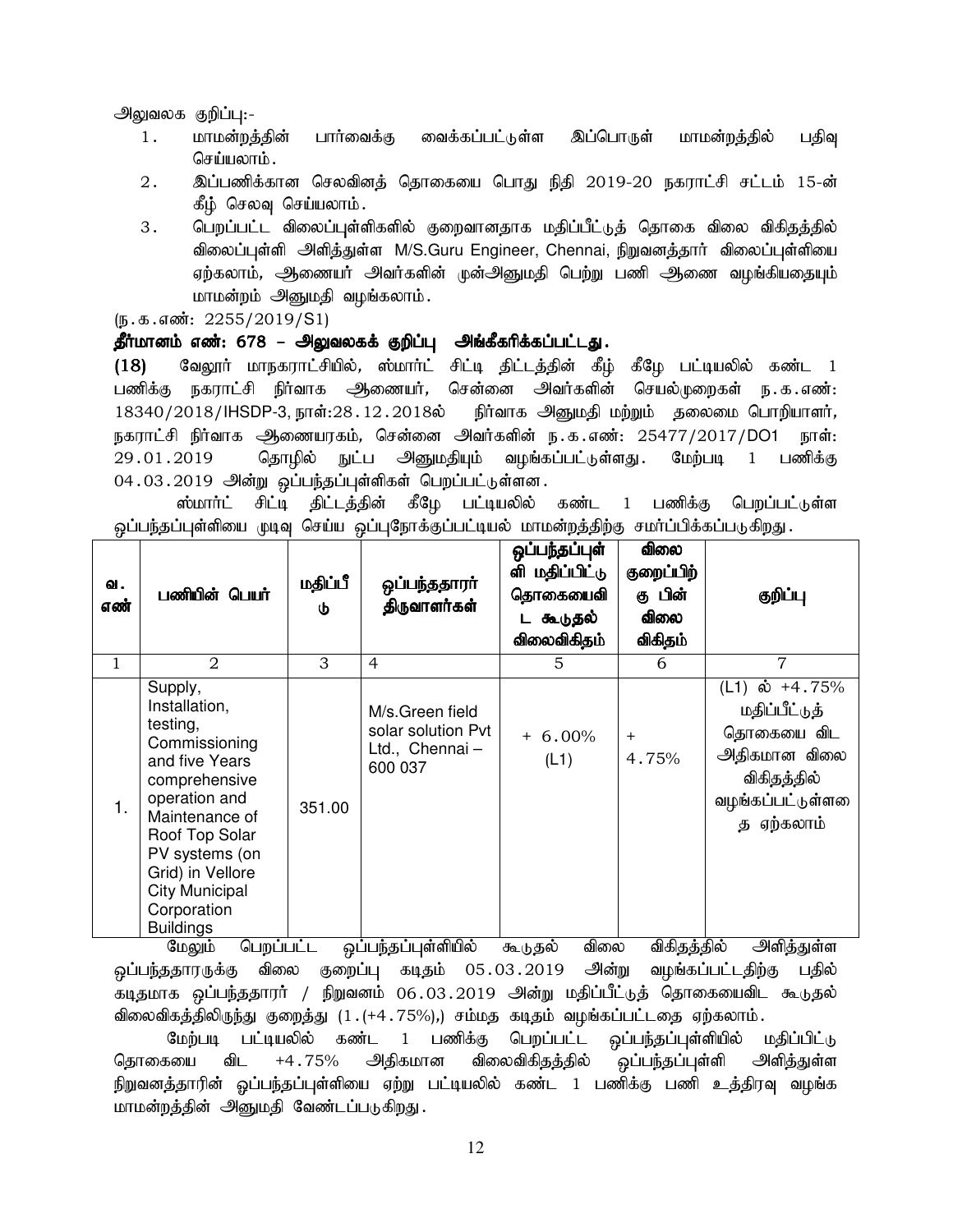#### அலுவலக குறிப்பு :

- 1. மாமன்றத்தின் பார்வைக்கு வைக்கப்பட்டுள்ள இப்பொருள் மாமன்றத்தில் பதிவு செய்யலாம்.
- 2. இப்பணிக்கான செலவினத் தொகையை ஸ்மார்ட் சிட்டி திட்டத்தின் கீழ் செலவு செய்யலாம்.
- 3. வேலூர் மாநகராட்சியில் ஸ்மார்ட் சிட்டி திட்டத்தின் கீழ் ஒப்பந்தப்புள்ளி கோரப்பட்ட மேற்கண்ட 1-பணிக்கு ஒப்பந்தப்புள்ளி அளித்துள்ள ஒப்பந்ததாரர் அளித்துள்ள அதிகமான தொகைக்கான L1(+4.75%) ஒப்பந்தப்புள்ளியை மாமன்றம் ஏற்று பணி உத்திரவு வழங்க அனுமதிக்கலாம்.
- (ந.க.எண். 6209/2015/E1)

## தீர்மானம் எண்: 679 – அலுவலகக் குறிப்பு அங்கீகரிக்கப்பட்டது.

(19) வேலூர் மாநகராட்சியில், ஸ்மார்ட் சிட்டி திட்டத்தின் கீழ் கீழே பட்டியலில் கண்ட 1 பணிக்கு நகராட்சி நிர்வாக ஆணையர், சென்னை அவர்களின் செயல்முறைகள் ந.க.எண்: 18340/2018/IHSDP-3, நாள்:24.10.2018ல் நிர்வாக அனுமதி மற்றும் தலைமை பொறியாளர், நகராட்சி நிர்வாக அூணையரகம், சென்னை அவர்களின் ந.க.எண்: 25477/2017/DO1 நாள்: 28.01.2019 தொழில் நுட்ப அனுமதியும் வழங்கப்பட்டுள்ளது. மேற்படி 1 பணிக்கு 26.02.2019 அீன்று ஒப்பந்தப்புள்ளிகள் பெறப்பட்டுள்ளன.

ஸ்மார்ட் சிட்டி திட்டத்தின் கீழே பட்டியலில் கண்ட 1 பணிக்கு பெறப்பட்டுள்ள ஒப்பந்தப்புள்ளியை முடிவு செய்ய ஒப்புநோக்குப்பட்டியல் மாமன்றத்திற்கு சமர்ப்பிக்கப்படுகிறது.

| வ.<br>எண் | பணியின் பெயர்                                                                     | மதிப்பீ<br>Φ       | ஒப்பந்ததாரா்<br>திருவாளர்கள்                                                                                       | ஒப்பந்தப்புள்<br>ளி மதிப்பிட்டு<br>தொகையைவி<br>டகூடுதல்<br>விலைவிகிதம் | விலை<br>குறைப்பிற்<br>கு பின்<br>விலை<br>விகிதம் | குறிப்பு                                                                                                                    |
|-----------|-----------------------------------------------------------------------------------|--------------------|--------------------------------------------------------------------------------------------------------------------|------------------------------------------------------------------------|--------------------------------------------------|-----------------------------------------------------------------------------------------------------------------------------|
|           | 2                                                                                 | 3                  | $\overline{4}$                                                                                                     | 5                                                                      | 6                                                | 7                                                                                                                           |
| 2.        | Integrated<br>Tourism<br>Development at<br>Vellore Fort and<br>Its Precincts Part | 1080.0<br>$\Omega$ | Thiru. Kumar<br>Builders,<br>Ranipet-<br>632403<br>M/s. Boss<br>Infrastructures<br>Pvt Ltd.,<br>Chennai-<br>600031 | $+ 5.00\%$<br>(L1)<br>$^{+}$<br>$10.04\%$ (L2)                         | $^{+}$<br>4.91%                                  | (L1) $\dot{\omega}$ +4.91%<br>மதிப்பீட்டுத்<br>தொகையை விட<br>அதிகமான விலை<br>விகிதத்தில்<br>வழங்கப்பட்டுள்ளலை<br>த ஏற்கலாம் |

மேலும் பெறப்பட்ட ஒப்பந்தப்புள்ளியில் கூடுதல் விலை விகிதத்தில் அளித்துள்ள .<br>ஒப்பந்ததாரருக்கு விலை குறைப்பு கடிதம் 04.03.2019 அின்று வழங்கப்பட்டதிற்கு பதில் கடிதமாக ஒப்பந்ததாரர் / நிறுவனம் 05.03.2019 அன்று மதிப்பீட்டுத் தொகையைவிட கூடுதல் விலைவிகத்திலிருந்து குறைத்து (1.(+4.91%),) சம்மத கடிதம் வழங்கப்பட்டதை ஏற்கலாம்.

மேற்படி பட்டியலில் கண்ட 1 பணிக்கு பெறப்பட்ட ஒப்பந்தப்புள்ளியில் மதிப்பிட்டு தொகையை விட +4.91% அதிகமான விலைவிகிதத்தில் ஒப்பந்தப்புள்ளி அளித்துள்ள நிறுவனத்தாரின் ஒப்பந்தப்புள்ளியை ஏற்று பட்டியலில் கண்ட 1 பணிக்கு பணி உத்திரவு வழங்க மாமன்றத்தின் அனுமதி வேண்டப்படுகிறது.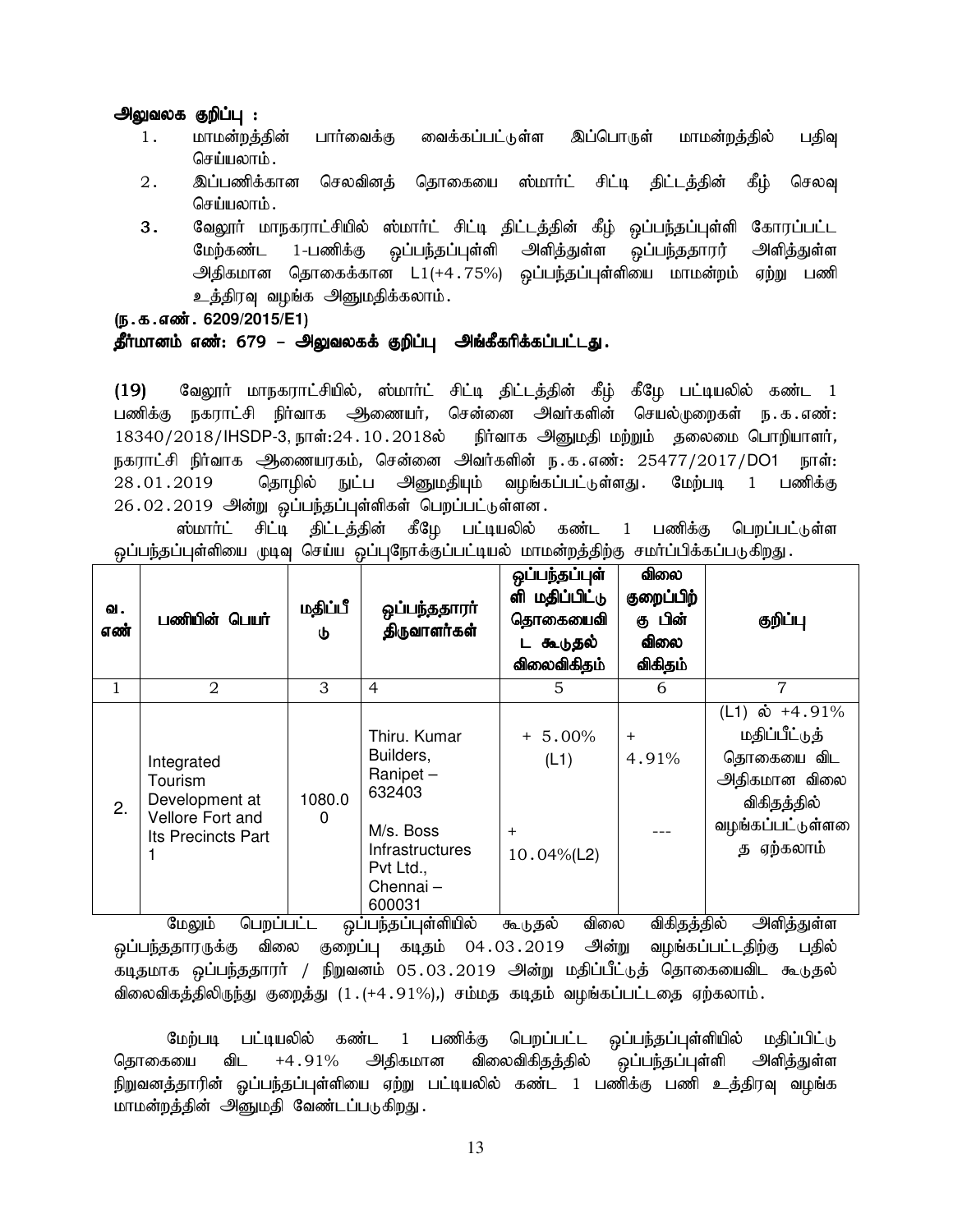#### அலுவலக குறிப்பு :

- 1. மாமன்றத்தின் பார்வைக்கு வைக்கப்பட்டுள்ள இப்பொருள் மாமன்றத்தில் பதிவு  $G$ சர்யமை $h$ ;
- 2. இப்பணிக்கான செலவினத் தொகையை ஸ்மார்ட் சிட்டி திட்டத்தின் கீழ் செலவு செய்யலாம்.
- 3. வேலூர் மாநகராட்சியில் ஸ்மார்ட் சிட்டி திட்டத்தின் கீழ் ஒப்பந்தப்புள்ளி கோரப்பட்ட மேற்கண்ட 1-பணிக்கு ஒப்பந்தப்புள்ளி அளித்துள்ள ஒப்பந்ததாரர் அளித்துள்ள அதிகமான தொகைக்கான (L1+4.91%) ஒப்பந்தப்புள்ளியை மாமன்றம் ஏற்று பணி உத்திரவு வழங்க அனுமதிக்கலாம்.
- (ந.க.எண். 6209/2015/E1)

#### தீர்மானம் எண்: 680 – அலுவலகக் குறிப்பு அங்கீகரிக்கப்பட்டது.

(20) தேலூர் மாநகராட்சி Smart City திட்டத்தின் கீம் Providing Structural Design 10 Nos Structural Penetration Test RCC Retaining Wall at Construction of Side Retaining Wall and Landscaping along Nickalsan Channel Mangaimandi to Palar River in Zone -IV அமைக்கும் பணியில் மீளமண் பரிசோதணை (Structural Design) 10 எண்ணிக்கையில் Structural Penetration Test செய்யும் பணிக்கு தயாரிக்கப்பட்ட மதிப்பீட்டுத் தொகை ரு. 1,60,000/-க்கு + (GST) மேலாண்மை இயக்குநர் அவர்களின் நிர்வாக அனுமதி நாள்.13.05.2019-ல் நிர்வாக அனுமதி வழங்கப்பட்டுள்ளது. இப்பணிக்கு 20.05.2019 அன்று பெறப்பட்ட முன்று விலைப்புள்ளிகளின் ஒப்புநோக்கு பட்டியல் விவரம் பின்வருமாறு .

| வ . எண்               | ஒப்பந்ததாரரின் பெயர்      | விலைப்புள்ளி சதவிகிதம்   |
|-----------------------|---------------------------|--------------------------|
|                       | M/S. TRINITY Consultancy, | $\phi$ . 16000/- + (GST) |
|                       | Vellore                   |                          |
| $\mathbf{2}^{\prime}$ | M/S. Shine                | $\phi$ . 17500/- + (GST) |
|                       | Consultancy, Vellore      |                          |
| 3                     | M/S.Palani Builders       | $(B. 19000/- + (GST)$    |
|                       | Vellore                   |                          |

மேற்படி பணிக்கு பெறப்பட்ட முன்று விலைப்புள்ளிகளில் குறைவானதாக M/S. TRINITY Consultancy, Vellore நிறுவனத்தார் மதிப்பீட்டுத் தொகை விலை விகிதத்தில் அளித்துள்ள விலைப்புள்ளியை ஏற்கலாம், மேலும் M/S. TRINITY Consultancy, Vellore, நிறுவனத்தாருக்கு .05.2019 அன்று பணிஆணை வழங்கப்பட்டதற்கும் மாமன்றத்தின் அனுமதிக்கு கோரப்படுகிறது. அலுவலக குறிப்பு:-

- 1. மாமன்றத்தின் பார்வைக்கு வைக்கப்பட்டுள்ள இப்பொருள் மாமன்றத்தில் பதிவு செய்யலாம்.
- 2. ng;gzpf;fhd brytpdj; bjhifia Smart City jpl;lj;jpd; fPH; bryt[ bra;ayhk;.
- 3. பெறப்பட்ட விலைப்புள்ளிகளில் குறைவானதாக மதிப்பீட்டுத் தொகை விலை விகிதத்தில் விலைப்புள்ளி அளித்துள்ள M/S. TRINITY Consultancy, Vellore, நிறுவனத்தாரின் விலைப்புள்ளியை ஏற்கலாம், மேலாண்மை இயக்குநர் அவர்களின் முன்அனுமதி பெற்று பணி ஆணை வழங்கியதையும் மாமன்றம் அனுமதி வழங்கலாம்.

 $(D.5.5.5\text{...}0209/2019/S1)$ 

## தீர்மானம் எண்: 681 – அலுவலகக் குறிப்பு அங்கீகரிக்கப்பட்டது.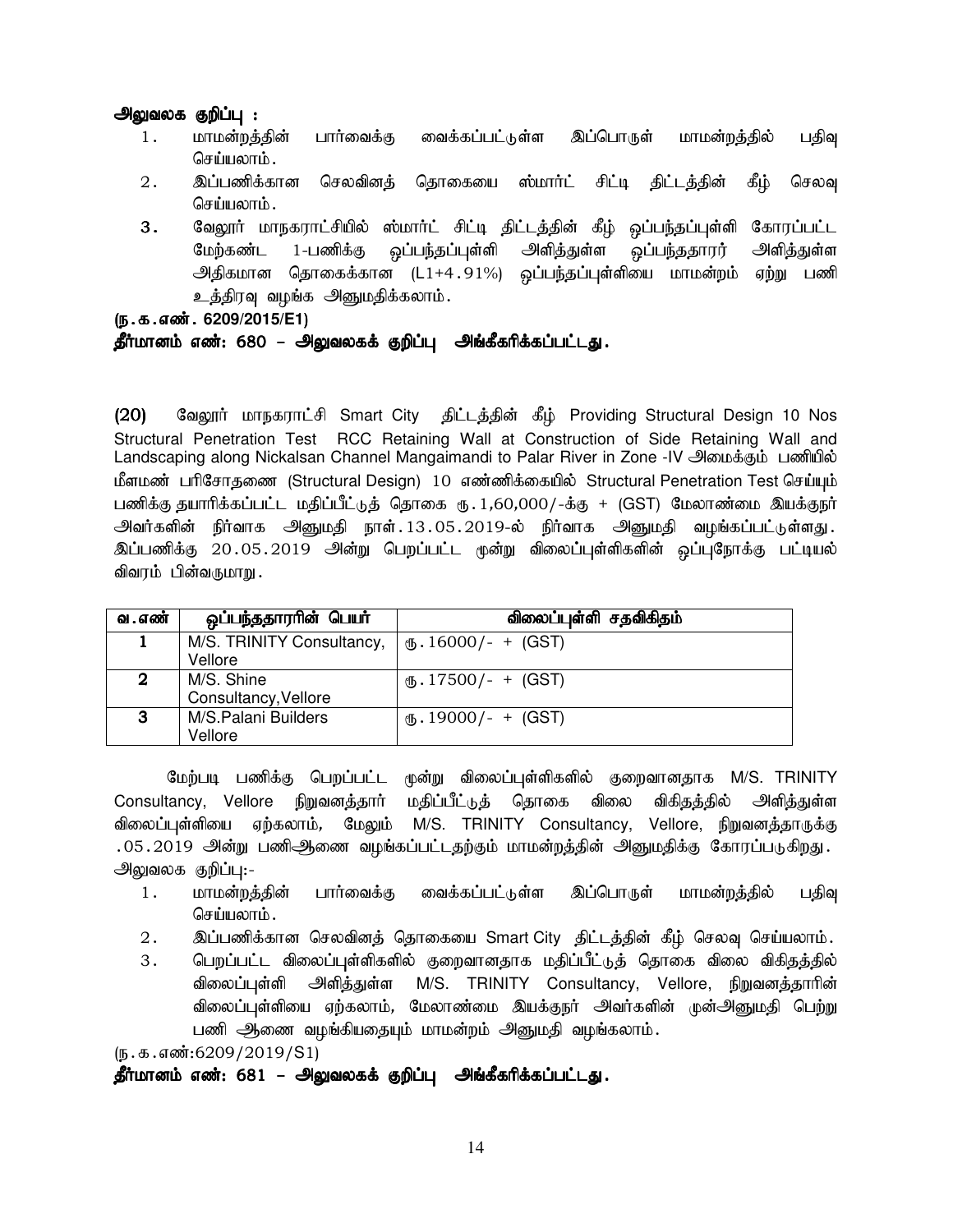(21) மேலூர் மாநகராட்சி Smart City திட்டத்தின் கீழ் Providing Structural Design 10 Nos Structural Penetration Test RCC Retaining Wall at Construction of Side Retaining Wall and Landscaping along From Hotel River View to Thendral Nagar, Vallalar Nagar and Kagithapatarai in Zone -II அமைக்கும் பணியில் மீளமண் பரிசோதணை (Structural Design) 10 எண்ணிக்கையில் Structural Penetration Test செய்யும் பணிக்கு தயாரிக்கப்பட்ட மதிப்பீட்டுத் தொகை ரு. 1,60,000/-க்கு + (GST) மேலாண்மை இயக்குநர் அவர்களின் நிர்வாக அனுமதி நாள்.13.05.2019-ல் நிர்வாக அனுமதி வழங்கப்பட்டுள்ளது .இப்பணிக்கு 20.05.2019 அன்று பெறப்பட்ட முன்று விலைப்புள்ளிகளின் ஒப்புநோக்கு பட்டியல் விவரம் பின்வருமாறு

| வ . எண் | ஒப்பந்ததாரரின் பெயர்      | விலைப்புள்ளி சதவிகிதம்                      |
|---------|---------------------------|---------------------------------------------|
| 1       | M/S. TRINITY Consultancy, | $(B. 16000/- + (GST)$                       |
|         | Vellore                   |                                             |
| 2       | M/S. Shine                | $\langle 0, 17500 \rangle - + (\text{GST})$ |
|         | Consultancy, Vellore      |                                             |
| 3       | M/S.Palani Builders       | $\langle 0, 19000 \rangle - + (\text{GST})$ |
|         | Vellore                   |                                             |

மேற்படி பணிக்கு பெறப்பட்ட முன்று விலைப்புள்ளிகளில் குறைவானதாக M/S. TRINITY Consultancy, Vellore நிறுவனத்தார் மதிப்பீட்டுத் தொகை விலை விகிதத்தில் அளித்துள்ள விலைப்புள்ளியை ஏற்கலாம், மேலும் M/S. TRINITY Consultancy, Vellore, நிறுவனத்தாருக்கு .05.2019 அன்று பணிஆ்ணை வழங்கப்பட்டதற்கும் மாமன்றத்தின் அனுமதிக்கு கோரப்படுகிறது. அலுவலக குறிப்பு:-

- 1. மாமன்றத்தின் பார்வைக்கு வைக்கப்பட்டுள்ள இப்பொருள் மாமன்றத்தில் பதிவு செய்யலாம் $\,$ .
- 2. ng;gzpf;fhd brytpdj; bjhifia Smart City jpl;lj;jpd; fPH; bryt[ bra;ayhk;.
- 3. பெறப்பட்ட விலைப்புள்ளிகளில் குறைவானதாக மதிப்பீட்டுத் தொகை விலை விகிதத்தில் விலைப்புள்ளி அளித்துள்ள M/S. TRINITY Consultancy, Vellore, நிறுவனத்தாரின் விலைப்புள்ளியை ஏற்கலாம், மேலாண்மை இயக்குநர் அவர்களின் முன்அனுமதி பெற்று பணி ஆணை வழங்கியதையும் மாமன்றம் அனுமதி வழங்கலாம்.

 $(\mathbb{F} \cdot \mathbb{F} \cdot \mathbb{F} \cdot \mathbb{F} \cdot \mathbb{F} \cdot \mathbb{F} \cdot \mathbb{F} \cdot \mathbb{F} \cdot \mathbb{F} \cdot \mathbb{F} \cdot \mathbb{F} \cdot \mathbb{F} \cdot \mathbb{F} \cdot \mathbb{F} \cdot \mathbb{F} \cdot \mathbb{F} \cdot \mathbb{F} \cdot \mathbb{F} \cdot \mathbb{F} \cdot \mathbb{F} \cdot \mathbb{F} \cdot \mathbb{F} \cdot \mathbb{F} \cdot \mathbb{F} \cdot \mathbb{F} \cdot \mathbb{F} \cdot \mathbb{F} \cdot \mathbb$ 

#### தீர்மானம் எண்: 682 – அலுவலகக் குறிப்பு அங்கீகரிக்கப்பட்டது.

(22) மேலூர் மாநகராட்சியில் செயல்படும் நுண் உரக்கிடஙகுகளின் பணிகளை சிறப்பாக மேற்கொள்ளும் வகையில், தொழில்நுட்ப ஆலோசனைகள் வழஙகவும் அதன் செயல்பாடுகளை மேற்பாா்வை செய்து பணிகளின் தரம் மேம்படுத்தவும் திடக்கழிவு பணியில் தகுதி வாய்ந்த தனியாா் நிறுவனம் மூலம் ஒப்புந்தப்புள்ளி கோரி 4 மேற்பார்வையாளர்களை ஒப்பந்த அடிப்படையில் பணி அமா்த்திக்கொள்ள மாமன்றத்தின் அனுமதி கோரப்படுகிறது.

இதற்கான உத்தேச செலவினம் மாமன்றத்தின் பார்வைக்கு வைக்கப்படுகிறது.

தினக்கூலி (மாவட்ட ஆட்சித்தலைவர் நிர்ணயம் செய்த தினக்கூலி அடிப்படையில்)  $\rm \ell m.450+EPF-13\%+ESI-4.75\% + Administration~Chargest~5\%~\rm \ell m.450+58.5+21.375+22.5$  ஆக  $\rm \ell m.552.00$ என்ற அடிப்படையில் 1 வருடத்திற்கு ஒப்பந்த அடிப்படையில் பணியில் ஈடுபடுத்தவும் அதற்குரிய உத்தேச செலவிணம் ரூ. 6,89,364/— (+GST உட்பட).

இதற்கான தோரய செலவு ஆண்டுக்கு ரூ.6,89,364/— பெது நிதியிலிருந்து செலவு செய்ய அனுமதி கோரப்படுகிறது.

## ந.க.எண்:9312/2018/H1 தீர்மானம் எண்: 683 – அலுவலகக் குறிப்பு அங்கீகரிக்கப்பட்டது.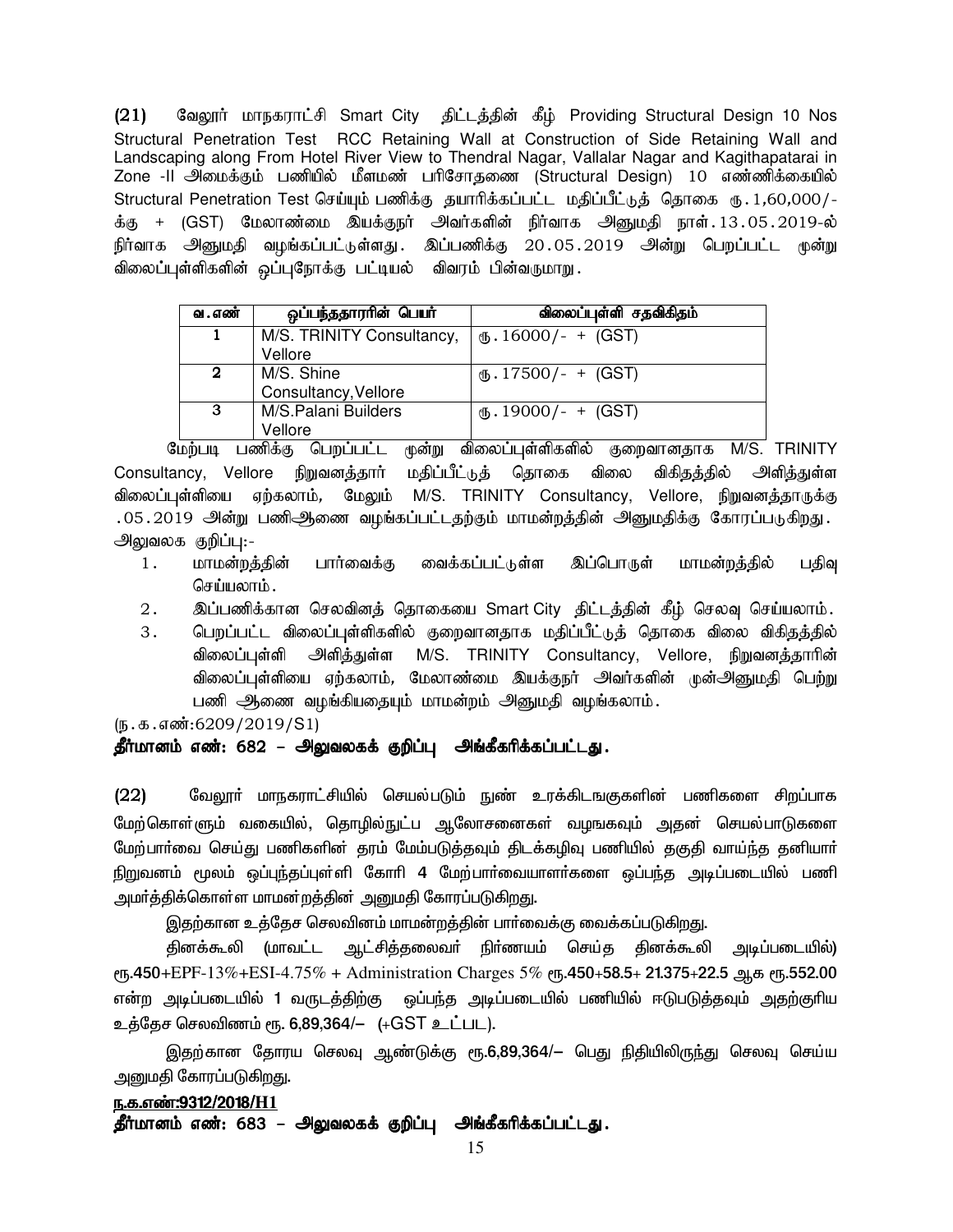(23) வேலூர் மாநகராட்சி பொது நிதி 2019-20ன் கீழ் அணையர் அவர்களின் அனுமதி நாள்: 27.05.2019 -ன் படி கீழே பட்டியலில் கண்ட 1 பணி மேற்கொள்ள நிர்வாக அனுமதி பெறப்பட்டுள்ளது . இப்பணிக்கு 29 05 2019 அன்று பெறப்பட்ட ஒப்பந்தப்புள்ளிகளுக்கான ஒப்புநோக்கு பட்டியல் தயார் செய்யப்பட்டுள்ளது . இப்பணிக்கு அளிக்கப்பட்டுள்ள ஒப்பந்தப்புள்ளிகளில் மதிப்பீட்டை விட குறைந்த விலை விகிதத்தில் ஒப்பந்தப்புள்ளி அளித்துள்ள <u>ஒ</u>ப்பந்தாரர்களின் ஒப்பந்தப்புள்ளியை முடிவு செய்ய மாமன்றத்தின் அனுமதி கோரப்படுகிறது.

| வ.<br>எண் | பணியின் பெயர்                                                                                                                                                                                                                                                            | மதிப்பீ<br>৬ | ஒப்பந்ததாரா்<br>திருவாளர்கள்                             | ஒப்பந்தப்புள்ளி<br>விலைவிகிதம்     | குறிப்பு                                                                                             |
|-----------|--------------------------------------------------------------------------------------------------------------------------------------------------------------------------------------------------------------------------------------------------------------------------|--------------|----------------------------------------------------------|------------------------------------|------------------------------------------------------------------------------------------------------|
| 1         | 2                                                                                                                                                                                                                                                                        | 3            | 4                                                        | 5                                  | 7                                                                                                    |
|           | மாநகராட்சி<br>மண்டல<br>வேலூர்<br>அலுவலகம் 3-க்குட்பட்ட வார்டு<br>கிருஷ்ணா<br>நகரில்<br>எண்:33,<br>மாநகராட்சிக்கு<br>அமைந்துள்ள<br>சொந்தமான<br>குடியிருப்பு(ஆணையர்)<br>பராமரிப்பு<br>பணி<br>மற்றும்<br>வீட்டு<br>உபயோக<br>தேவையான<br>பொருட்கள்<br>சப்ளை<br>செய்தல்<br>பணி | 10.90        | N.சீனிவாசன்,<br>வேலூர் .<br>C.நடராஜன் <i>,</i><br>வேலூர் | $-1.80\%$ (L1)<br>$+1.56%$<br>(L2) | $L1-\dot{\omega}$ -1.80%<br>மதிப்பீட்டுத்<br>தொகையை விட<br>குறைவாக வழங்கப்<br>பட்டுள்ளதை<br>ஏற்கலாம் |

மேற்படி பட்டியலில் கண்ட பணிக்கு சமாப்பிக்கப்பட்டுள்ள ஒப்பந்தப்புள்ளிகளில் குறைந்த விலை விகிதத்தில் ஒப்பந்தப்புள்ளி அளித்த ஒப்பந்ததாரரின் ஒப்பந்தப்புள்ளியை ஏற்று, பட்டியலில் கண்ட 1 பணிக்கு பணி உத்தரவு வழங்க மாமன்றத்தின் அனுமதி கோரப்படுகிறது.

## அலுவலக குறிப்பு :

- 1. மாமன்றத்தின் பார்வைக்கு வைக்கப்பட்டுள்ள இப்பொருள் மாமன்றத்தில் பதிவு செய்யலாம்.
- 2. இப்பணிக்கான செலவினத் தொகையை பொது நிதி 2019-20ன் கீழ் செலவு  $G$ சர்யமை $h$ ;
- 3. வேலூர் மாநகராட்சியில் பொது நிதி 2019-20ன் கீழ் ஒப்பந்தப்புள்ளி கோரப்பட்ட மேற்கண்ட 1 பணிக்கு ஒப்பந்தப்புள்ளி அளித்துள்ள ஒப்பந்ததாரின் குறைந்த விலை விகித (L1- (-1.80%), ஒப்பந்தப்புள்ளியை ஏற்கலாம், அிணையர் அவர்கள் முன்அனுமதி வழங்கியதையும் மாமன்றம் அனுமதிக்கலாம்.

## (ந.க.எண் 1089/2019/E1)

## தீர்மானம் எண்: 684 – அலுவலகக் குறிப்பு அங்கீகரிக்கப்பட்டது.

(24) வேலூர் மாநகராட்சி பகுதிகளில் வேலூர் பராளுமன்ற தொகுதிக்கு 17.04.2019 அன்று பொது தேர்தல் நடைபெற உள்ளதால் தேர்தல் விழிப்புணர்வுக்காக பொதுமக்களின், பார்வைக்கு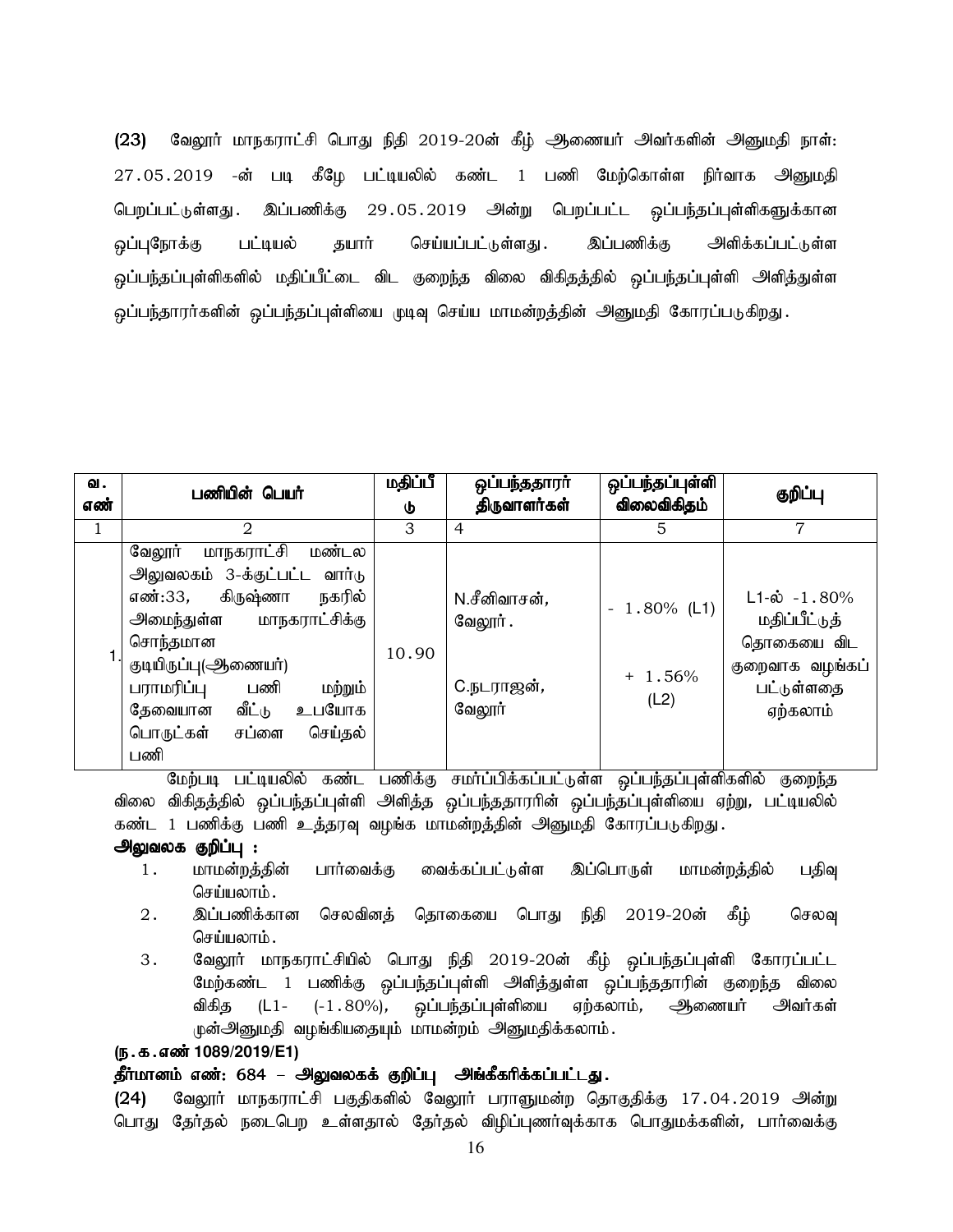8' அடி விட்டமுள்ள பெரிய பலூன்களில் வாசகங்கள் பொறிக்கப்பட்டு உயரத்தில் பறக்க விட முடி முத்திரையிட்ட விலைப்புள்ளி பெறப்பட்டதில ஒப்பு நோக்கு பட்டியல் கீழ்கண்டவாறு மாமன்ற ஒப்புதலுக்காக வைக்கப்படுகிறது.

| 1. L.R.S. Chandru                | $\sim$                   | Rs. 1,56,000 |
|----------------------------------|--------------------------|--------------|
| 2. N. Vinodkumar, D.C.E., (Arch) | $\overline{\phantom{a}}$ | Rs. 1,44,000 |
| 3. D.Ramesh                      | $\overline{\phantom{a}}$ | Rs. 1,50,000 |

மேற்கண்ட முன்று விலைப்புள்ளிகளில் திரு. N.Vinodkumar, D.C.E.,(Arch), அவர்கள் குறைவாக கொடுத்த விலைப்புள்ளிளை ஏற்கலாம். மாமன்ற ஒப்புதலுக்காக வைக்கப்படுகிறது. அவசர அவசியம் கருதி ஆணையாளர் (தனி அலுவலரின் முன்அனுமதி பெற்று நடவடிக்கை மேற்கொண்டதற்கு மாமன்றம் அனுமதிக்காக வைக்கப்படுகிறது. அலுவலக குறிப்பு:

மாமன்றம் அனுமதிக்கலாம்

.

 $(\mathbf{b}.\mathbf{a}.\mathbf{a} \cdot \mathbf{w}:1357/2019/\mathbf{A}1)$ 

#### தீர்மானம் எண்: 685 – அலுவலகக் குறிப்பு அங்கீகரிக்கப்பட்டது.

(25) கேலூர் மாநகராட்சியில் குடிநீரேற்று நிலையங்கள், பழைய மற்றும் புதிய பேருந்து நிலையங்கள், சதுப்பேரி உரகிடங்கு ஆகிய பகுதிகளுக்கு பாதுகாப்பு பணிகள், மாநகராட்சி சுகாதாரபிரிவு மற்றும் பொறியியல் பிரிவு பணிகள் ஆகியவற்றிக்கு TEXCO நிறுவனத்தின் மூலம் முன்னாள் இராணுவத்தினர் பணியமர்த்தப்பட்டு, பணி செய்துவருகிறார்கள். மேற்படி பணிகளில் தற்போது நிலவரப்படி (01.06.2019) அன்று Security guards 23 நபர்களும், TEXCO Drivers 19 நபர்களும் உள்ளனர். மேற்கண்ட பணியாளர்களுக்கு ஊதிய உயர்வு வழங்க TEXCO நிறுவன கடித எண்:Lr.No/3390/A/Revised VDA 2019 Dated: 15.04.2019 ஆம் தேதிய கடிதம் பெறப்பட்டுள்ளது. (G.O.(ms).No.1115 of Public (Ex-Servicemen) Department dated: 25.09.2015) எனவே மேற்கண்ட TEXCO பணியாளர்களுக்கு 01.04.2018 முதல் அந்நிறுவன கடிதங்கள் படியும் மற்றும் அரசாணைப்படியும் வழக்கமான வருடாந்திர ஊதிய உயர்வு வழங்கவும், அதற்குண்டான கூடுதல் செலவீனம் மேற்கொள்ளவும் மாமன்ற அனுமதி வேண்டப்படுகிறது.

#### அலுவலக குறிப்பு :

- 1. மாமன்றம் அனுமதி வழங்கலாம்
- 2. மேற்கண்ட பணியாளர்களுக்கு வழங்கும் கூடுதல் ஊதிய தொகையை 2019-20ஆிம் ஆண்டு மாநகராட்சி பொதுநிதியிலிருந்து செலவிடலாம்.
- ந.க.எண்்/909/இ $1/2011$

## தீர்மானம் எண்: 686 – அலுவலகக் குறிப்பு அங்கீகரிக்கப்பட்டது.

(26) வேலூர் மாநகராட்சி **AMRUT-2016-17**, திட்டத்தின் கீழ் விடுபட்ட பகுதிகளில் பாதாள சாக்கடை திட்டம் பகுதி – II திட்டம் (Phase-II)-ன் கீழ் செயல்படுத்த ரு.343.69கோடிக்கு திட்ட மதிப்பீடு தயாரிக்கப்பட்டு அரசாணை (2D) எண்.52 நகராட்சி நிர்வாகம் மற்றும் குடிநீர் வழங்கல் துறை நாள்:17.08.2017-ல் நிர்வாக அனுமதி பெறப்பட்டுள்ளது. மேற்படி திட்டத்தினை 3 தொகுப்புகாளாக பிரிக்கப்பட்டு மாநில அளவில் ஒப்பந்தப்புள்ளிகள் கோரப்பட்டது. தொகுப்பு எண்.1,2 மற்றும் 3 பணிகளுக்கு வரப்பெற்ற ஒப்பந்தப்புள்ளிகளில் குறைந்த ஒப்பந்தப்புள்ளி வழங்கிய நிறுவனங்களின் ஒப்பந்தப்புள்ளியை மாநில ஒப்பந்தப்புள்ளி தீர்ப்பாய்வுக்குழு, நகராட்சி நிர்வாக அ்ணையரகம் அவர்களது ஒப்புதல் வழங்கியதின் பெயரில் தொகுப்பு-1,2, மற்றும் 3 பணிகளுக்கு 07.01.2019 அன்று பணி உத்திரவு வழங்கப்பட்டு பணிகள் நடைபெற்று வருகிறது.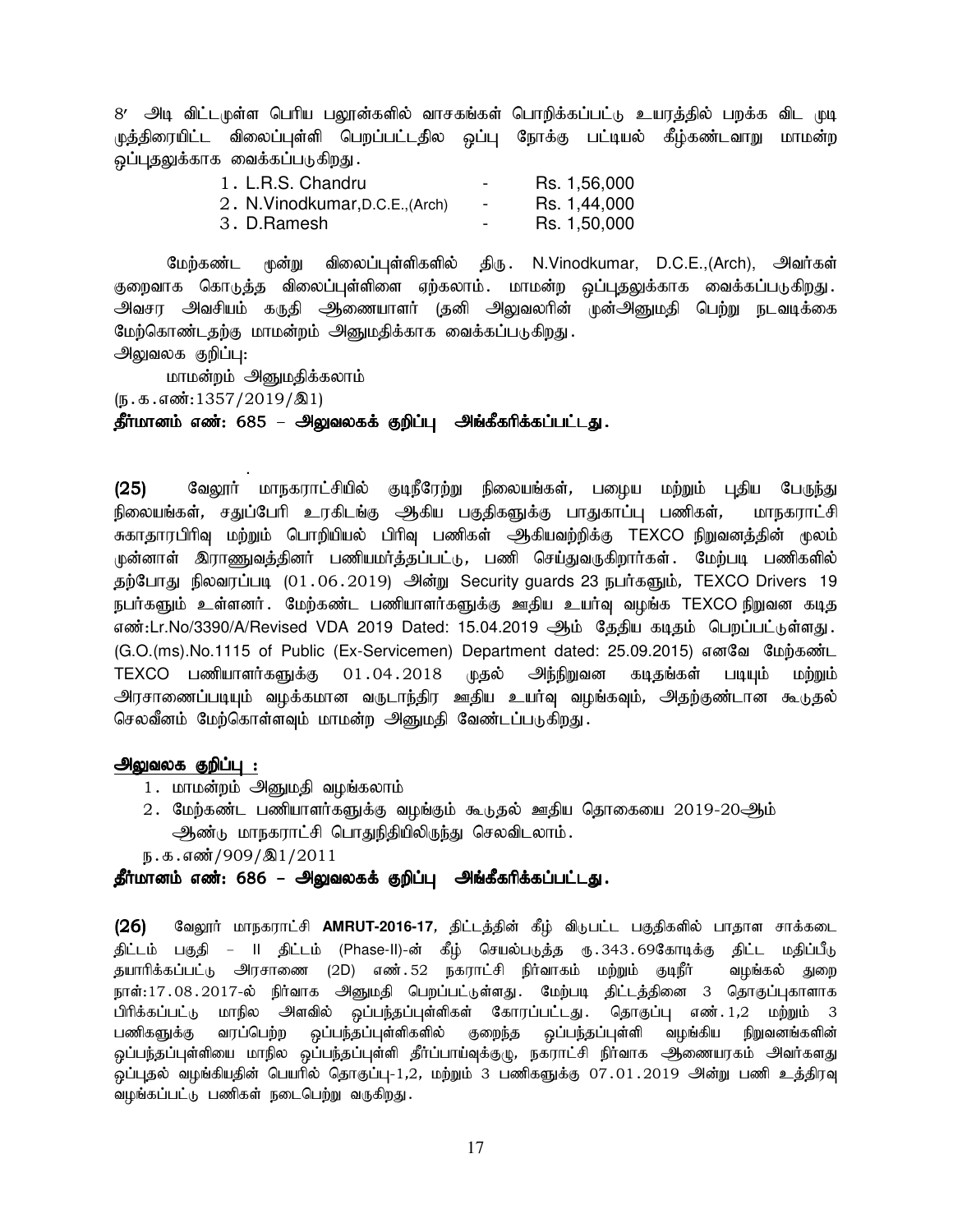மேற்கண்ட திட்டபணிகளை மேற்கொள்ள இருக்கும் பணிகளுக்கு தேவையான Pipes and Specials mechanical and Electrical Equipment and instruments மற்றும் கொள்முதல் செய்யப்படும் அனைத்து பொருள்களுக்கும் (கட்டுமான பொருட்கள் நீங்கலாக) முன்றாம் நபர் ஆய்வு செய்து கொடுக்கும் பணிக்கு மதிப்பீட்டுத் தொகை ரு.85.00 இலட்சத்திற்கு மாமன்ற தீர்மானம் எண்.545 நாள்:26.02.2019-ல் நிர்வாக அனுமதி பெறப்பட்டு 18.03.2019 அன்று ஒப்பந்தபுள்ளி கோரியதில் வரப்பெற்றுள்ள ஒப்பந்தப்புள்ளிகளின் விவரம் பின்வருமாறு.

| வ.<br>எண் | பணியின் பெயர்                                                                                                                                                                                                                                                                                                                                                                          | மதிப்பீடு ரு.<br>இலட்சத்தில் | ஒப்பந்ததாரா்கள் பற்றிய விவரம்                                                                                                                                                                                                                                                                                                                                                                                                                                                                                                                                                                                                                                       |
|-----------|----------------------------------------------------------------------------------------------------------------------------------------------------------------------------------------------------------------------------------------------------------------------------------------------------------------------------------------------------------------------------------------|------------------------------|---------------------------------------------------------------------------------------------------------------------------------------------------------------------------------------------------------------------------------------------------------------------------------------------------------------------------------------------------------------------------------------------------------------------------------------------------------------------------------------------------------------------------------------------------------------------------------------------------------------------------------------------------------------------|
| 1         | 2                                                                                                                                                                                                                                                                                                                                                                                      | 3                            | 4                                                                                                                                                                                                                                                                                                                                                                                                                                                                                                                                                                                                                                                                   |
|           | வேலூர் மாநகராட்சி விடுபட்ட<br>பகுதிகளில் பாதாள சாக்கடை<br>திட்டம் பகுதி – II திட்டம்<br>(Phase-II)-ன் கீழ் மேற்கொள்ள<br>இருக்கும் பணிகளுக்கு<br>தேவையான Pipes and Specials<br>mechanical and Electrical<br>Equipment and instruments<br>மற்றும் கொள்முதல் செய்யப்படும்<br>அனைத்து பொருள்களுக்கும்<br>(கட்டுமான பொருட்கள்<br>நீங்கலாக) முன்றாம் நபர் ஆய்வு<br>செய்து கொடுக்கும் பணிக்கு | 85.00                        | 1.Dr. Amin Controllers Pvt Ltd, New No.120, Thambu<br>Shetty Street, 3 <sup>rd</sup> Floor, Akbar Tower, Chennai-600<br>001.<br>2. Quality Service & Solution Pvt Ltd, Plot No1, Flat<br>No.B1, Malolon Apartment, North Park Street,<br>Ambattur, Chennai- 600 053.<br>3. M/S Certification Engineer International Ltd., 17/2,<br>Indra Colony, Ashok Nagar, Chennai-83. 4.TUV<br>Rheinland (india) Pvt Ltd, No. 27/B, 2 <sup>nd</sup> Cross road,<br>Electronics City, Phase I, Bangaluru- 560 100.<br>5.IRCLASS Systems & Solution Pvt Ltd, 4 <sup>th</sup> floor,<br>Industrial Service, 52A, Adi Shankaracharya marg,<br>Opp. Powai lake, powai Mumbai-400 07. |

பெறப்பட்ட ஒப்பந்தப்புள்ளிகளை ஒப்பந்தப்புள்ளி கூர்ந்தாய்வுக்குழு பரிசீலனை செய்ததில் வரிசை எண்.3, 4 மற்றும் 5 ஒப்பந்ததாரர்களின் ஒப்பந்தப்புள்ளிகள் தொழில்நுட்ப தகுதி பெறாததால் மேற்படி .<br>ஒப்பந்தப்புள்ளிகள் நிராகரிக்கப்படுகிறது எனவும் வரிசை எண்.1 மற்றும் 2 ஒப்பந்ததாரர்கள் தொழில்நுட்ப தகுதி பெற்றுள்ளதால் அவர்களின் ஒப்பந்தப்புள்ளியை ஏற்கலாம் என பரிந்துரை செய்துள்ளதை ஏற்று  $03.05.2019$  அன்று விலைப்புள்ளி திறக்கப்படும் என அறிவிப்பு அனுப்பப்பட்டு  $03.05.2019$  அன்று விலைப்புள்ளிகள் திறக்கப்பட்டது.

திறக்கப்பட்ட ஒப்பந்தப்புள்ளியை முடிவு செய்ய மாமன்றத்தின் அனுமதிக்கு வைக்கப்படுகிறது.

| வ.<br>எண்      | பணியின் பெயர்                                                                                                                                                                                                                                                                                                                                                                          | மதிப்பீடு<br>Ф.<br><b>இலட்சத்தில்</b> | ஒப்பந்ததாரா்<br>திருவாளர்கள்                                                                                                                   | ஒப்பந்தப்புள்ளி<br>மதிப்பிட்டுத்<br>தொகையைவிட<br>கூடுதல் விலை<br>விகிதம் | குறிப்பு                                                                                                                   |
|----------------|----------------------------------------------------------------------------------------------------------------------------------------------------------------------------------------------------------------------------------------------------------------------------------------------------------------------------------------------------------------------------------------|---------------------------------------|------------------------------------------------------------------------------------------------------------------------------------------------|--------------------------------------------------------------------------|----------------------------------------------------------------------------------------------------------------------------|
| 1              | 2                                                                                                                                                                                                                                                                                                                                                                                      | 3                                     | $\overline{4}$                                                                                                                                 | 5                                                                        | 6                                                                                                                          |
| 1 <sub>1</sub> | வேலூர் மாநகராட்சி விடுபட்ட<br>பகுதிகளில் பாதாள சாக்கடை<br>திட்டம் பகுதி – II திட்டம்<br>(Phase-II)-ன் கீழ் மேற்கொள்ள<br>இருக்கும் பணிகளுக்கு தேவையான<br>Pipes and Specials mechanical<br>and Electrical Equipment and<br>instruments மற்றும் கொள்முதல்<br>செய்யப்படும் அனைத்து<br>பொருள்களுக்கும் (கட்டுமான<br>பொருட்கள் நீங்கலாக) முன்றாம்<br>நபர் ஆய்வு செய்து கொடுக்கும்<br>பணிக்கு | 85.00                                 | M/s.Quality<br>Services &<br><b>Solutions Private</b><br>Limited.,<br>Chennai.<br>M/s. Dr. Amin<br>Controllers<br>Private Limited.<br>Chennai. | $(-)61.67%$ (L1)<br>குறைவு<br>$(-)21.67%$ (L2)<br>குறைவு                 | (L1) $\dot{\omega}$ -61.67%<br>மதிப்பீட்டுத்<br>தொகையை விட<br>குறைவான விலை<br>விகிதத்தில்<br>வழங்கப்பட்டுள்ளதை<br>ஏற்கலாம் |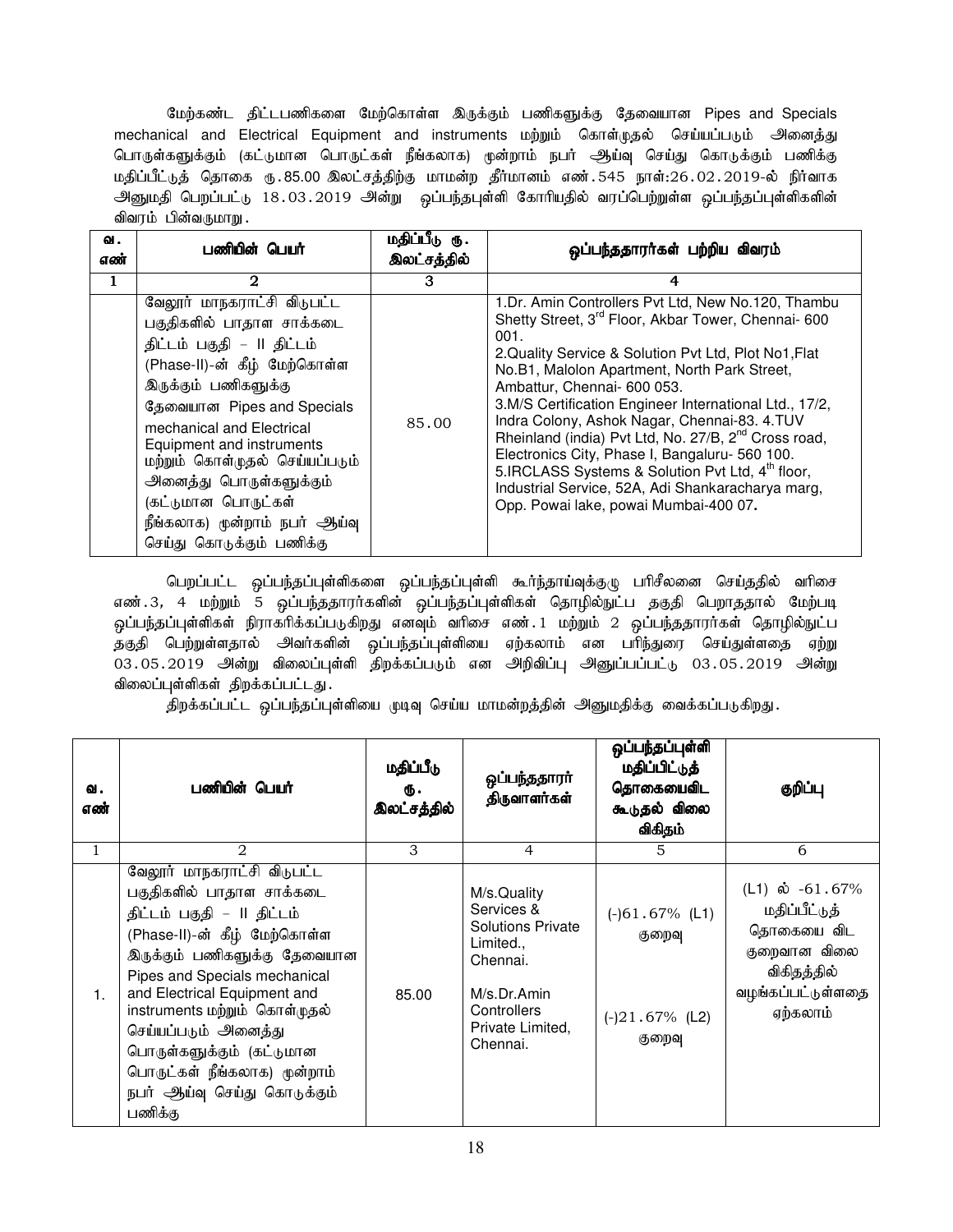மேற்படி பணிக்கு பெறப்பட்ட ஒப்பந்தப்புள்ளியில் மதிப்பீட்டுத் தொகையை விட (-)61.67% குறைவான விலை விகிதம் அளித்துள்ள M/s.Quality Services & Solutions Private Limited., Chennai நிறுவனத்தாரின் ஒப்பந்தப்புள்ளியை ஏற்று பணி உத்திரவு வழங்க மாமன்றத்தின் அனுமதி வேண்டப்படுகிறது.

#### அலுவலக குறிப்பு :

- 1. மாமன்றத்தின் பார்வைக்கு வைக்கப்பட்டுள்ள இப்பொருள் மாமன்றத்தில் பதிவு செய்யலாம்.
- 2. இப்பணிக்கான செலவினத் தொகையை **AMRUT** திட்டத்தின் கீழ் செலவு செய்யலாம்.
- 3. பெறப்பட்ட ஒப்பந்தப்புள்ளிகளில் மதிப்பீட்டு தொகையை விட (-)61.67% குறைவான விலை விகிதம் அளித்துள்ள M/s.Quality Services & Solutions Private Limited., Chennai ஒப்பந்தப்புள்ளியை மாமன்றம் ஏற்று பணி உத்திரவு வழங்கியதற்கும் மாமன்றம் ஒப்புதல் வழங்கலாம்.
- (**ந.க.எண்.** 17598/2015/E1)

#### தீர்மானம் எண்: 687 – அலுவலகக் குறிப்பு அங்கீகரிக்கப்பட்டது.

(27) வேலூர் மாநகராட்சி **AMRUT-2016-17** திட்டத்தின் கீழ் விடுபட்ட பகுதிகளில் பாதாள சாக்கடை திட்டம் பகுதி – III (Phase-III)-ன் கீழ் செயல்படுத்த ரு. 293.77 கோடிக்கு திட்ட மதிப்பீடு தயாரிக்கப்பட்<sub>ம்</sub> அரசாணை (MS) எண்..5 நகராட்சி நிர்வாகம் மற்றும் குடிநீர் வழங்கல் துறை நாள்:22.01.2018-ல் நிர்வாக அனுமதி பெறப்பட்டுள்ளது.

மேற்படி திட்டத்தினை மேற்கொள்ள இருக்கும் பணிகளுக்கு தேவையான Pipes and Specials mechanical and Electrical Equipment and instruments மற்றும் கொள்முதல் செய்யப்படும் அனைத்து பொருள்களுக்கும் (கட்டுமான பொருட்கள் நீங்கலாக) முன்றாம் நபர் ஆய்வு செய்து கொடுக்கும் பணிக்கு மதிப்பீட்டுத் தொகை ரு.60.00 இலட்சத்திற்கு மாமன்ற தீர்மானம் எண்.546 நாள்:26.02.2019ல் நிர்வாக அனுமதி பெறப்பட்டு 18.03.2019 அன்று ஒப்பந்தபுள்ளி கோரியதில் பெறப்பட்ட ஒப்பந்தப்புள்ளிகளின் விவரம் பின்வருமாறு.

| ഖ.<br>எண் | பணியின் பெயர்                                                                                                                                                                                                                                                                                                                                                                   | மதிப்பீடு ரு.<br><b>இலட்சத்தில்</b> | ஒப்பந்ததாரர்கள் பற்றிய விவரம்                                                                                                                                                                                                                                                                                                                                                                                                                                                                                                                                                                                                                                       |
|-----------|---------------------------------------------------------------------------------------------------------------------------------------------------------------------------------------------------------------------------------------------------------------------------------------------------------------------------------------------------------------------------------|-------------------------------------|---------------------------------------------------------------------------------------------------------------------------------------------------------------------------------------------------------------------------------------------------------------------------------------------------------------------------------------------------------------------------------------------------------------------------------------------------------------------------------------------------------------------------------------------------------------------------------------------------------------------------------------------------------------------|
|           | $\mathbf 2$                                                                                                                                                                                                                                                                                                                                                                     | 3                                   | 4                                                                                                                                                                                                                                                                                                                                                                                                                                                                                                                                                                                                                                                                   |
|           | வேலூர் மாநகராட்சி விடுபட்ட<br>பகுதிகளில் பாதாள சாக்கடை திட்டம்<br>பகுதி – III திட்டம் (Phase-II)-ன் கீழ்<br>மேற்கொள்ள இருக்கும் பணிகளுக்கு<br>தேவையான Pipes and Specials<br>mechanical and Electrical Equipment<br>and instruments மற்றும் கொள்முதல்<br>செய்யப்படும் அனைத்து<br>பொருள்களுக்கு (கட்டுமான<br>பொருட்கள் நீங்கலாக) முன்றாம் நபர்<br>ஆய்வு செய்து கொடுக்கும் பணிக்கு | 60.00                               | 1. Dr. Amin Controllers Pvt Ltd, New<br>No.120, Thambu Shetty Street, 3rd Floor,<br>Akbar Tower, Chennai- 600 001.<br>2. Quality Service & Solution Pvt Ltd, Plot<br>No1, Flat No.B1, Malolon Apartment,<br>North Park Street, Ambattur, Chennai-<br>600 053<br>3.M/S Certification Engineer International<br>Ltd., 17/2, Indra Colony, Ashok Nagar,<br>Chennai-83.<br>4.TUV Rheinland (india) Pvt Ltd, No.<br>27/B, 2 <sup>nd</sup> Cross road, Electronics City,<br>Phase I, Bangaluru- 560 100.<br>5.IRCLASS Systems & Solution Pvt Ltd,<br>4 <sup>th</sup> floor, Industrial Service, 52A, Adi<br>Shankaracharya marg, Opp. Powai lake,<br>powai Mumbai-400 07. |

பெறப்பட்ட ஒப்பந்தப்புள்ளிகளை ஒப்பந்தப்புள்ளி கூர்ந்தாய்வுக்குழு பரிசீலனை செய்ததில் வரிசை எண்.3, 4 மற்றும் 5 ஒப்பந்ததாரர்களின் ஒப்பந்தப்புள்ளிகள் தொழில்நுட்ப தகுதி பெறாததால் மேற்படி <u>ஒ</u>ப்பந்தப்புள்ளிகள் நிராகரிக்கப்படுகிறது எனவும் வரிசை எண். 1 மற்றும் 2 ஒப்பந்ததாரர்கள் தொழில்நுட்ப தகுதி பெற்றுள்ளதால் அவர்களின் ஒப்பந்தப்புள்ளியை ஏற்கலாம் என பரிந்துரை செய்துள்ளதை ஏற்று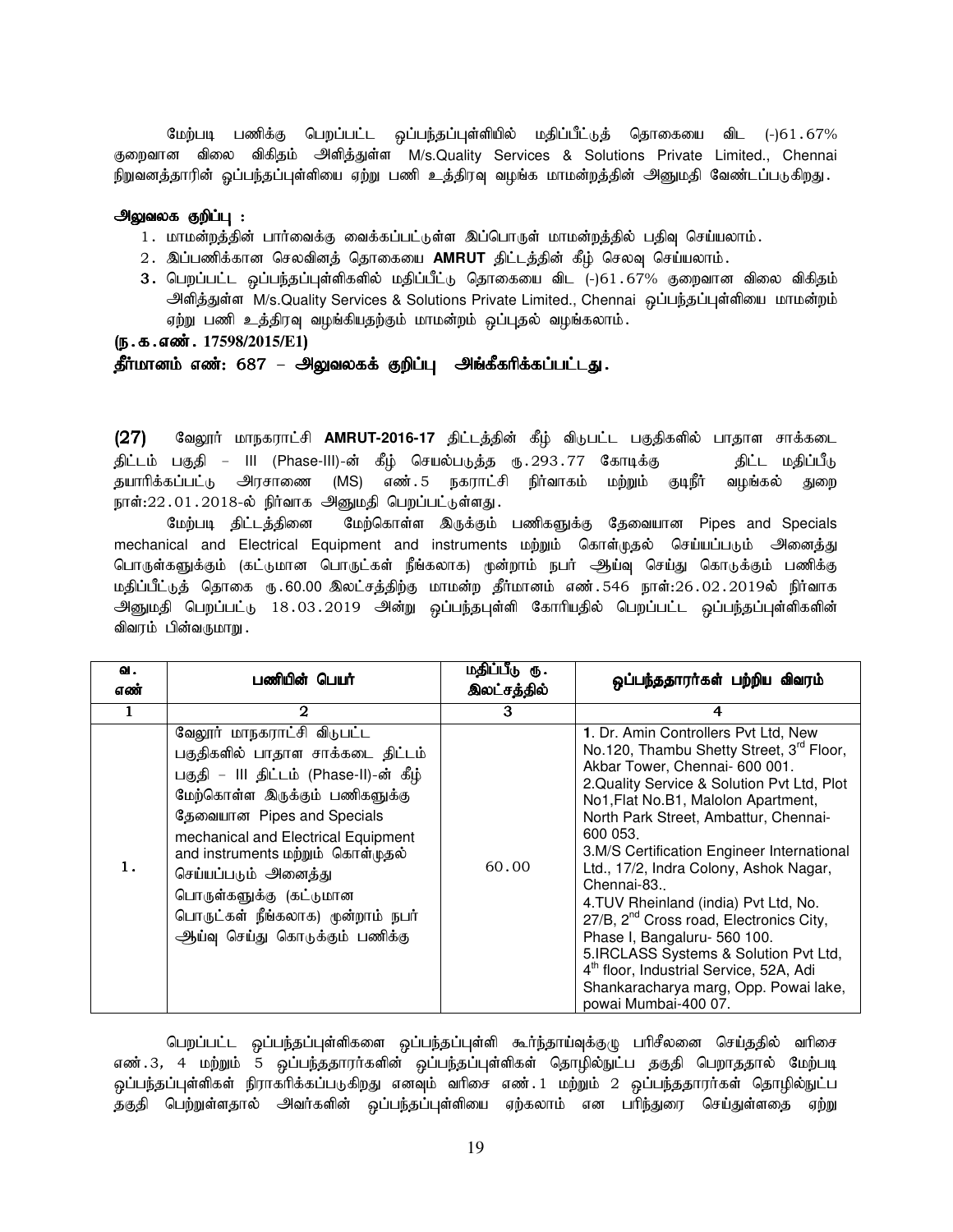03.05.2019 அன்று விலைப்புள்ளி திறக்கப்படும் என அறிவிப்பு அனுப்பப்பட்டு 03.05.2019 அன்று விலைப்புள்ளிகள் திறக்கப்பட்டது.

திறக்கப்பட்ட ஒப்பந்தப்புள்ளியை முடிவு செய்ய மாமன்றத்தின் பார்வைக்கும் முடிவிற்கும் வைக்கப்படுகிறது .

| வ.<br>எண் | பணியின் பெயர்                                                                                                                                                                                                                                                                                                                                                                           | மதிப்பீடு<br>Ф.<br><b>இலட்சத்தில்</b> | ஒப்பந்ததாரா்<br>திருவாளர்கள்                                                                                                               | ஒப்பந்தப்புள்ளி<br>மதிப்பிட்டு<br>தொகையைவிட<br>கூடுதல்<br>விலைவிகிதம் | குறிப்பு                                                                                                                   |
|-----------|-----------------------------------------------------------------------------------------------------------------------------------------------------------------------------------------------------------------------------------------------------------------------------------------------------------------------------------------------------------------------------------------|---------------------------------------|--------------------------------------------------------------------------------------------------------------------------------------------|-----------------------------------------------------------------------|----------------------------------------------------------------------------------------------------------------------------|
| 1         | $\mathfrak{D}_{1}$                                                                                                                                                                                                                                                                                                                                                                      | 3                                     | 4                                                                                                                                          | 5                                                                     | 6                                                                                                                          |
| 1.        | வேலூர் மாநகராட்சி விடுபட்ட<br>பகுதிகளில் பாதாள சாக்கடை<br>திட்டம் பகுதி - III திட்டம்<br>(Phase-II)-ன் கீழ் மேற்கொள்ள<br>இருக்கும் பணிகளுக்கு தேவையான<br>Pipes and Specials mechanical<br>and Electrical Equipment and<br>instruments மற்றும் கொள்முதல்<br>செய்யப்படும் அனைத்து<br>பொருள்களுக்கும் (கட்டுமான<br>பொருட்கள் நீங்கலாக) முன்றாம்<br>நபர் ஆய்வு செய்து கொடுக்கும்<br>பணிக்கு | 60.00                                 | M/s.Quality<br>Services &<br><b>Solutions Private</b><br>Limited<br>Chennai.<br>M/s.Dr.Amin<br>Controllers<br>Private Limited,<br>Chennai. | $-65.00\%$ (L1)<br>குறைவு<br>$-21.67\%$ (L2)<br>குறைவு                | (L1) $\dot{\omega}$ -65.00%<br>மதிப்பீட்டுத்<br>தொகையை விட<br>குறைவான விலை<br>விகிதத்தில்<br>வழங்கப்பட்டுள்ளதை<br>ஏற்கலாம் |

மேற்படி பணிக்கு பெறப்பட்ட ஒப்பந்தப்புள்ளியில் மதிப்பீட்டு தொகையை விட -61.67% குறைவான விலை விகிதம் அளித்துள்ள M/s.Quality Services & Solutions Private Limited., Chennai நிறுவனத்தாரின் ஓப்பந்தப்புள்ளியை ஏற்று பணி உத்திரவு வழங்க மாமன்றத்தின் அனுமதி வேண்டப்படுகிறது.

## அலுவலக குறிப்பு :

- 1. khr மன்றத்தின் பார்வைக்கு வைக்கப்பட்டுள்ள இப்பொருள் மாமன்றத்தில் பதிவு செய்யலாம்.
- 2. இப்பணிக்கான செலவினத் தொகையை **AMRUT** திட்டத்தின் கீழ் செலவு செய்யலாம்.
- 3. பெறப்பட்ட ஒப்பந்தப்புள்ளிகளில் மதிப்பீட்டு தொகையை விட -65.00% குறைவான விலை விகிதம் அளித்துள்ள M/s.Quality Services & Solutions Private Limited., Chennai ஒப்பந்தப்புள்ளியை மாமன்றம் ஏற்று பணி உத்திரவு வழங்க அனுமதிக்கலாம்.

## (**ந.க.எண்.** 17903/2019/E1)

## தீர்மானம் எண்: 688 – அலுவலகக் குறிப்பு அங்கீகரிக்கப்பட்டது.

(28) வேலூர் மாநகராட்சி மைய அலுவலகம் பிறப்பு மற்றும் இறப்பு பிரிவுக்கு பிறப்பு, இறப்பு பதிவேடுகள் பராமரிக்கும் பதிவறைக்கு 2017-ம் ஆண்டு மண்டலம் I, II, III, IV அலுவலகத்தில் இருந்து வரப்பெற்ற பிறப்பு, இறப்பு பதிவேடுகள் பராமரிக்கும் பணிகள் மேற்கொள்ள பீரோக்கள் (எண்ணிக்கை-05) மற்றும் S' டைப்பு நாற்காலி (எண்ணிக்கை-03) தேவைப்படுவதால் கொள்முதல் செய்யும் பணிக்கு ரூ.80,000/- தோராய செலவில் உள்ளூர் விலைப்புள்ளி கோரி பணி மேற்கொள்ள மாமன்றத்தின் அனுமதி வேண்டப்படுகிறது.

#### குறிப்பு:

- $1.$  ரு.  $80,000/$  செலவிட மாமன்ற அனுமதிக்கலாம்.
- 2. இச்செலவினம் 2019-20 ஆண்டிற்கான வருவாய் நிதியிலிருந்து மேற்கொள்ள மன்றம் அனுமதிக்கலாம்.

 $(\mathbf{b}.\mathbf{a}.\mathbf{a} \cdot \mathbf{w}.\mathbf{b}.\mathbf{b}.\mathbf{b}.\mathbf{b}.\mathbf{b}.\mathbf{b}$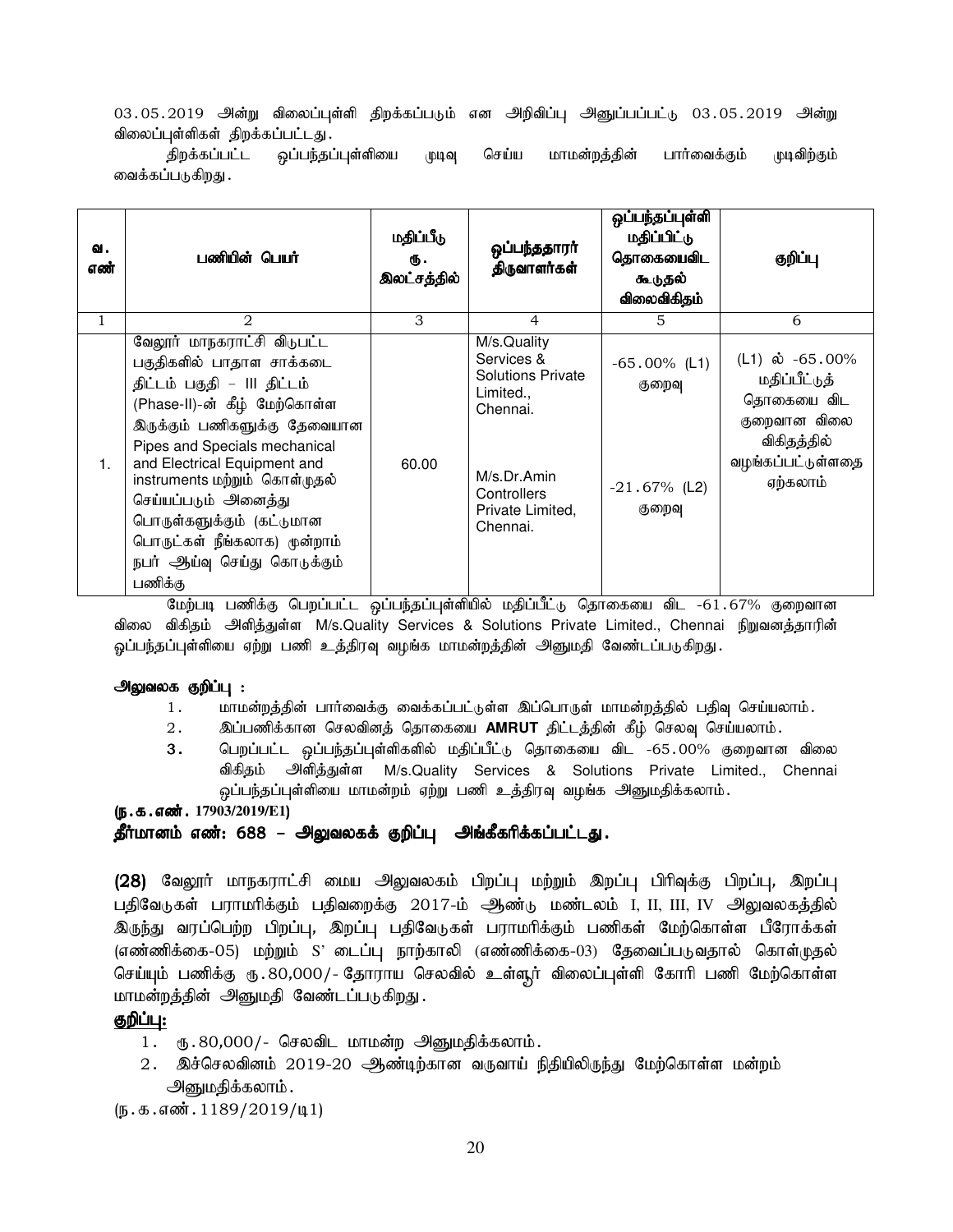#### தீர்மானம் எண்: 689 – அலுவலகக் குறிப்பு அங்கீகரிக்கப்பட்டது.

(29) மேலூர் மாநகராட்சியில் சென்னை உயர் நீதிமன்ற வழக்கறிஞராக உள்ள திருமதி.ஞ.சாந்தி அவா்களுக்கு வழக்குகளில் ஆஜராக மாதந்திர கட்டணம் அரசாணை எண்.1033, நாள்.01.11.2010ன் படி ரூ.7500/— வழங்க கோரியுள்ளார். இது குறித்து மாமன்றத்தின் முடிவிற்க்கு பொருள் வைக்கப்படுகிறது.

#### <u>அலுவலகக்குறிப்பு</u>

வழக்கறிஞா் திருமதி.ஞ.சாந்தி அவா்களுக்கு அரசு விதிகளின் படி (சநவயதைேச கநநள) மாதந்திர கட்டணம் ரூ.7500/-யை 01.04.2019 முதல் வழங்கலாம்.

#### (ந.க.எண்.410/அ10/2012)

#### தீர்மானம் எண்: 690 – அலுவலகக் குறிப்பு அங்கீகரிக்கப்பட்டது.

(30) மேலூர் மாநகராட்சிக்கு 2019-2020-ம் ஆண்டுக்கான மைய அலுவலகம் மற்றும் 1 முதல் 4 ் மண்டலங்களுக்கு அலுவலக பயன்பாட்டிற்கு தேவையான பதிவேடுகள், படிவங்கள மற்றும் எழுது பொருட்கள் வாங்குவதற்கு விலைப்புள்ளி மற்றும் ஒப்பந்தப்புள்ளியின்றி கூட்டுறவு அச்சகங்களிரு<u>ந்து</u> அலுவலக பயன்பாட்டுக்கு தேவையான பொருட்கள் வாங்கி வழங்க ஆகும் தோரய செலவினம் ரூ.50,00,000/— (ஜம்பது லட்சம்) மேற்கொள்ள மாமன்றம் அனுமதி கோரப்படுகிறது.

#### <u>அலுவலக குறிப்பு:</u>

- 1)  $\epsilon$ ரு.50,00,000/- செலவிட மாமன்றம் அனுமதிக்கலாம்.
- 2) இச்செலவினம் 2019-20ம் ஆண்டிற்கான பொது நிதியிலிருந்து
	- மேற்கொள்ளலாம். முன் அனுமதி வழங்கப்பட்டதை மன்றம் ஏற்கலாம்.

#### (ந.க.எண்:1042/2018/D1)

#### தீர்மானம் எண்: 691 – அலுவலகக் குறிப்பு அங்கீகரிக்கப்பட்டது.

(31) வேலூர் மாநகராட்சி ஸ்மார்ட் சிட்டி திட்டத்தின் கீழ் தொழில்நுட்ப பணி மேற்கொள்ளுதல் மற்றும் கணினி இயக்குதல் பணிக்கு ஓர் ஆண்டிற்கு ஒப்பந்த அடிப்படையில் தனியார் மூலம் இரண்டு தொழிநுட்ப பணியாளர்கள் மற்றும் . ஒரு புள்ளி விவர குறிப்பாளர் வினியோகம் செய்ய (3 பணியாளர்கள்) ஒப்பந்த அடிப்படையில் தயாரிக்கப்பட்டுள்ள மதிப்பீட்டுத் தொகை ரூ.7.60 லட்சத்திற்கு நிர்வாக அனுமதி வேண்டி மாமன்றத்திற்கு பொருள் வைக்கப்படுகிறது.

#### அ.கு.

1. மாமன்றம் அனுமதிக்கலாம்.

2. இப்பணிக்கான செலவினத் தொகையை ஸ்மார்ட் சிட்டி திட்டத்தின் நிர்வாக செலவினத்தின்(A&OE) கீம் மேற்கொள்ளலாம்.

 $(\mathbf{b}.\mathbf{\Phi}.\mathbf{\Phi}.\mathbf{\Phi}.\mathbf{\Phi}^{\dagger}.\mathbf{6209}/2018/\mathbf{21})$ 

#### $p$ ீர்மானம் எண்: 692 – அலுவலகக் குறிப்பு அங்கீகரிக்கப்பட்டது.

(32) வேலூர் மாநகராட்சி குடிநீர் உபவிதிகள் வேலூர் மாவட்ட அரசிதழில் வெளியிடப்படுவதற்கு ரு.33600/- ஆகும் என அரசு கிளை அச்சகம், விருதாச்சலம் அவர்கள் தொகையை அரசு கருவுலத்தில் செ<u>லுத்</u>தப்படவேண்டும் என கோரியுள்ளனர். எனவே மேற்படி தொகை ரூ.33600/-அரசு கருவுலத்தில் செலுத்த மாமன்றத்தின் அனுமதிக்காக பணிந்து சமர்ப்பிக்கப்படுகிறது.

## அலுவலக குறிப்பு: -

1. மாமன்றத்தில் பதிவு செய்யலாம்.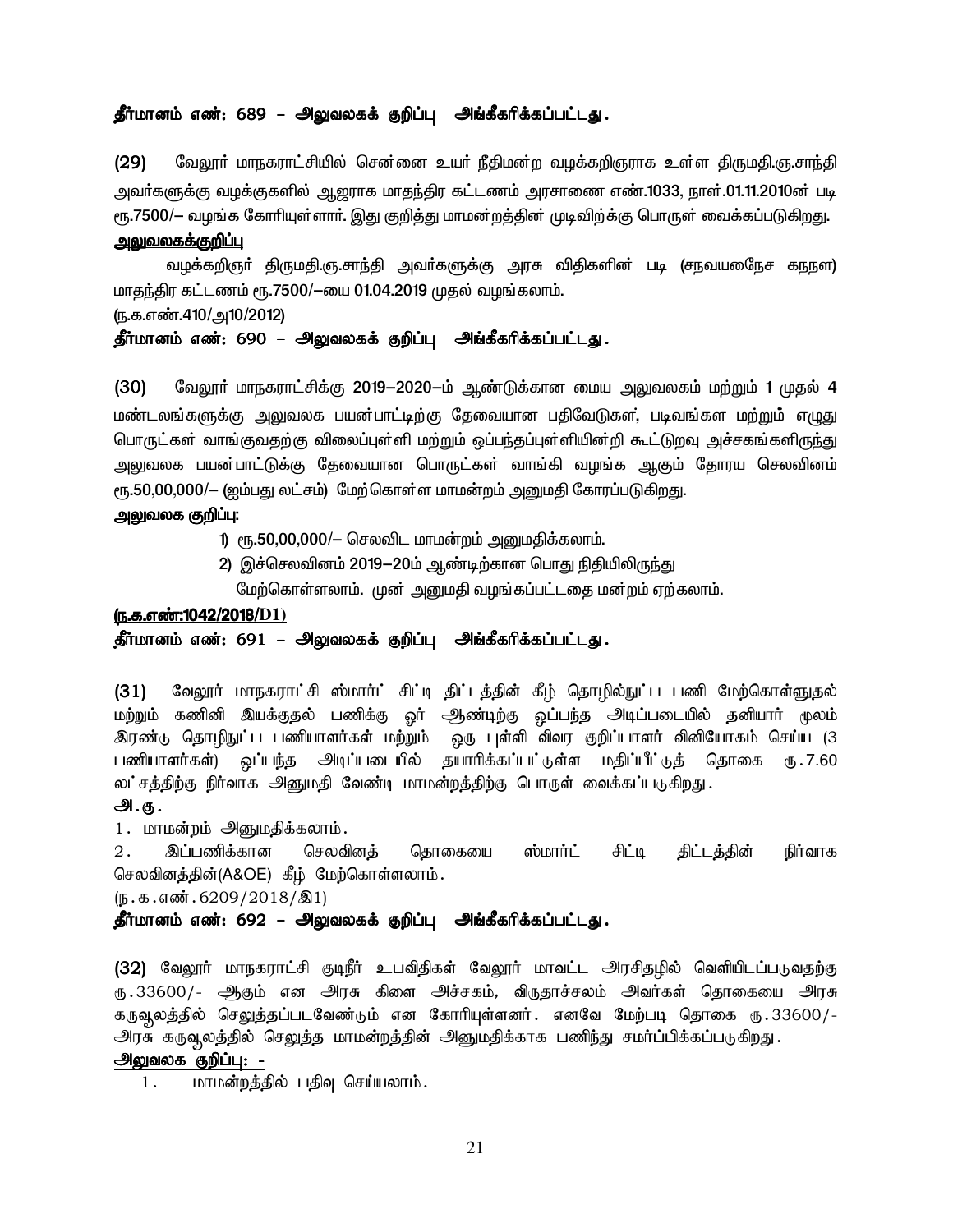- 2 . இச்செலவினத் தொகை ரு .33600/- குடிநீர் நிதியிலிருந்து வழங்க மாமன்றம் அனுமதி வழங்கலாம்.
- 3. அணையாளர் (ம) தனிஅலுவலர் அவர்களின் முன் அனுமதி பெற்று தொகை வழங்கியுள்ளதை மாமன்றம் அனுமதிக்கலாம்

 $(n.5.5.5)$   $(15/2015/201)$ 

தீர்மானம் எண்: 693 – அலுவலகக் குறிப்பு அங்கீகரிக்கப்பட்டது.

(33) கேலூர் மாநகராட்சி பொது நிதி 2019-20ன் ஆண்டின் கீழ் வேலூர் மாநகராட்சிக்கு சொந்தமான வாகனங்களுக்கு தேவையான Diesel, Petrol, Grease & Others போன்றவை தனியார் BUNK-ல் இந்நாள் வரை தொடர்ந்து வாங்கப்பட்டு வருகின்றது, தற்போது தமிழ் நாடு அரசு சிறைத்துறை கட்டுப்பாட்டில் புதியதாக ஒரு Petrol / Diesel bunk தொரப்பாடியில் ஆரம்பிக்கப்பட்டுள்ளது . இனிவரும் காலங்களில் சிறைத்துறை BUNK-ல் Diesel, Petrol, Grease & Others போன்றவற்றை வாங்க மாவட்ட ஆட்சித்தலைவர் அவர்கள் முலம் அறிவுறுத்தப்பட்டது. அரசு துறை நிறுவனமாக இருப்பதால் முன் தொகையாக வழங்க ரு.10.00 இலட்சத்திற்கு*,* <u>ஆ</u>ணையர் அவர்கள் நாள்.03.05.2019ல் நிர்வாக அனுமதி வழங்கப்பட்டுள்ளதை, மாமன்றத்தின் அனுமதிக்கு வைக்கப்படுகிறது.

#### அலுவலக குறிப்பு:-

- 1. மாமன்றம் அனுமதிக்கலாம்.
- 2. இச்செலவினக் கொகையை 2019-20ஆம் ஆண்டு பொது நிதியில் செலவு செய்யலாம். முன்அனுமதி வழங்கப்பட்டதை மாமன்றம் ஏற்கலாம்.

ந.க.எண்.2425/2019/E1

தீர்மானம் எண்: 694 – அலுவலகக் குறிப்பு அங்கீகரிக்கப்பட்டது.

(34) கேலூர் மாநகராட்சியில் காலியாக உள்ள பணியிடஙகளை நிரப்புவதற்கு கீழ்கண்ட தேதிகளில் உள்ளூர் தினசரி நாளிதழில் விளம்பரம் செய்யப்பட்ட<u>த</u>ு.

| வ.<br>எண்    | தேதி       | நிறுவனம்                                 | தொகை<br>ரூ |
|--------------|------------|------------------------------------------|------------|
| $\mathbf{1}$ | 14.02.2019 | மாலை தமிழகம், சென்னை—92                  | 19,656     |
| 2.           | 14.02.2019 | Flame Advertising Company,<br>Chennai-04 | 6,250      |
| 2.           | 26.02.2019 | Flame Advertising Company,<br>Chennai-04 | 8,408      |
|              | 34,314     |                                          |            |

இதற்கான செய்திதாள் விளம்பர தொக<mark>ை</mark> ஆக மொத்தம் ரூ.34314/— தொகையை சம்பந்தப்பட்ட <u>விளம்பர நிறுவனத்திற்கு வழஙக மாமன்றத்தின் அனுமதிக்காக பணிந்து சமா்ப்பிக்கப்படுகிறது.</u>

அலுவலக குறிப்பு:-

- 1. இப்பொருள் மாமன்றத்தில் பதிவு செய்யலாம்.
- 2. விளம்பரத் செலவினத் தொகை ரூ.34314/- 2018–19 பொதுநிதியிலிருந்து வழஙக மாமன்றம் அனுமதி வழஙகலாம்.

(ந.க.எண்.சி1/6091/2018)

தீர்மானம் எண்: 695 – அலுவலகக் குறிப்பு அங்கீகரிக்கப்பட்டது.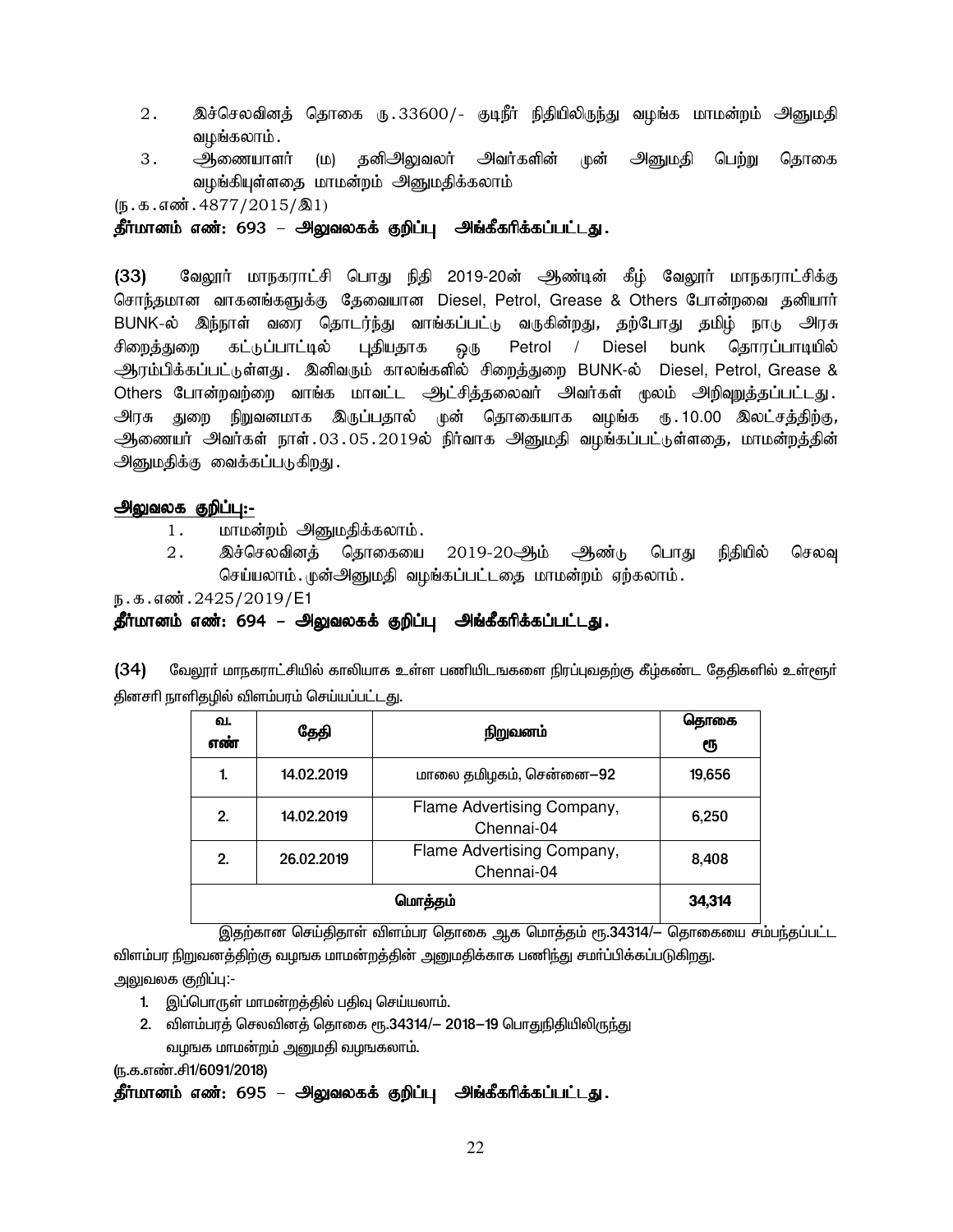(35) கேலூர் மாநகராட்சி பொது நிதி 2018-19ன் கீழ் வேலூர் மாநகராட்சிக்கு சொந்தமான Mahindra jeep எண். TN 23 AF 5771 க்கு Maintenance & Repair Works பணி பொது நிதியின் கீழ் மேற்கொள்ள தயாரிக்கப்பட்ட மதிப்பீட்டுத் தொகை ரு. 51655/-க்கு அிணையர் அவர்கள் நாள்.27.02.2019ல் நிர்வாக அனுமதி வழங்கப்பட்டு, 27.03.2019 அன்று பெறப்பட்ட இரண்டு விலைப்புள்ளிகளின் ஒப்புநோக்கு பட்டியல் பின்வருமாறு

| வ . எண் | ஒப்பந்ததாரரின் பெயர்                                                    | கொகை           | சதவிகிதம்                                 |
|---------|-------------------------------------------------------------------------|----------------|-------------------------------------------|
|         | M/S. The Walajapet Agro<br>Enggineering & Service,<br>நிறுவனம், வேலூர்  | $\times 51655$ | மதிப்பீட்டுத் தொகை விகிதம் (0.00) (L1)    |
| 2       | M/S. The Tirupattur Agro<br>Enggineering & Service,<br>நிறுவனம், வேலூர் | (B.51794)      | மதிப்பீட்டுத் தொகையைவிட 0.27% அதிகம் (L2) |

M/S. The Walajapet Agro Enggineering & Service, நிறுவனம், வேலூர் (L1) ஒப்பந்ததாரர் மதிப்பீட்டு தொகை விகிதத்தில் அளித்துள்ள விலைப்புள்ளியை ஏற்க மாமன்றத்தின் அனுமதிக்கு மாமன்றப் பொருள் பணிந்து சமர்ப்பிக்கப்படுகிறது.

## அலுவலக குறிப்பு:-

- 1. இப்பொருள் மாமன்றத்தில் பதிவு செய்யலாம்.
- 2. இப்பணிக்கான செலவினத் தொகையை பொது நிதி 2018-19ல் செலவு செய்யலாம்.
- 3. பெறப்பட்ட விலைப்புள்ளிகளில் குறைந்த தொகைக்கான விலைப்புள்ளி அளித்துள்ள M/S. The Walajapet Agro Enggineering & Service, வேலூர் நிறுவனத்தின் விலைப்புள்ளியை ஏற்கலாம்.

 $(\mathbf{b}.\mathbf{a}.\mathbf{a} \cdot \mathbf{w}.\mathbf{a} \cdot \mathbf{v}.\mathbf{b}.\mathbf{b}.\mathbf{b}.\mathbf{b}$ 

## தீர்மானம் எண்: 696 – அலுவலகக் குறிப்பு அங்கீகரிக்கப்பட்டது.

(36) வேலூர் மாநகராட்சி பொது நிதி 2018-19ன் கீழ் வேலூர் மாநகராட்சிக்கு சொந்தமான Tata Tipper Lorry எண். TN 23 AC 7994 க்கு FC,Maintenance & Repair Works பணி பொது நிதியின் கீழ் மேற்கொள்ள தயாரிக்கப்பட்ட மதிப்பீட்டுத் தொகை ரூ.20400/-க்கு அிணையர் அவர்கள் நாள்.06.02.2019ல் நிர்வாக அனுமதி வழங்கப்பட்டு, 27.03.2019 அன்று பெறப்பட்ட இரண்டு விலைப்புள்ளிகளின் ஒப்புநோக்கு பட்டியல் பின்வருமாறு

| வ . எண் | ஒப்பந்ததாரரின் பெயர்                              | தொகை         | சதவிகிதம்                                 |
|---------|---------------------------------------------------|--------------|-------------------------------------------|
|         | M/S. Ravi Metal Works,<br>நிறுவனம், வேலூர்        | (B.20400.00) | மதிப்பீட்டுத் தொகை விகிதம் (0.00) (L1)    |
| 2       | M/s Murugammal Auto<br>Carriage, நிறுவனம், வேலூர் | (D.21150.00) | மதிப்பீட்டுத் தொகையைவிட 3.68% அதிகம் (L2) |

M/S. Ravi Metal Works, நிறுவனம், வேலூர் (L1) ஒப்பந்ததாரர் மதிப்பீட்டு தொகை விகிதத்தில் அி்த்துள்ள விலைப்புள்ளியை ஏற்க மாமன்றத்தின் அனுமதிக்கு மாமன்றப் பொருள் பணிந்து சமர்ப்பிக்கப்படுகிறது.

- 1. இப்பொருள் மாமன்றத்தில் பதிவு செய்யலாம்.
- $2.$  இப்பணிக்கான செலவினத் தொகையை பொது நிதி  $2018$ -19ல் செலவு செய்யலாம்.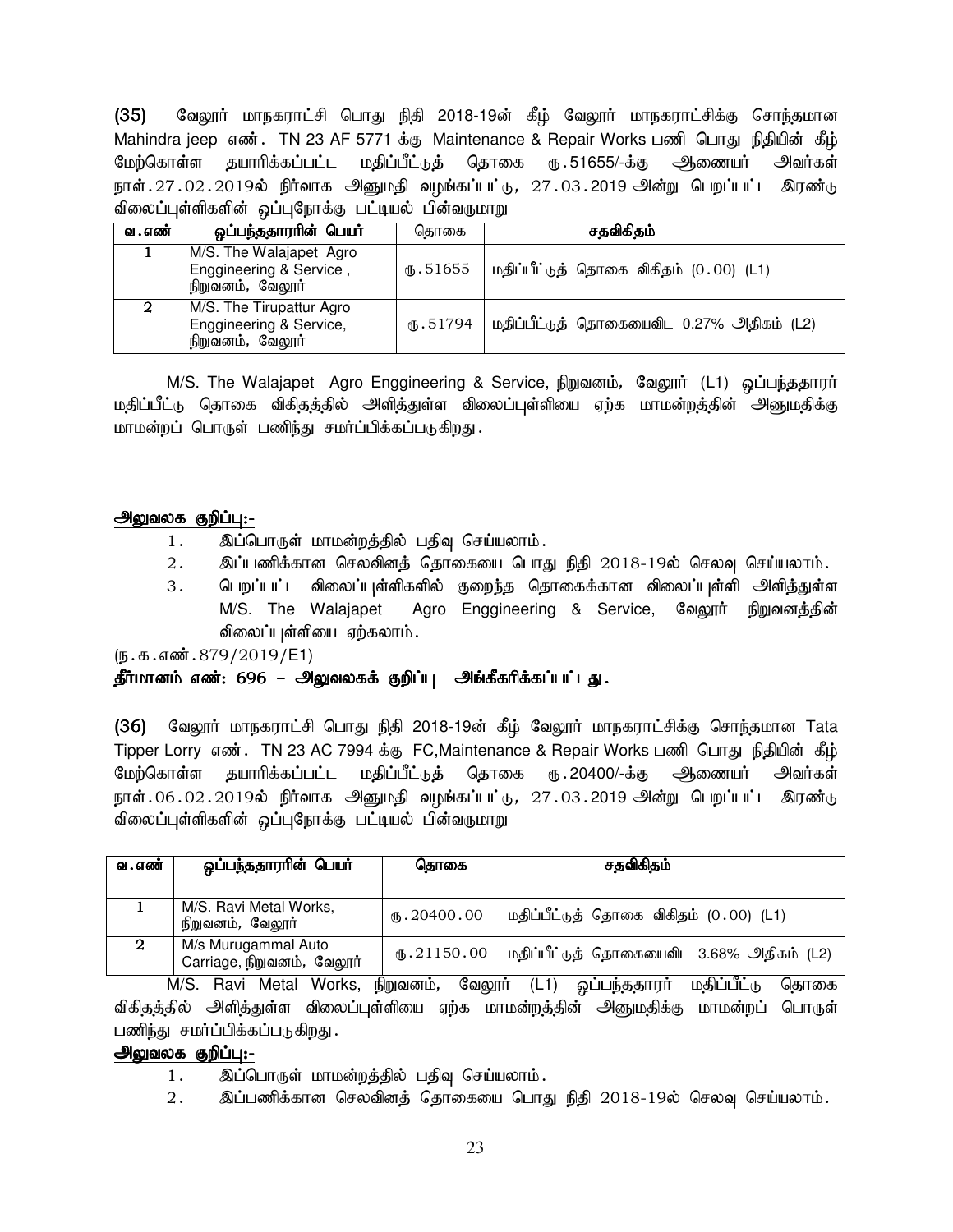3. பெறப்பட்ட விலைப்புள்ளிகளில் குறைந்த தொகைக்கான விலைப்புள்ளி அளித்துள்ள M/S. Ravi Metal Works, வேலூர் நிறுவனத்தின் விலைப்புள்ளியை ஏற்கலாம்.

ந.க.எண்.2678/2017/E1

தீர்மானம் எண்: 697 – அலுவலகக் குறிப்பு அங்கீகரிக்கப்பட்டது.

 $(37)$  Bீ கேலூர் மாநகராட்சி பொது நிதி 2019-20 கீழ் வேலூர் மாநகராட்சிக்கு சொந்தமான வாகனங்களுக்கு காப்பீடு செய்து சாலையில் வாகனங்கள் இயக்குவதற்கு பொது நிதியின் கீழ் மேற்கொள்ள தயாரிக்கப்பட்ட மதிப்பீட்டுத் தொகை ரு. 14,00,000/-க்கு தோராயமாக கணக்கீடு செய்யப்பட்டுள்ளது. இத்தொகையை 2019-20-ம் ஆண்டிற்கும் வரும் சாலை காப்பீடுகளுக்கும் பயன்படுத்த மாமன்றத்தின் அனுமதிக்கு மாமன்றப் பொருள் பணிந்து சமர்ப்பிக்கப்படுகிறது.

#### அலுவலக குறிப்பு:-

- 1. இப்பொருள் மாமன்றத்தில் பதிவு செய்யலாம்
- 2. இப்பணிக்கான செலவினத் தொகை 2019-20-ம் ஆண்டு பொது நிதியின் கீழ் செலவு செய்யலாம்.

ந.க.எண்: 775/2019/இ1

#### தீர்மானம் எண்: 698 – அலுவலகக் குறிப்பு அங்கீகரிக்கப்பட்டது.

(38) கேலூர் மாநகராட்சி பொது நிதி 2018-19ன் கீழ் வேலூர் மாநகராட்சிக்கு சொந்தமான Septic tank Lorry எண். TN 23 BB 7651 க்கு New Battery மாற்றும் பணி பொது நிதியின் கீம் மேற்கொள்ள தயாரிக்கப்பட்ட மதிப்பீட்டுத் தொகை ரு. $12000$ /-க்கு அிணையர் அவர்கள் நாள்.04.03.2019-ல் நிர்வாக அனுமதி வழங்கப்பட்டு, 27.03.2019 அன்று பெறப்பட்ட முன்று விலைப்புள்ளிகளின் ஒப்புநோக்கு பட்டியல் பின்வருமாறு

| வ . எண்  | ஒப்பந்ததாரரின் பெயர்                             | தொகை      | சதவிகிதம்                                            |
|----------|--------------------------------------------------|-----------|------------------------------------------------------|
|          | M/s Vellore Battery Centre,<br>நிறுவனம், வேலூர்  |           | ரு. 12000   மதிப்பீட்டுத் தொகை விகிதம் $(0.00)$ (L1) |
| $\bf{2}$ | M/s The Auto Diesel Service,<br>நிறுவனம், வேலூர் | (B.12700) | மதிப்பீட்டுத் தொகையைவிட 5.83% அதிகம் (L2)            |
| -3       | M/s Vellore Battery Care,<br>நிறுவனம், வேலூர்    | (հ. 12800 | மதிப்பீட்டுத் தொகையைவிட 6.67% அதிகம் (L3)            |

M/s Vellore Battery Centre, நிறுவனம், வேலூர் (L1) ஒப்பந்ததாரர் மதிப்பீட்டு தொகை விகிதத்தில் அளித்துள்ள விலைப்புள்ளியை ஏற்க மாமன்றத்தின் அனுமதிக்கு மாமன்றப் பொருள் பணிந்து சமர்ப்பிக்கப்படுகிறது.

#### அலுவலக குறிப்பு:-

- 1. இப்பொருள் மாமன்றத்தில் பதிவு செய்யலாம்.
- 2. இப்பணிக்கான செலவினத் தொகையை பொது நிதி 2018-19ல் செலவு செய்யலாம்.
- 3. பெறப்பட்ட விலைப்புள்ளிகளில் குறைந்த தொகைக்கான விலைப்புள்ளி அளித்துள்ள M/s Vellore Battery Centre, வேலூர் நிறுவனத்தின் விலைப்புள்ளியை ஏற்கலாம்.

ந.க.எண். 1252/2019/E1

## தீர்மானம் எண்: 699 – அலுவலகக் குறிப்பு அங்கீகரிக்கப்பட்டது.

(39) வேலூர் மாநகராட்சி பொது நிதி 2018-19ன் கீழ் வேலூர் மாநகராட்சிக்கு சொந்தமான Water Tanker எண். TN 23 AJ 1762 க்கு FC,Maintenance & Repair Works பணி பொது நிதியின் கீம் மேற்கொள்ள தயாரிக்கப்பட்ட மதிப்பீட்டுக் கொகை ரு.32300/-க்கு ஆணையர் அவர்கள்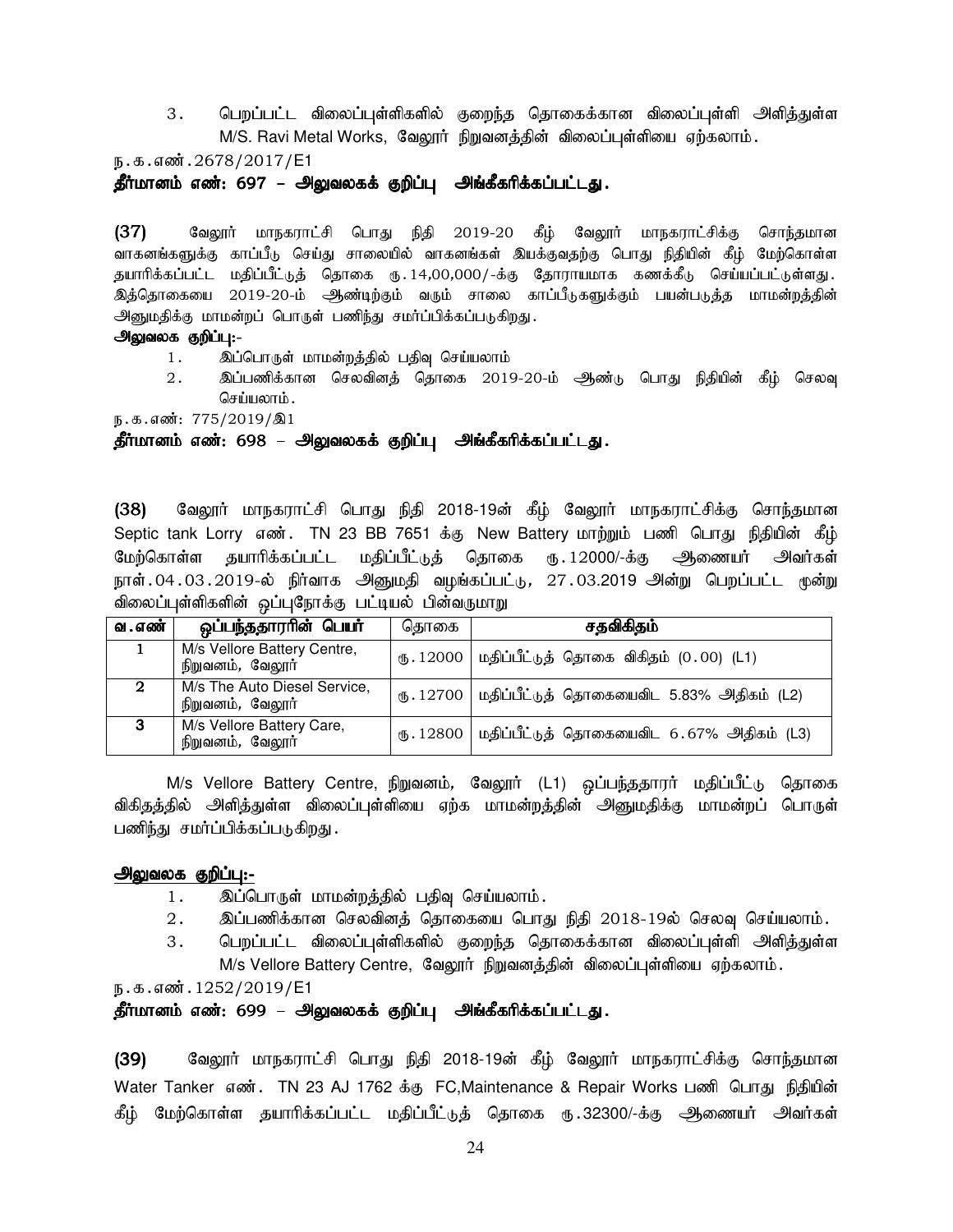நாள்.07.03.2019ல் நிர்வாக அனுமதி வழங்கப்பட்டு, 27.03.2019 அன்று பெறப்பட்ட முன்று விலைப்புள்ளிகளின் ஒப்புநோக்கு பட்டியல் பின்வருமாறு

| வ . எண் | ஒப்பந்ததாரரின் பெயர்                                     | தொகை                           | சதவிகிதம்                                 |
|---------|----------------------------------------------------------|--------------------------------|-------------------------------------------|
|         | M/s Balamurugan<br>Automobiles,<br>நிறுவனம், வேலூர்      | (B.32300.00)                   | மதிப்பீட்டுத் தொகை விகிதம் (0.00) (L1)    |
| 2       | M/s Sri Munirathinam<br>Automobiles, நிறுவனம்,<br>வேலூர் | (B.33050.00)                   | மதிப்பீட்டுத் தொகையைவிட 2.32% அதிகம் (L2) |
| 3       | M/s Pradeep Auto Works,<br>நிறுவனம், வேலூர்              | $\langle 6, .34550.00 \rangle$ | மதிப்பீட்டுத் தொகையைவிட 6.97% அதிகம் (L3) |

M/s Balamurugan Automobiles, நிறுவனம், வேலூர் (L1) ஒப்பந்ததாரர் மதிப்பீட்டு தொகை விகிதத்தில் அளித்துள்ள விலைப்புள்ளியை ஏற்க மாமன்றத்தின் அனுமதிக்கு மாமன்றப் பொருள் பணிந்து சமா்ப்பிக்கப்படுகிறது.

#### அலுவலக குறிப்பு:-

- 1. இப்பொருள் மாமன்றத்தில் பதிவு செய்யலாம்.
- $2.$  இப்பணிக்கான செலவினத் தொகையை பொது நிதி  $2018$ -19ல் செலவு செய்யலாம்.
- 3. பெறப்பட்ட விலைப்புள்ளிகளில் குறைந்த தொகைக்கான விலைப்புள்ளி அளித்துள்ள M/s Balamurugan Automobiles, வேலூர் நிறுவனத்தின் விலைப்புள்ளியை ஏற்கலாம்.

ந.க.எண்.3562/2018/E1

#### தீர்மானம் எண்: 700 – அலுவலகக் குறிப்பு அங்கீகரிக்கப்பட்டது.

(40) வேலூர் மாநகராட்சி பொது நிதி 2018-19ன் கீழ் வேலூர் மாநகராட்சிக்கு சொந்தமான Mobile Toilet எண். TN 23 AC 6873 க்கு FC,Maintenance & Repair Works பணி பொது நிதியின் கீழ் மேற்கொள்ள தயாரிக்கப்பட்ட மதிப்பீட்டுத் தொகை ரு. 37550/-க்கு அிணையர் அவர்கள் நாள்.06.02.2019ல் நிர்வாக அனுமதி வழங்கப்பட்டு, 27.03.2019 அன்று பெறப்பட்ட முன்று விலைப்புள்ளிகளின் ஒப்புநோக்கு பட்டியல் பின்வருமாறு

| வ . எண்     | ஒப்பந்ததாரரின் பெயர்                                     | தொகை | சதவிகிதம்                                                |
|-------------|----------------------------------------------------------|------|----------------------------------------------------------|
|             | M/s Balamurugan<br>Automobiles,<br>நிறுவனம், வேலூர்      |      | ரு. 37550.00   மதிப்பீட்டுத் தொகை விகிதம் $(0.00)$ (L1)  |
| $\mathbf 2$ | M/s Pradeep Auto Works,<br>நிறுவனம், வேலூர்              |      | ரு. 38800.00   மதிப்பீட்டுத் தொகையைவிட 3.33% அதிகம் (L2) |
| 3           | M/s Sri Munirathinam<br>Automobiles, நிறுவனம்,<br>வேலூர் |      | ரு. 40500.00   மதிப்பீட்டுத் தொகையைவிட 7.86% அதிகம் (L3) |

M/s Balamurugan Automobiles, நிறுவனம், வேலூர் (L1) ஒப்பந்ததாரர் மதிப்பீட்டு தொகை விகிதத்தில் அளித்துள்ள விலைப்புள்ளியை ஏற்க மாமன்றத்தின் அனுமதிக்கு மாமன்றப் பொருள் பணிந்து சமர்ப்பிக்கப்படுகிறது.

- 1. இப்பொருள் மாமன்றத்தில் பதிவு செய்யலாம்.
- $2.$  இப்பணிக்கான செலவினத் தொகையை பொது நிதி  $2018$ -19ல் செலவு செய்யலாம்.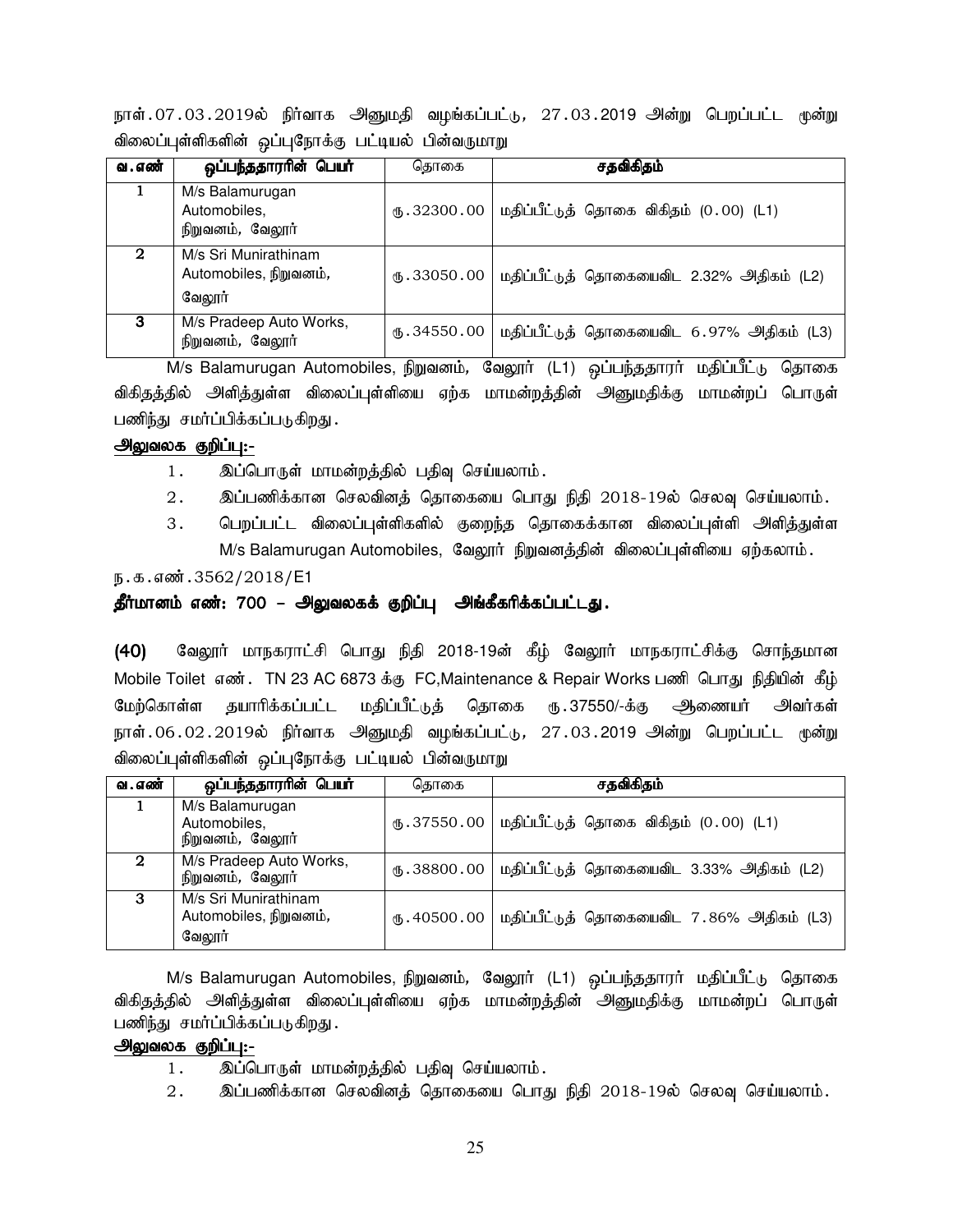3. பெறப்பட்ட விலைப்புள்ளிகளில் குறைந்த தொகைக்கான விலைப்புள்ளி அளித்துள்ள M/s Balamurugan Automobiles, வேலூர் நிறுவனத்தின் விலைப்புள்ளியை ஏற்கலாம்.

ந.க.எண்.3562/2018/E1

<u>தீர்மானம் எண்: 701 – அலுவலகக் குறிப்பு</u> அங்கீகரிக்கப்பட்டது.

(41) வேலூர் மாநகராட்சி பொது நிதி 2018-19ன் கீழ் வேலூர் மாநகராட்சிக்கு சொந்தமான Water Tanker எண். TN 23 AJ 0381 க்கு FC,Maintenance & Repair Works பணி பொது நிதியின் கீழ் மேற்கொள்ள தயாரிக்கப்பட்ட மதிப்பீட்டுத் தொகை ரு. 35200/-க்கு ஆணையர் அவர்கள் நாள்.06.02.2019ல் நிர்வாக அீனுமதி வழங்கப்பட்டு, 27.03.2019 அன்று பெறப்பட்ட முன்று விலைப்புள்ளிகளின் ஒப்புநோக்கு பட்டியல் பின்வருமாறு

| வ . எண் | ஒப்பந்ததார <del>ாி</del> ன் பெயர்                        | தொகை            | சதவிகிதம்                                                |
|---------|----------------------------------------------------------|-----------------|----------------------------------------------------------|
|         | M/s Balamurugan<br>Automobiles,<br>நிறுவனம், வேலூர்      |                 | ரு. 35200.00   மதிப்பீட்டுத் தொகை விகிதம் $(0.00)$ (L1)  |
| 2       | M/s Pradeep Auto Works,<br>நிறுவனம், வேலூர்              |                 | ரு. 37100.00   மதிப்பீட்டுத் தொகையைவிட 5.40% அதிகம் (L2) |
| з       | M/s Sri Munirathinam<br>Automobiles, நிறுவனம்,<br>வேலூர் | $($ [5.43300.00 | மதிப்பீட்டுத் தொகையைவிட 23.01% அதிகம் (L3)               |

M/s Balamurugan Automobiles, நிறுவனம், வேலூர் (L1) ஒப்பந்ததாரர் மதிப்பீட்டு தொகை விகிதத்தில் அளித்துள்ள விலைப்புள்ளியை ஏற்க மாமன்றத்தின் அனுமதிக்கு மாமன்றப் பொருள் பணிந்து சமர்ப்பிக்கப்படுகிறது.

#### அலுவலக குறிப்பு:-

- 1. இப்பொருள் மாமன்றத்தில் பதிவு செய்யலாம்.
- $2.$   $\,$  இப்பணிக்கான செலவினத் தொகையை பொது நிதி  $2018$ -19ல் செலவு செய்யலாம்.
- 3. பெறப்பட்ட விலைப்புள்ளிகளில் குறைந்த தொகைக்கான விலைப்புள்ளி அளித்துள்ள M/s Balamurugan Automobiles, வேலூர் நிறுவனத்தின் விலைப்புள்ளியை ஏற்கலாம்.

 $(\mathfrak{h}.\mathfrak{g}.\mathfrak{g}.$  எண். 574/2018/E1)

## தீர்மானம் எண்: 702 – அலுவலகக் குறிப்பு அங்கீகரிக்கப்பட்டது.

(42) வேலூர் மாநகராட்சி பொது நிதி 2018-19ன் கீழ் வேலூர் மாநகராட்சிக்கு சொந்தமான Tata Ace எண். TN 23 BC 7405 க்கு FC,Maintenance & Repair Works பணி பொது நிதியின் கீழ் மேற்கொள்ள தயாரிக்கப்பட்ட மதிப்பீட்டுத் தொகை ரு. 24750/-க்கு ஆணையர் அவர்கள் நாள்.06.02.2019ல் நிர்வாக அனுமதி வழங்கப்பட்டு, 27.03.2019 அன்று பெறப்பட்ட இரண்டு விலைப்புள்ளிகளின் ஒப்புநோக்கு பட்டியல் பின்வருமாறு

| வ . எண் | ஒப்பந்ததாரரின் பெயர்                              | கொகை         | சதவிகிதம்                                 |
|---------|---------------------------------------------------|--------------|-------------------------------------------|
|         | M/S. Ravi Metal Works,<br>நிறுவனம், வேலூர்        | (B.24750.00) | மதிப்பீட்டுத் தொகை விகிதம் (0.00) (L1)    |
| റ       | M/s Murugammal Auto<br>Carriage, நிறுவனம், வேலூர் | (B.25250.00) | மதிப்பீட்டுத் தொகையைவிட 2.02% அதிகம் (L2) |

M/S. Ravi Metal Works, நிறுவனம், வேலூர் (L1) ஒப்பந்ததாரர் மதிப்பீட்டு தொகை விகிதத்தில் அளித்துள்ள விலைப்புள்ளியை ஏற்க மாமன்றத்தின் அனுமதிக்கு மாமன்றப் பொருள் பணிந்து சமர்ப்பிக்கப்படுகிறது.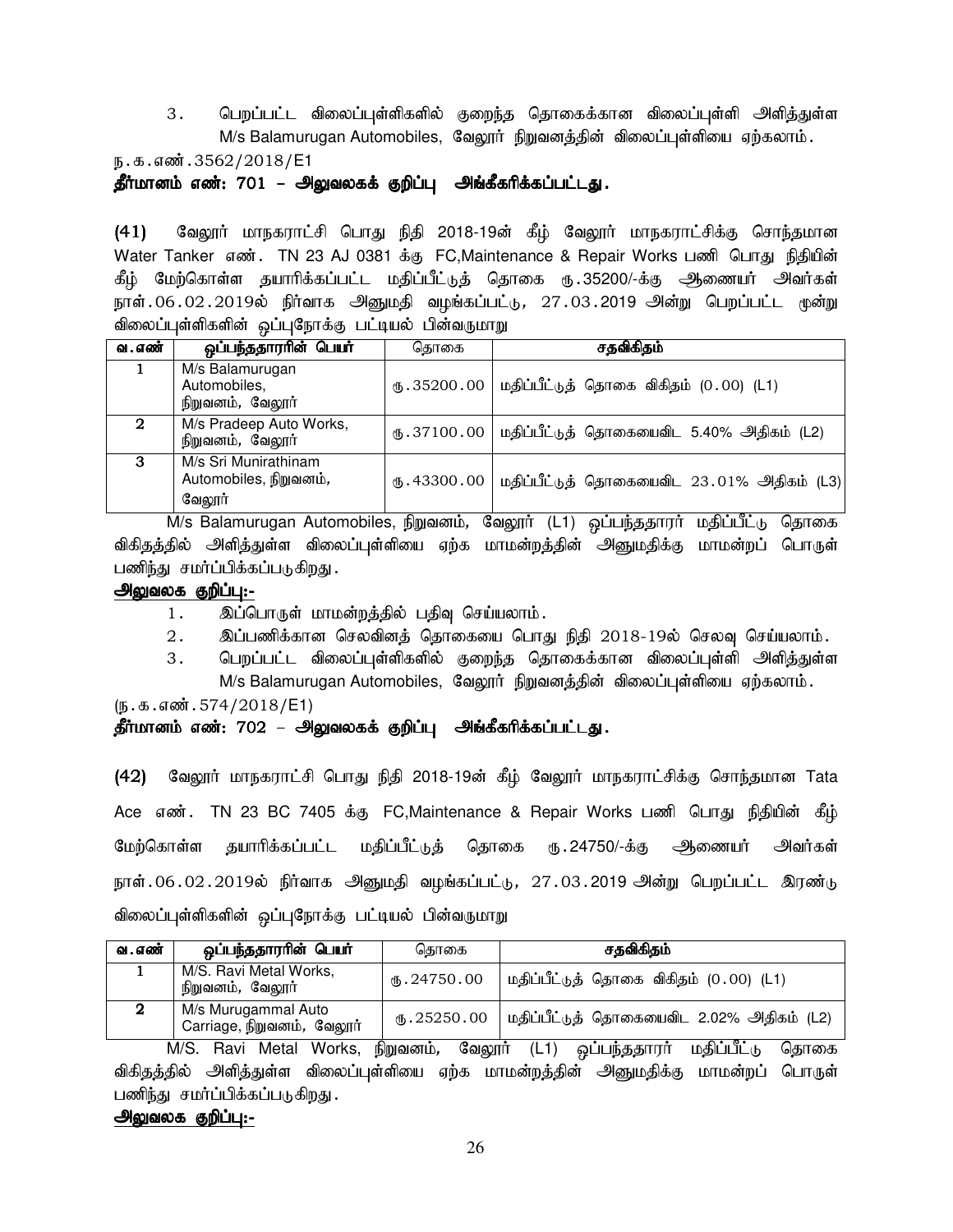- 1. இப்பொருள் மாமன்றத்தில் பதிவு செய்யலாம்.
- $2.$  இப்பணிக்கான செலவினத் தொகையை பொது நிதி  $2018$ -19ல் செலவு செய்யலாம்.
- 3. பெறப்பட்ட விலைப்புள்ளிகளில் குறைந்த தொகைக்கான விலைப்புள்ளி அளித்துள்ள M/S. Ravi Metal Works, வேலூர் நிறுவனத்தின் விலைப்புள்ளியை ஏற்கலாம்.

 $(5.5.5.5\text{...})$  . 4489/2018/E1)

## தீர்மானம் எண்: 703 – அலுவலகக் குறிப்பு அங்கீகரிக்கப்பட்டது.

(43) மேலூர் மாநகராட்சி பொது நிதி 2018-19ன் கீழ் வேலூர் மாநகராட்சிக்கு சொந்தமான Tipper Lorry எண். TN 23 AB 0794 க்கு FC,Maintenance & Repair Works பணி பொது நிதியின் கீழ் மேற்கொள்ள தயாரிக்கப்பட்ட மதிப்பீட்டுத் தொகை ரு. 24750/-க்கு ஆணையர் அவர்கள் நாள். 28 . 02 . 2019ல் நிர்வாக அனுமதி வழங்கப்பட்டு, 27 . 03 . 2019 அன்று பெறப்பட்ட இரண்டு விலைப்புள்ளிகளின் ஒப்புநோக்கு பட்டியல் பின்வருமாறு

| வ . எண் | ஒப்பந்ததாரரின் பெயர்                              | கொகை | சதவிகிதம்                                                  |
|---------|---------------------------------------------------|------|------------------------------------------------------------|
|         | M/S. Ravi Metal Works,<br>நிறுவனம், வேலூர்        |      | ரு. 28500.00   மதிப்பீட்டுத் தொகை விகிதம் $(0.00)$ (L1)    |
|         | M/s Murugammal Auto<br>Carriage, நிறுவனம், வேலூர் |      | ரு $.28750.00$   மதிப்பீட்டுத் தொகையைவிட 0.88% அதிகம் (L2) |

M/S. Ravi Metal Works, நிறுவனம், வேலூர் (L1) ஒப்பந்ததாரர் மதிப்பீட்டு தொகை விகிதத்தில் அளித்துள்ள விலைப்புள்ளியை ஏற்க மாமன்றத்தின் அனுமதிக்கு மாமன்றப் பொருள் பணிந்து சமர்ப்பிக்கப்படுகிறது.

## அலுவலக குறிப்பு:-

- 1. இப்பொருள் மாமன்றத்தில் பதிவு செய்யலாம்.
- $2.$  இப்பணிக்கான செலவினத் தொகையை பொது நிதி  $2018$ -19ல் செலவு செய்யலாம்.
- 3. பெறப்பட்ட விலைப்புள்ளிகளில் குறைந்த தொகைக்கான விலைப்புள்ளி அளித்துள்ள M/S. Ravi Metal Works, வேலூர் நிறுவனத்தின் விலைப்புள்ளியை ஏற்கலாம்.

 $(5.5.5.5\text{...})$ 

## தீர்மானம் எண்: 704 – அலுவலகக் குறிப்பு அங்கீகரிக்கப்பட்டது.

(44) மேலூர் மாநகராட்சி பொது நிதி 2018-19ன் கீழ் வேலூர் மாநகராட்சிக்கு சொந்தமான Mini Tipper Lorry எண். TN 23 AH 7816 க்கு FC,Maintenance & Repair Works பணி பொது நிதியின் கீழ் மேற்கொள்ள தயாரிக்கப்பட்ட மதிப்பீட்டுத் தொகை ரு. 28300/-க்கு ஆணையர் அவர்கள் நாள். $28.02.2019$ ல் நிர்வாக அனுமதி வழங்கப்பட்டு,  $27.03.2019$  அன்று பெறப்பட்ட இரண்டு விலைப்புள்ளிகளின் ஒப்புநோக்கு பட்டியல் பின்வருமாறு

| வ . எண் | ஒப்பந்ததாரரின் பெயர்                              | கொகை | சதவிகிதம்                                                          |
|---------|---------------------------------------------------|------|--------------------------------------------------------------------|
|         | M/S. Ravi Metal Works,<br>நிறுவனம், வேலூர்        |      | ரு. 28300.00   மதிப்பீட்டுத் தொகை விகிதம் $(0.00)$ (L1)            |
|         | M/s Murugammal Auto<br>Carriage, நிறுவனம், வேலூர் |      | $\bigoplus$ . 28900.00   மதிப்பீட்டுத் தொகையைவிட 2.12% அதிகம் (L2) |

M/S. Ravi Metal Works, நிறுவனம், வேலூர் (L1) ஒப்பந்ததாரர் மதிப்பீட்டு தொகை விகிதத்தில் அி்வத்துள்ள விலைப்புள்ளியை ஏற்க மாமன்றத்தின் அனுமதிக்கு மாமன்றப் பொருள் பணிந்து சமர்ப்பிக்கப்படுகிறது.

- 1. இப்பொருள் மாமன்றத்தில் பதிவு செய்யலாம்.
- $2.$  இப்பணிக்கான செலவினத் தொகையை பொது நிதி  $2018$ -19ல் செலவு செய்யலாம்.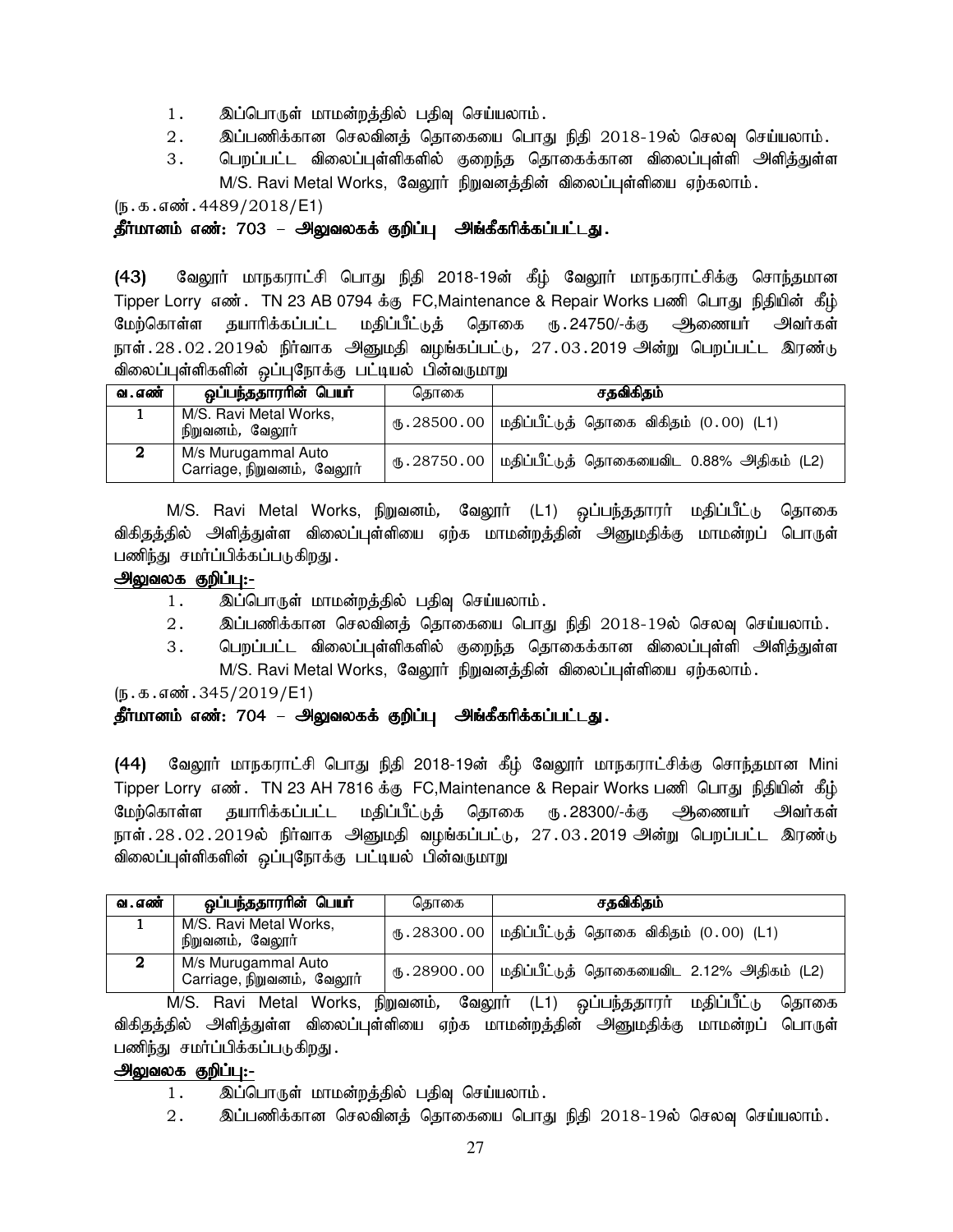3. பெறப்பட்ட விலைப்புள்ளிகளில் குறைந்த தொகைக்கான விலைப்புள்ளி அளித்துள்ள M/S. Ravi Metal Works, வேலூர் நிறுவனத்தின் விலைப்புள்ளியை ஏற்கலாம்.

 $(\mathbf{5}.\mathbf{5}.\mathbf{6}.\mathbf{w}$ : 3257/2018/E1)

#### <u>தீர்மானம் எண்: 705 – அலுவலகக் குறிப்பு</u> அங்கீகரிக்கப்பட்டது.

(45) வேலூர் மாநகராட்சி பொது நிதி 2018-19ன் கீழ் வேலூர் மாநகராட்சிக்கு சொந்தமான Rubbish Collector எண். TN 23 BE 8583 க்கு FC,Maintenance & Repair Works பணி பொது நிதியின் கீம் மேற்கொள்ள தயாரிக்கப்பட்ட மதிப்பீட்டுத் தொகை ரு.27750/-க்கு <del>அ</del>ணையர் அவர்கள் நாள்.06.02.2019ல் நிர்வாக அனுமதி வழங்கப்பட்டு, 27.03.2019 அன்று பெறப்பட்ட முன்று விலைப்புள்ளிகளின் ஒப்புநோக்கு பட்டியல் பின்வருமாறு

| வ . எண்     | ஒப்பந்ததாரரின் பெயர்                                          | தொகை | சதவிகிதம்                                                |
|-------------|---------------------------------------------------------------|------|----------------------------------------------------------|
|             | M/S. V.Sekar Mechanic,<br>நிறுவனம், வேலூர்                    |      | ரு. 27700.00   மதிப்பீட்டுத் தொகையைவிட 0.18% குறைவு (L1) |
| $\mathbf 2$ | M/S. Sri Lakshmi motor<br>mechanic works, நிறுவனம்,<br>வேலூர் |      | ரு. 29600.00   மதிப்பீட்டுத் தொகையைவிட 6.67% அதிகம் (L2) |
| З           | M/s Vignesh motor mechanic<br>works, நிறுவனம், வேலூர்         |      | ரு. 29900.00   மதிப்பீட்டுத் தொகையைவிட 7.75% அதிகம் (L3) |

M/S. V.Sekar Mechanic, நிறுவனம், வேலூர் (L1) ஒப்பந்ததாரர் மதிப்பீட்டு தொகையைவிட 0.18% குறைவாக அளித்துள்ள விலைப்புள்ளியை ஏற்க மாமன்றத்தின் அனுமதிக்கு மாமன்றப் பொருள் பணிந்து சமர்ப்பிக்கப்படுகிறது .

#### அலுவலக குறிப்பு:-

- 1. இப்பொருள் மாமன்றத்தில் பதிவு செய்யலாம்.
- $2.$   $\,$  இப்பணிக்கான செலவினத் தொகையை பொது நிதி  $2018$ -19ல் செலவு செய்யலாம்.
- 3. பெறப்பட்ட விலைப்புள்ளிகளில் குறைந்த தொகைக்கான விலைப்புள்ளி அளித்துள்ள M/S. V.Sekar Mechanic, வேலூர் நிறுவனத்தின் விலைப்புள்ளியை ஏற்கலாம்.

ந.க.எண்.2690/2018/E1

## <u>தீர்மானம் எண்: 706 – அலுவலகக் குறிப்பு</u> அங்கீகரிக்கப்பட்டது.

(46) மேலூர் மாநகராட்சி பொது நிதி 2019-20ன் கீழ் வேலூர் மாநகராட்சிக்கு சொந்தமான Tata Ace எண். TN 23 CC 2237 க்கு புதிய டயர் டியூப் மாற்றும் பணி பொது நிதியின் கீழ் மேற்கொள்ள தயாரிக்கப்பட்ட மதிப்பீட்டுத் தொகை ரூ. 18500/-க்கு ஆணையர் அவர்கள் நாள்.07.03.2019-ல் நிர்வாக அனுமதி வழங்கப்பட்டு, 10.05.2019 அன்று பெறப்பட்ட முன்று விலைப்புள்ளிகளின் ஒப்புநோக்கு பட்டியல் பின்வருமாறு

| வ . எண் | ஒப்பந்ததாரரின் பெயர்                              | கொகை | சதவிகிதம்                                                        |
|---------|---------------------------------------------------|------|------------------------------------------------------------------|
|         | M/s Sri krishna Tyre Service,<br>நிறுவனம், வேலூர் |      | ரு. 18500   மதிப்பீட்டுத் தொகை விகிதம் $(0.00)$ (L1)             |
| -2      | M/s Sri Balaji Agencies,<br>நிறுவனம், வேலூர்      |      | ரு. 19500   மதிப்பீட்டுத் தொகையைவிட 5.41% அதிகம் (L2)            |
| 3       | M/s Sri Ganesh Enterprises,<br>நிறுவனம், வேலூர்   |      | $\bigoplus$ . 20500   மதிப்பீட்டுத் தொகையைவிட 10.81% அதிகம் (L3) |

M/s Sri krishna Tyre Service, நிறுவனம், வேலூர் (L1) ஒப்பந்ததாரர் மதிப்பீட்டு தொகை விகிதத்தில் அளித்துள்ள விலைப்புள்ளியை ஏற்க மாமன்றத்தின் அனுமதிக்கு மாமன்றப் பொருள் பணிந்து சமர்ப்பிக்கப்படுகிறது.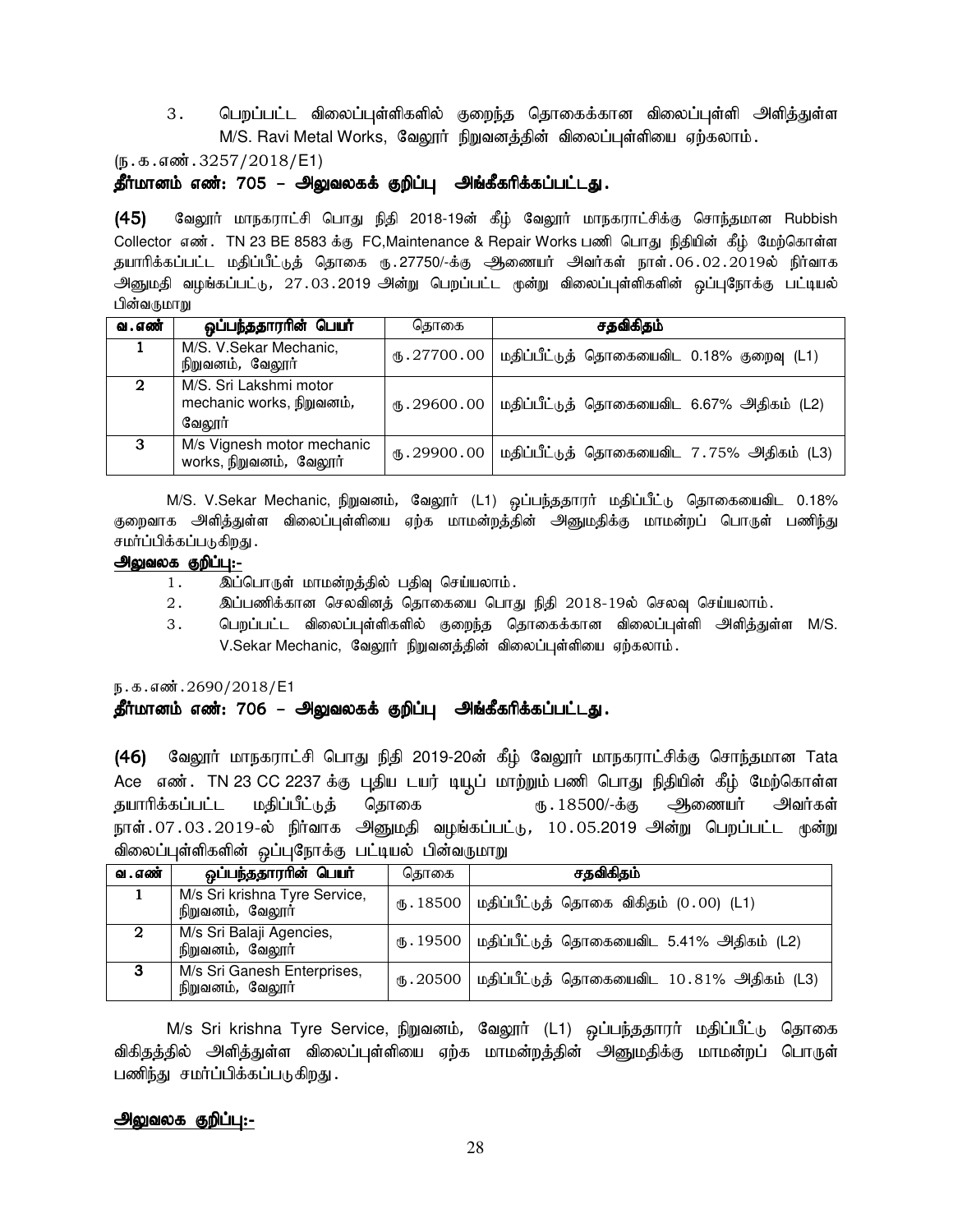- 1. இப்பொருள் மாமன்றத்தில் பதிவு செய்யலாம்.
- 2. இப்பணிக்கான செலவினத் தொகையை பொது நிதி 2019-20ல் செலவு செய்யலாம்.
- 3. பெறப்பட்ட விலைப்புள்ளிகளில் குறைந்த தொகைக்கான விலைப்புள்ளி அளித்துள்ள M/s Sri krishna Tyre Service, வேலூர் நிறுவனத்தின் விலைப்புள்ளியை ஏற்கலாம்.

 $(\mathbf{b}.\mathbf{A}.\mathbf{a} \cdot \mathbf{w}$  $\mathbf{b}.\mathbf{A}$  = 452/2019/E1)

## தீர்மானம் எண்: 707 – அலுவலகக் குறிப்பு அங்கீகரிக்கப்பட்டது.

(47) வேலூர் மாநகராட்சி பொது நிதி 2019-20ன் கீழ் வேலூர் மாநகராட்சிக்கு சொந்தமான Septic Tank Lorry (Suction Machine) எண். TN 23 BB 7651 க்கு Maintenance & Repair Works பணி பொது நிதியின் கீழ் மேற்கொள்ள தயாரிக்கப்பட்ட மதிப்பீட்டுத் தொகை ரு. 15200/-க்கு ஆணையர் <u>அ</u>வர்கள் நாள்.07.03.2019-ல் நிர்வாக அனுமதி வழங்கப்பட்டு, 10.05.2019 அன்று பெறப்பட்ட மூன்று விலைப்புள்ளிகளின் ஒப்புநோக்கு பட்டியல் பின்வருமாறு

| வ . எண் | ஒப்பந்ததாராின் பெயா்                                     | கொகை                       | சதவிகிதம்                                  |
|---------|----------------------------------------------------------|----------------------------|--------------------------------------------|
|         | M/Sri Balamurugan<br>Automobile,<br>நிறுவனம், வேலூர்     | (15200)                    | மதிப்பீட்டுத் தொகை விகிதம் (0.00) (L1)     |
| 2       | M/s Sri Munirathinam<br>Automobiles, நிறுவனம்,<br>வேலூர் | (B.18181)                  | மதிப்பீட்டுத் தொகையைவிட 19.61% அதிகம் (L2) |
| 3       | M/s Pradeep Auto Works,<br>நிறுவனம், வேலூர்              | $($ <sup>[6</sup> ]. 18800 | மதிப்பீட்டுத் தொகையைவிட 23.68% அதிகம் (L3) |

M/s Sri Balamurugan Automobile, நிறுவனம், வேலூர் (L1) ஒப்பந்ததாரர் மதிப்பீட்டு தொகை விகிதத்தில் அளித்துள்ள விலைப்புள்ளியை ஏற்க மாமன்றத்தின் அனுமதிக்கு மாமன்றப் பொருள் பணிந்து சமர்ப்பிக்கப்படுகிறது.

## அலுவலக குறிப்பு:-

- 1. இப்பொருள் மாமன்றத்தில் பதிவு செய்யலாம்.
- $2.$   $\;$  இப்பணிக்கான செலவினத் தொகையை பொது நிதி 2019-20ல் செலவு செய்யலாம்.
- 3. பெறப்பட்ட விலைப்புள்ளிகளில் குறைந்த தொகைக்கான விலைப்புள்ளி அளித்துள்ள M/s Sri Balamurugan Automobile, வேலூர் நிறுவனத்தின் விலைப்புள்ளியை ஏற்கலாம்.

 $(\mathfrak{h}.\mathfrak{g}.\mathfrak{g}.$  எண். 3872/2018/E1)

## தீர்மானம் எண்: 708 – அலுவலகக் குறிப்பு அங்கீகரிக்கப்பட்டது.

(48) வேலூர் மாநகராட்சி பொது நிதி 2019-20ன் கீழ் வேலூர் மாநகராட்சிக்கு சொந்தமான Tata Ace எண். TN 23 CC 1801 க்கு புதிய டயர் டியூப் மாற்றும்பணி பொது நிதியின் கீழ் மேற்கொள்ள தயாரிக்கப்பட்ட மதிப்பீட்டுத் தொகை ரு.10200/-க்கு ஆணையர் அவர்கள் நாள்.09.04.2019-ல் நிர்வாக அனுமதி வழங்கப்பட்டு, 10.05.2019 அன்று பெறப்பட்ட இரண்டு விலைப்புள்ளிகளின் ஒப்புநோக்கு பட்டியல் பின்வருமாறு

| வ . எண் | ஒப்பந்ததாரரின் பெயர்                       | கொகை | சதவிகிதம்                                                                 |
|---------|--------------------------------------------|------|---------------------------------------------------------------------------|
|         | M/s Swathy Tyres,<br>நிறுவனம், வேலூர்      |      | ரு. 10200.00   மதிப்பீட்டுத் தொகை விகிதம் $(0.00)$ (L1)                   |
| റ       | M/s Pragatheesh Tyres,<br>நிறுவனம், வேலூர் |      | $\bigcirc$ . 10500 . 00 $\big $ மதிப்பீட்டுத் தொகையைவிட 2.94% அதிகம் (L2) |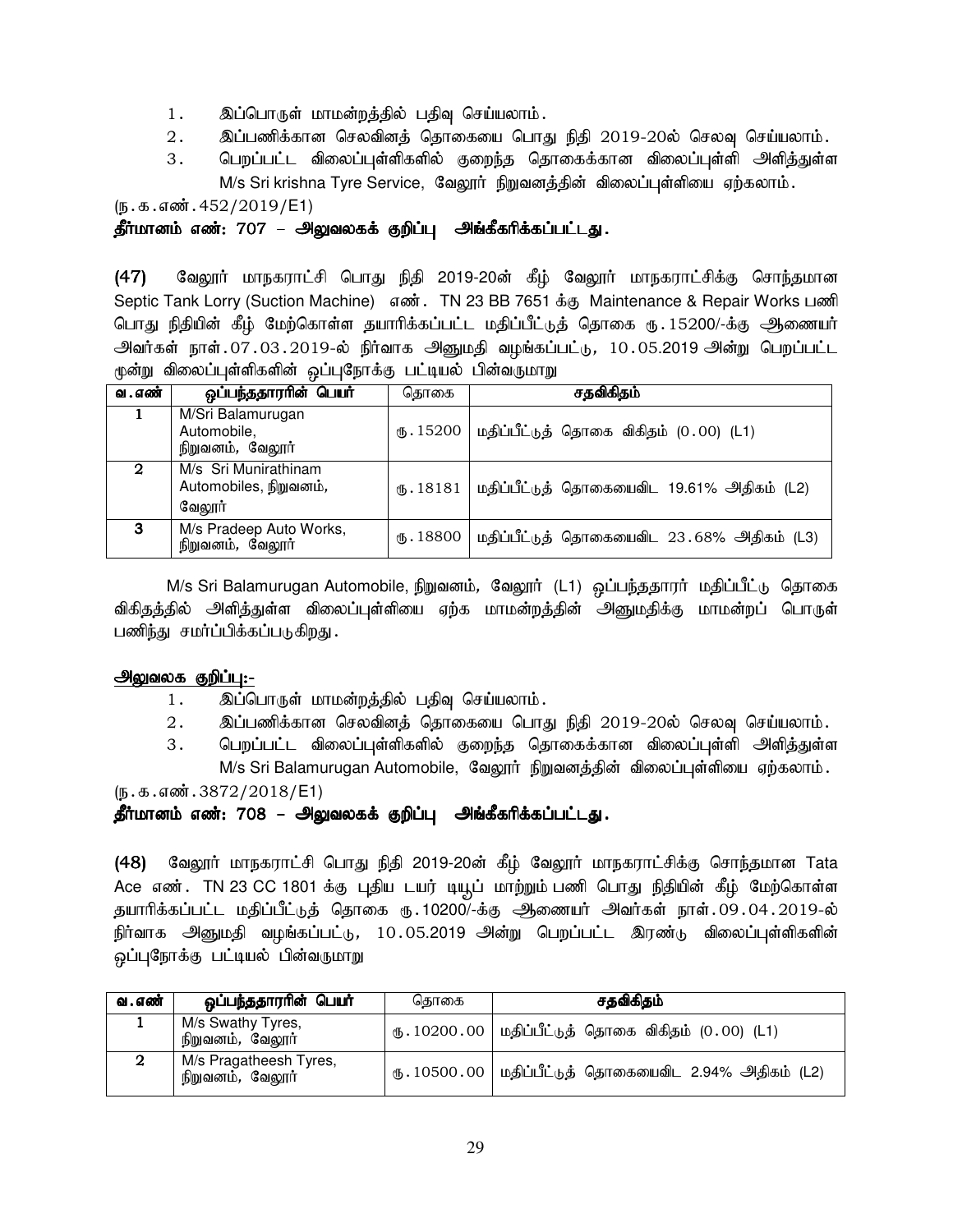M/S. Swathy Tyres, நிறுவனம், வேலூர் (L1) ஒப்பந்ததாரர் மதிப்பீட்டு தொகை விகிதத்தில் அளித்துள்ள விலைப்புள்ளியை ஏற்க மாமன்றத்தின் அனுமதிக்கு மாமன்றப் பொருள் பணிந்து சமர்ப்பிக்கப்படுகிறது .

## அலுவலக குறிப்பு:-

- 1. இப்பொருள் மாமன்றத்தில் பதிவு செய்யலாம்.
- $2.$  இப்பணிக்கான செலவினத் தொகையை பொது நிதி 2019-20ல் செலவு செய்யலாம்.
- 3. பெறப்பட்ட விலைப்புள்ளிகளில் குறைந்த தொகைக்கான விலைப்புள்ளி அளித்துள்ள M/s Swathy Tyres, வேலூர் நிறுவனத்தின் விலைப்புள்ளியை ஏற்கலாம்.

 $(5.5.5.531/2019/H1)$ 

## தீர்மானம் எண்: 709 – அலுவலகக் குறிப்பு அங்கீகரிக்கப்பட்டது.

(49) வேலூர் மாநகராட்சி பொது நிதி 2019-20ன் கீழ் வேலூர் மாநகராட்சிக்கு சொந்தமான Tata Ace எண். TN 23 CC 1779 க்கு புதிய டயர் டியூப் மாற்றும்பணி பொது நிதியின் கீழ் மேற்கொள்ள தயாரிக்கப்பட்ட மதிப்பீட்டுத் தொகை ரு.10200/-க்கு ஆணையர் அவர்கள் நாள்.20.03.2019-ல் நிர்வாக அனுமதி வழங்கப்பட்டு, 10.05.2019 அன்று பெறப்பட்ட இரண்டு விலைப்புள்ளிகளின் ஒப்புநோக்கு பட்டியல் பின்வருமாறு

| வ . எண் | ஒப்பந்ததாரரின் பெயர்                       | கொகை | சதவிகிதம்                                                |
|---------|--------------------------------------------|------|----------------------------------------------------------|
|         | M/s Swathy Tyres,<br>நிறுவனம், வேலூர்      |      | ரு. 10200.00   மதிப்பீட்டுத் தொகை விகிதம் $(0.00)$ (L1)  |
|         | M/s Pragatheesh Tyres,<br>நிறுவனம், வேலூர் |      | ரு. 10500.00   மதிப்பீட்டுத் தொகையைவிட 2.94% அதிகம் (L2) |

M/S. Swathy Tyres, நிறுவனம், வேலூர் (L1) ஒப்பந்ததாரர் மதிப்பீட்டு தொகை விகிதத்தில் அளித்துள்ள விலைப்புள்ளியை ஏற்க மாமன்றத்தின் அனுமதிக்கு மாமன்றப் பொருள் பணிந்து சமர்ப்பிக்கப்படுகிறது .

## அலுவலக குறிப்பு<u>:-</u>

- 1. இப்பொருள் மாமன்றத்தில் பதிவு செய்யலாம்.
- 2. இப்பணிக்கான செலவினத் தொகையை பொது நிதி 2019-20ல் செலவு செய்யலாம்.
- 3. பெறப்பட்ட விலைப்புள்ளிகளில் குறைந்த தொகைக்கான விலைப்புள்ளி அளித்துள்ள M/s Swathy Tyres, வேலூர் நிறுவனத்தின் விலைப்புள்ளியை ஏற்கலாம்.

 $(\mathbf{b}.\mathbf{t}.\mathbf{s}.\mathbf{s}.\mathbf{w}$ : 4687/2018/E1)

## தீர்மானம் எண்: 710 – அலுவலகக் குறிப்பு அங்கீகரிக்கப்பட்டது.

(50) வேலூர் மாநகராட்சி பொது நிதி 2019-20ன் கீழ் வேலூர் மாநகராட்சிக்கு சொந்தமான Tipper Lorry எண். TN 23 AD 3260 க்கு FC,Maintenance & Repair Works பணி பொது நிதியின் கீழ் மேற்கொள்ள தயாரிக்கப்பட்ட மதிப்பீட்டுத் தொகை ரூ.33180/-க்கு அிணையர் அவர்கள் நாள்.07.03.2019-ல் நிர்வாக அனுமதி வழங்கப்பட்டு, 10.05.2019 அன்று பெறப்பட்ட இரண்டு விலைப்புள்ளிகளின் ஒப்புநோக்கு பட்டியல் பின்வருமாறு

| வ . எண் | ஒப்பந்ததாரரின் பெயர்                              | தொகை | சதவிகிதம்                                                  |
|---------|---------------------------------------------------|------|------------------------------------------------------------|
|         | M/s Ravi Metal Works,<br>நிறுவனம், வேலூர்         |      | ரு. 33180.00   மதிப்பீட்டுத் தொகை விகிதம் $(0.00)$ (L1)    |
|         | M/s Murugammal Auto<br>Carriage, நிறுவனம், வேலூர் |      | ரு $.34520.00$   மதிப்பீட்டுத் தொகையைவிட 4.04% அதிகம் (L2) |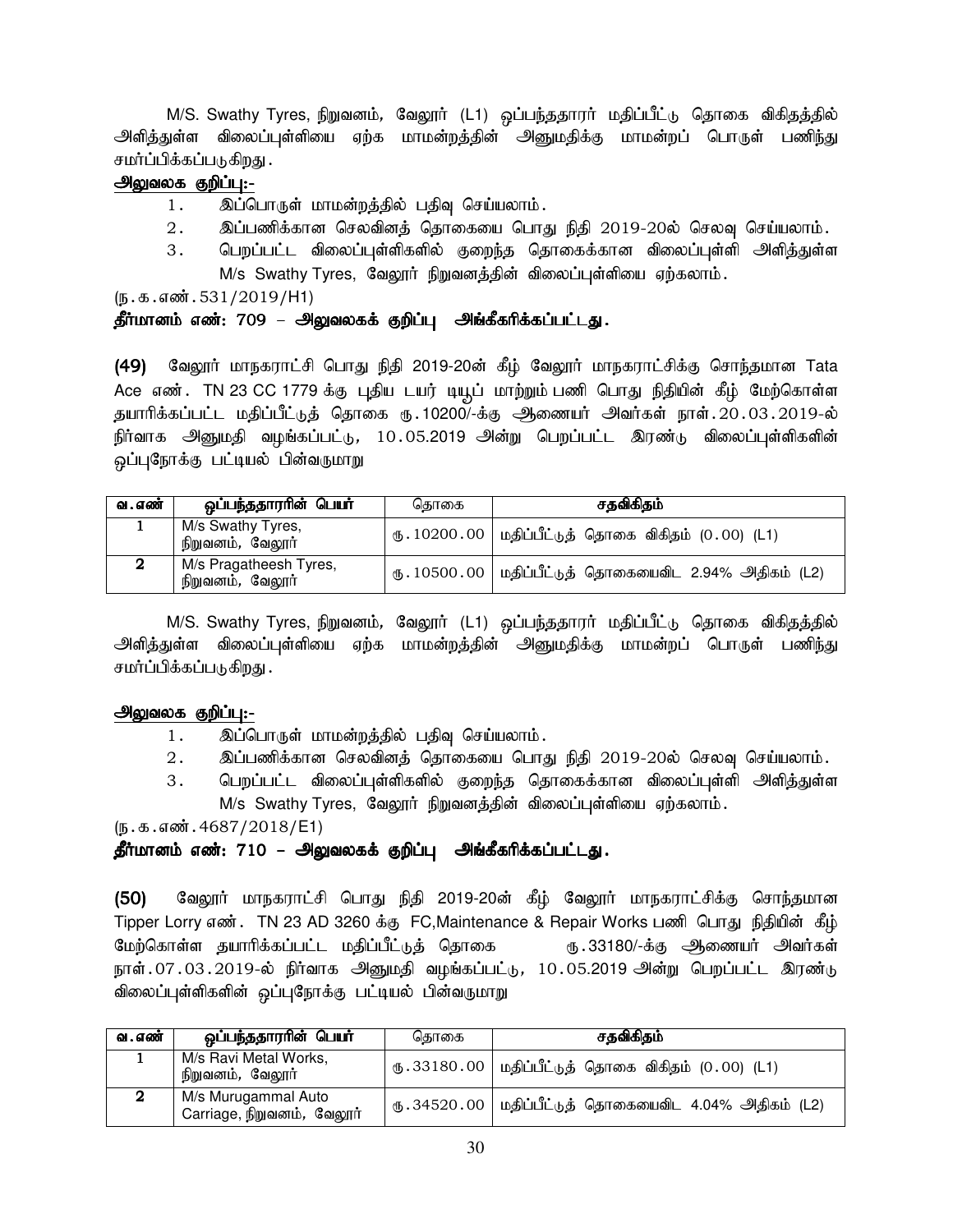M/S. Ravi Metal Works, நிறுவனம், வேலூர் (L1) ஒப்பந்ததாரர் மதிப்பீட்டு தொகை விகிதத்தில் அளித்துள்ள விலைப்புள்ளியை ஏற்க மாமன்றத்தின் அனுமதிக்கு மாமன்றப் பொருள் பணிந்து சமர்ப்பிக்கப்படுகிறது.

## அலுவலக குறிப்பு:-

- 1. இப்பொருள் மாமன்றத்தில் பதிவு செய்யலாம்.
- 2. ng;gzpf;fhd brytpdj; bjhifia bghJ epjp 2019-20y; bryt[ bra;ayhk;.
- 3. பெறப்பட்ட விலைப்புள்ளிகளில் குறைந்த தொகைக்கான விலைப்புள்ளி அளித்துள்ள M/s Ravi Metal Works, வேலூர் நிறுவனத்தின் விலைப்புள்ளியை ஏற்கலாம்.

 $(\mathbf{b}.\mathbf{b}.\mathbf{a}.\mathbf{a}$ ண். 960/2018/E1)

## தீர்மானம் எண்: 711 – அலுவலகக் குறிப்பு அங்கீகரிக்கப்பட்டது.

(51) வேலூர் மாநகராட்சி பொது நிதி 2019-20ன் கீழ் வேலூர் மாநகராட்சிக்கு சொந்தமான Tata Ace எண். TN 23 CC 7405 க்கு புதிய பேட்டரி மாற்றும் பணி பொது நிதியின் கீழ் மேற்கொள்ள தயாரிக்கப்பட்ட மதிப்பீட்டுத் தொகை ரு.3500/-க்கு அிணையர் அவர்கள் நாள்.06.02.2019-ல் நிர்வாக அனுமதி வழங்கப்பட்டு, 10.05.2019 அன்று பெறப்பட்ட இரண்டு விலைப்புள்ளிகளின் ஒப்புநோக்கு பட்டியல் பின்வருமாறு

| வ . எண் | ஒப்பந்ததாரரின் பெயர்                             | கொகை | சதவிகிதம்                                                |
|---------|--------------------------------------------------|------|----------------------------------------------------------|
|         | M/s Vellore Battery Centre,<br>நிறுவனம், வேலூர்  |      | ரு.3300.00   மதிப்பீட்டுத் தொகையைவிட -5.71% குறைவு (Ll   |
|         | M/s The Auto Deisel<br>Service, நிறுவனம், வேலூர் |      | ரு $.3500.00$   மதிப்பீட்டுத் தொகை விகிதம் $(0.00)$ (L2) |

M/S. Vellore Battery Centre, நிறுவனம், வேலூர் (L1) ஒப்பந்ததாரர் மதிப்பீட்டு தொகையைவிட -5.71% குறைவாக அளித்துள்ள விலைப்புள்ளியை ஏற்க மாமன்றத்தின் அனுமதிக்கு மாமன்றப் பொருள் பணிந்து சமர்ப்பிக்கப்படுகிறது.

#### அலுவலக குறிப்பு:-

- 1. இப்பொருள் மாமன்றத்தில் பதிவு செய்யலாம்.
- $2.$  இப்பணிக்கான செலவினத் தொகையை பொது நிதி 2019-20ல் செலவு செய்யலாம்.
- 3. பெறப்பட்ட விலைப்புள்ளிகளில் குறைந்த தொகைக்கான விலைப்புள்ளி அளித்துள்ள M/s Vellore Battery Centre, வேலூர் நிறுவனத்தின் விலைப்புள்ளியை ஏற்கலாம்.

 $(\mathbf{b}.\mathbf{b}.\mathbf{a}.\mathbf{a}$ ண். 19/2018/E1)

#### தீர்மானம் எண்: 712 – அலுவலகக் குறிப்பு அங்கீகரிக்கப்பட்டது.

(52) வேலூர் மாநகராட்சி பொது நிதி 2019-20ன் கீழ் வேலூர் மாநகராட்சிக்கு சொந்தமான Tipper Lorry எண். TN 23 AB 0794 க்கு புதிய பேட்டரி மாற்றும் பணி பொது நிதியின் கீழ் மேற்கொள்ள தயாரிக்கப்பட்ட மதிப்பீட்டுத் தொகை ரு.7500/-க்கு அிணையர் அவர்கள் நாள்.06.02.2019-ல் நிர்வாக அனுமதி வழங்கப்பட்டு, 10.05.2019 அன்று பெறப்பட்ட இரண்டு விலைப்புள்ளிகளின் ஒப்புநோக்கு பட்டியல் பின்வருமாறு

| வ . எண் | ஒப்பந்ததாரரின் பெயர்                           | கொகை            | சதவிகிதம்                                  |
|---------|------------------------------------------------|-----------------|--------------------------------------------|
|         | M/s Mercury Power Systems,<br>நிறுவனம், வேலூர் | (1, 7490.00)    | மதிப்பீட்டுத் தொகையைவிட -0.13% குறைவு (L1) |
|         | M/s SS Traders, நிறுவனம்,                      | $M_b$ . 8066.00 | மதிப்பீட்டுத் தொகையைவிட 7.55% அதிகம் (L2)  |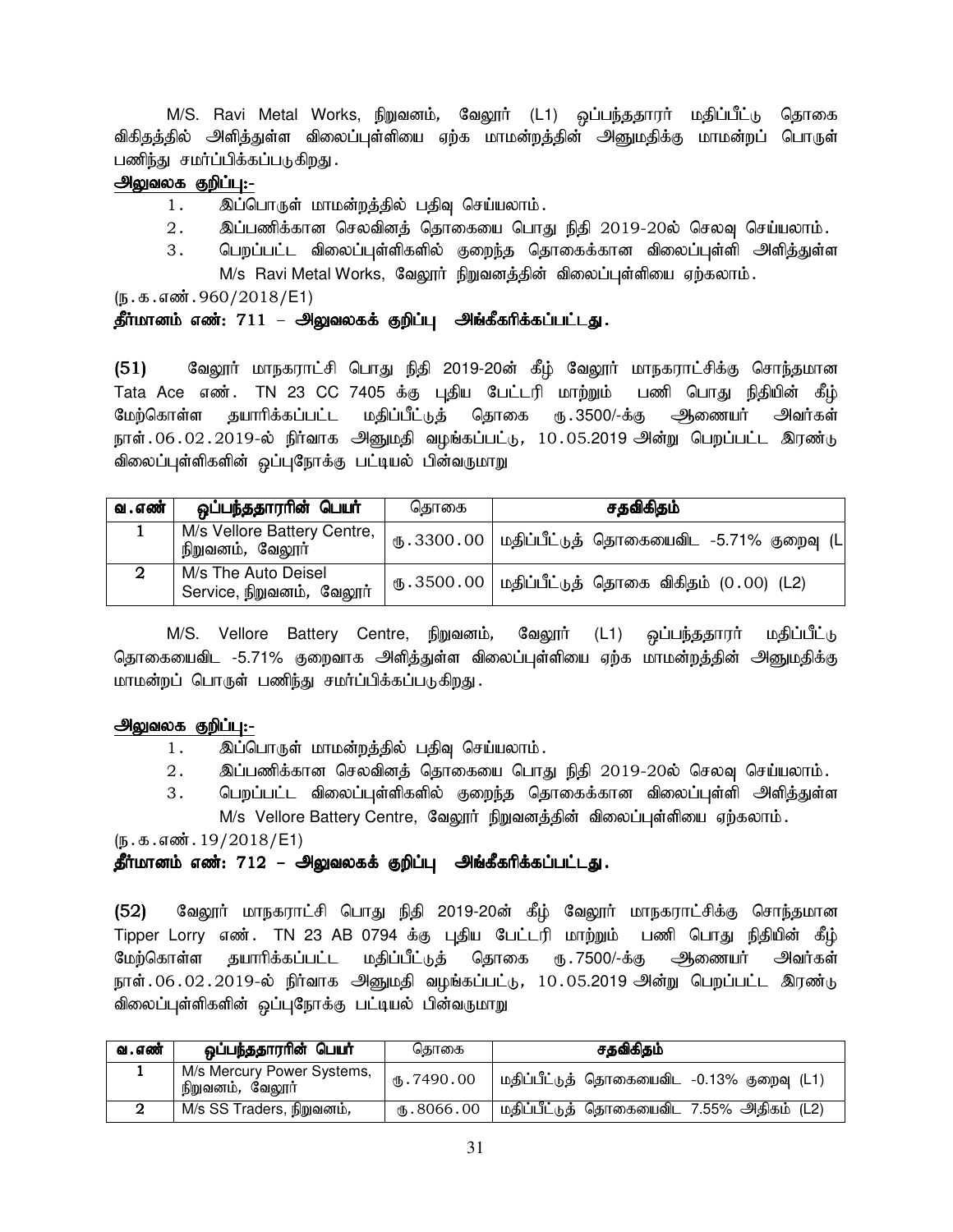| $\sim$ |  |  |
|--------|--|--|
|--------|--|--|

M/S. Mercury Power Systems, நிறுவனம், வேலூர் (L1) ஒப்பந்ததாரர் மதிப்பீட்டு தொகையைவிட -0.13% குறைவாக அளித்துள்ள விலைப்புள்ளியை ஏற்க மாமன்றத்தின் அனுமதிக்கு மாமன்றப் பொருள் பணிந்து சமர்ப்பிக்கப்படுகிறது.

## அலுவலக குறிப்பு:-

1. இப்பொருள் மாமன்றத்தில் பதிவு செய்யலாம்.

- $2.$  இப்பணிக்கான செலவினத் தொகையை பொது நிதி 2019-20ல் செலவு செய்யலாம்.
- 3. பெறப்பட்ட விலைப்புள்ளிகளில் குறைந்த தொகைக்கான விலைப்புள்ளி அளித்துள்ள
	- M/s Mercury Power Systems, வேலூர் நிறுவனத்தின் விலைப்புள்ளியை ஏற்கலாம்.

 $(5.5.5.5\text{...})$  .  $2964/2018$  / E1)

#### தீர்மானம் எண்: 713 – அலுவலகக் குறிப்பு அங்கீகரிக்கப்பட்டது.

(53) மேலூர் மாநகராட்சியில், ஸ்மார்ட் சிட்டி திட்டத்தின் கீழ் கீழே பட்டியலில் கண்ட 1 பணிக்கு நகராட்சி நிர்வாக ஆணையர், சென்னை அவர்களின் செயல்முறைகள் ந.க.எண்: 18340/2018/IHSDP-3, நாள்:02.08.2018ல் நிர்வாக அனுமதி அிளிக்கப்பட்டதின் அடிப்படையில் தலைமை பொறியாளர், நகராட்சி நிர்வாக *அ*ணையரகம், சென்னை அவர்களின் ந.க.எண்: 25477/2017/<mark>DO1 நாள்: 27.12.2018 தொழில் நுட்ப அனு</mark>மதியும் வழங்கப்பட்டுள்ளது . மேற்படி 1 பணிக்கு 26 02 2018 அன்று ஒப்பந்தப்புள்ளிகள் பெறப்பட்டுள்ளன .

ஸ்மார்ட் சிட்டி திட்டத்தின் கீழே பட்டியலில் கண்ட 1 பணிக்கு பெறப்பட்டுள்ள ஒப்பந்தப்புள்ளியை முடிவு செய்ய ஒப்புநோக்குப்பட்டியல் மாமன்றத்திற்கு சமர்ப்பிக்கப்படுகிறது.

| வ.<br>எண் | பணியின் பெயர்                                                                                                                                                                      | மதிப்பீடு | ஒப்பந்ததாரா்<br>திருவாளர்கள்                                         | ஒப்பந்தப்புள்ளி<br>மதிப்பிட்டு<br>தொகையைவிட<br>கூடுதல்<br>விலைவிகிதம் | <b>விலை</b><br>குறைப்பிற்கு<br>பின் விலை<br>விகிதம் | குறிப்பு                                                                                       |
|-----------|------------------------------------------------------------------------------------------------------------------------------------------------------------------------------------|-----------|----------------------------------------------------------------------|-----------------------------------------------------------------------|-----------------------------------------------------|------------------------------------------------------------------------------------------------|
| 1         | $\mathfrak{D}$                                                                                                                                                                     | 3         | 4                                                                    | 5.                                                                    | 6                                                   | 7                                                                                              |
| 1.        | <b>Providing New Green</b><br>Park development at<br>10th Street CMC<br>Colony, TNHB Nagar,<br>Poonga Nagar and<br>Vasantham Nagar in<br>Zone-II, Vellore<br>Corporation. (4-Nos.) | 420.00    | M/s.V.M.Construction<br>, Gudiyatham<br>Thiru.R.Kumar,<br>Vellore-9. | $+5.00\%$ (L1)<br>$+7.00\%$ (L2)                                      | $+4.91%$                                            | (L1) ல் +4.91%<br>மதிப்பீட்டுத்<br>தொகையை விட<br>கூடுதலாக<br>வழங்கப்<br>பட்டுள்ளதை<br>ஏற்கலாம் |

பெறப்பட்ட 2 ஒப்பந்தப்புள்ளியில் கூடுதலாக கொடுக்கப்பட்டுள்ள M/s.V.M.Construction, Gudiyatham நிறுவனத்தாரிடம் விலை குறைப்பு கடிதம் 01.03.2019 அன்று வழங்கப்பட்டதிற்கு பதில் கடிதமாக M/s. V.M.Construction, Gudiyatham நிறுவனம் 02 $\,$ .03 $\,$ .2019 அன்று மதிப்பீட்டுத் தொகையைவிட +5.00 % கூடுதல் தொகையில் (-0.09%) குறைத்து (+4.91%) சம்மத கடிதம் வழங்கப்பட்டகை ஏற்கலாம்.

மேற்கண்ட பட்டியலில் கண்ட 1 பணிக்கு பெறப்பட்ட ஒப்பந்தப்புள்ளியில் மதிப்பிட்டு தொகையை விட (+4.91%) கூடுதல் விலைவிகிதத்தில் ஒப்பந்தப்புள்ளி அளித்துள்ள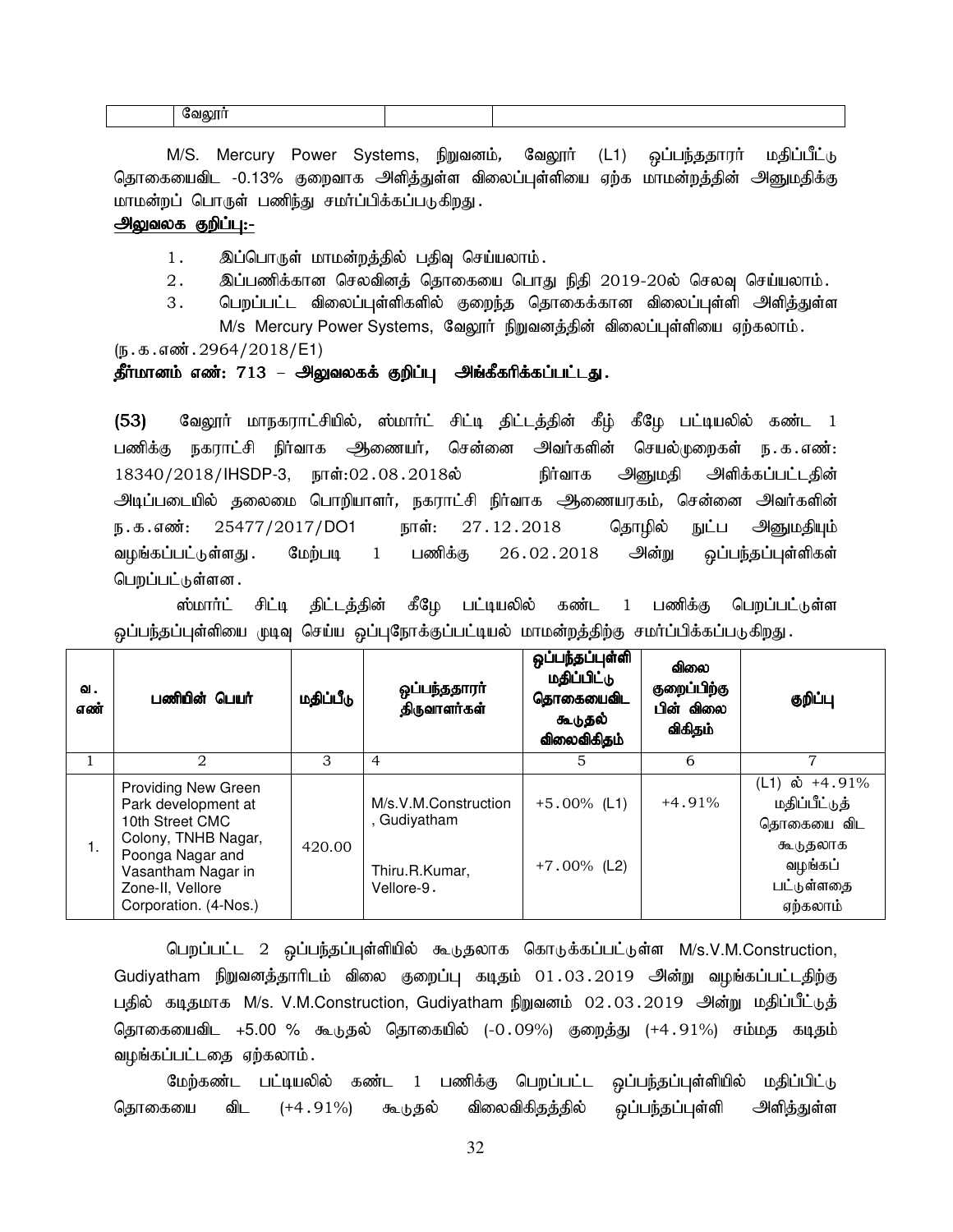நிறுவனத்தாரின் ஓப்பந்தப்புள்ளியை ஏற்று பட்டியலில் கண்ட 1 பணிக்கு பணி உத்திரவு வழங்க மாமன்றத்தின் அனுமதி பெறலாம்.

## அலுவலக குறிப்பு :

- 1. மாமன்றத்தின் பார்வைக்கு வைக்கப்பட்டுள்ள இப்பொருள் மாமன்றத்தில் பதிவு செய்யலாம்.
- 2. இப்பணிக்கான செலவினத் தொகையை ஸ்மார்ட் சிட்டி திட்டத்தின் கீழ் செலவு செய்யலாம்.
- 3. வேலூர் மாநகராட்சியில் ஸ்மார்ட் சிட்டி திட்டத்தின் கீழ் ஒப்பந்தப்புள்ளி கோரப்பட்ட மேலே பட்டியலில் கண்ட 1-பணிக்கு M/s.V.M.Construction, Gudiyatham நிறுவனம் மதிப்பீட்டு தொகையைவிட கூடுதல் விலைவிகத்தை L1 (+4.91%) அளித்துள்ள ஒப்பந்தப்புள்ளியை மாமன்றம் ஏற்று பணி உத்திரவு வழங்க அனுமதிக்கலாம்.

#### (ந.க.எண். 6209/2015/E1)

## தீர்மானம் எண்: 714 – அலுவலகக் குறிப்பு அங்கீகரிக்கப்பட்டது.

(54) வேலூர் மாநகராட்சியில் விடுபட்ட பகுதிகளில் பாதாள சாக்கடை திட்டம் பகுதி – II திட்டம் (Phase-II)-ன் மற்றும் பகுதி – III திட்டம் (Phase-III)-ன் கீழ் மேற்கொள்ள இருக்கும் பணிகளுக்கு தேவையான Pipes and Specials mechanical and Electrical Equipment and instruments மற்றும் கொள்முதல் செய்யப்படும் அனைத்து பொருள்களுக்கு (கட்டுமான பொருட்கள் நீங்கலாக) முன்றாம் நபர் ஆய்வு செய்து கொடுக்கும் பணிக்கு ஒப்பந்தப்புள்ளி கோரி மாவட்ட அளவில் செய்திதாள் விளம்பரம் செய்யப்பட்டது. இதற்கானச் செய்திதாள் விளம்பர தொகை ரு.74182/-தொகையை MARK MEDIA COMMUNICATIONS, Chennai நிறுவனத்திற்கு வழங்க மாமன்றத்தின் <u>அனு</u>மதிக்காக பணிந்து சமா்ப்பிக்கப்படுகிறது.

## அலுவலக குறிப்பு: -

- 1. இப்பொருள் மாமன்றத்தில் பதிவு செய்யலாம்.
- 2 . விளம்பரத் செலவினத் தொகை ரு . 74182/- AMRUT -2016-17 திட்டத்தின் நிதியிலிருந்து வழங்க மாமன்றம் அனுமதி வழங்கலாம்.

 $(\mathfrak{h}.\mathfrak{g}.\mathfrak{g}.m\mathfrak{g}.\mathfrak{g}.\mathfrak{g}.\mathfrak{g}.\mathfrak{g}.\mathfrak{g}.\mathfrak{g}.\mathfrak{g}.\mathfrak{g}.\mathfrak{g}.\mathfrak{g}.\mathfrak{g}.\mathfrak{g}.\mathfrak{g}.\mathfrak{g}.\mathfrak{g}.\mathfrak{g}.\mathfrak{g}.\mathfrak{g}.\mathfrak{g}.\mathfrak{g}.\mathfrak{g}.\mathfrak{g}.\mathfrak{g}.\mathfrak{g}.\mathfrak{g}.\mathfrak{g}.\mathfrak{g}.\math$ 

#### தீர்மானம் எண்: 715 – அலுவலகக் குறிப்பு அங்கீகரிக்கப்பட்டது.

(55) மேலூர் மாநகராட்சி பொது நிதி 2019-20ன் கீழ் வேலூர் மாநகராட்சிக்கு சொந்தமான Tata Ace எண் TN 23 CC 1815 க்கு New Battery மாற்றும் பணி பொது நிதியின் கீழ் மேற்கொள்ள தயாரிக்கப்பட்ட மதிப்பீட்டுத் தொகை ரு.3750/-க்கு ஆணையர் அவர்கள் நாள்.27.02.2019-ல் நிர்வாக அனுமதி வழங்கப்பட்டு, 02.04.2019 அன்று பெறப்பட்ட முன்று விலைப்புள்ளிகளின் ஒப்புநோக்கு பட்டியல் பின்வருமாறு

| வ . எண்     | ஒப்பந்ததாரரின் பெயர்                                     | தொகை                      | சதவிகிதம்                                           |
|-------------|----------------------------------------------------------|---------------------------|-----------------------------------------------------|
|             | M/s SK Batteries,<br>நிறுவனம், வேலூர்                    |                           | ரு. 3750   மதிப்பீட்டுத் தொகை விகிதம் $(0.00)$ (L1) |
| $\mathbf 2$ | M/s Shree Somsson Battery<br>Centre, நிறுவனம், வேலூர்    | (B.3900)                  | மதிப்பீட்டுத் தொகையைவிட 4% அதிகம் (L2)              |
| -3          | M/s Bharath Battery<br>Distributors, நிறுவனம்,<br>வேலூர் | $\langle 0, 4050 \rangle$ | மதிப்பீட்டுத் தொகையைவிட 8% அதிகம் (L3)              |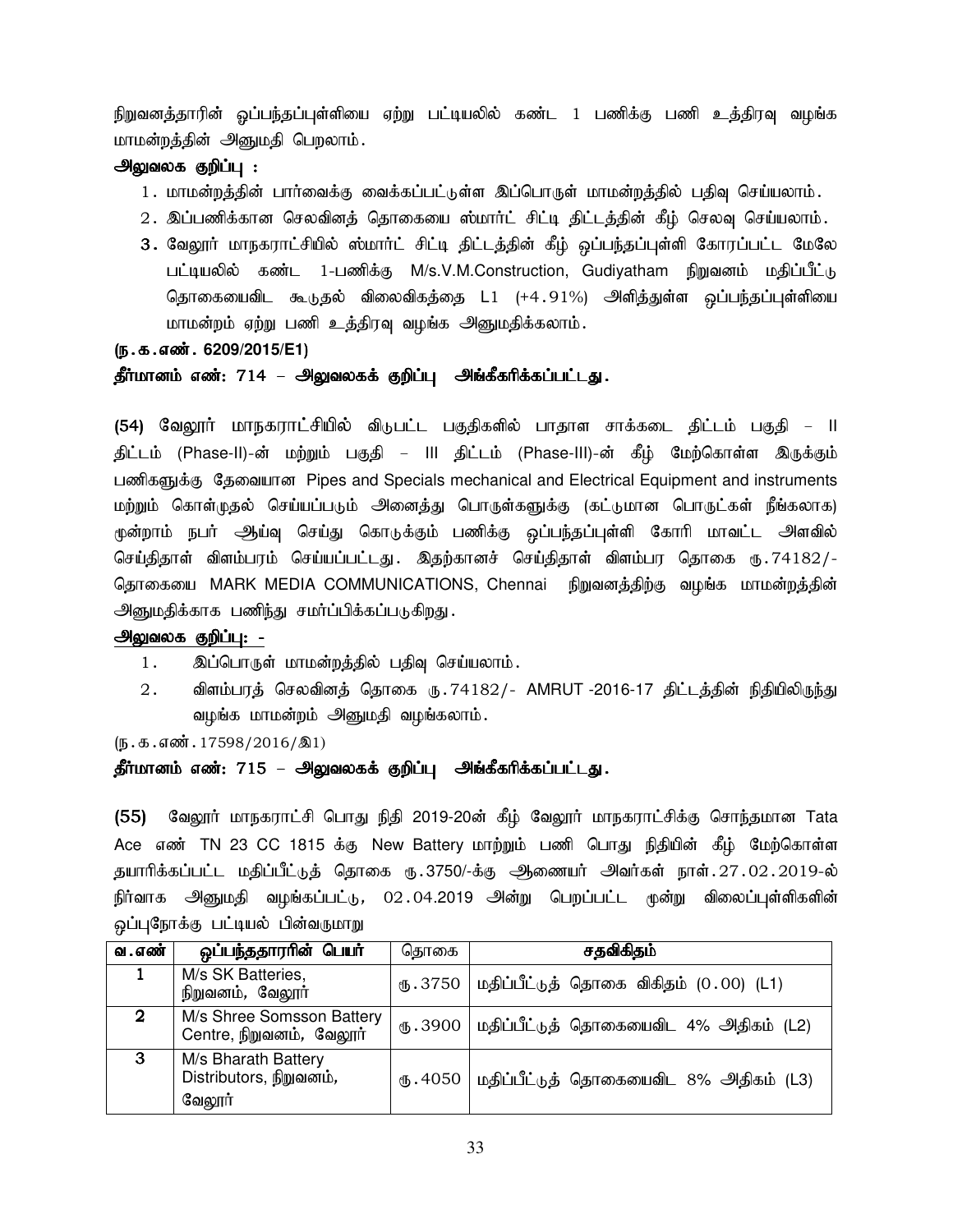M/s SK Batteries, நிறுவனம், வேலூர் (L1) ஒப்பந்ததாரர் மதிப்பீட்டு தொகை விகிதத்தில் அளித்துள்ள விலைப்புள்ளியை ஏற்க மாமன்றத்தின் அனுமதிக்கு மாமன்றப் பொருள் பணிந்து சமர்ப்பிக்கப்படுகிறது .

## அலுவலக குறிப்பு:-

- 1. இப்பொருள் மாமன்றத்தில் பதிவு செய்யலாம்.
- 2. இப்பணிக்கான செலவினத் தொகையை பொது நிதி 2019-20ல் செலவு செய்யலாம்.
- 3. பெறப்பட்ட விலைப்புள்ளிகளில் குறைந்த தொகைக்கான விலைப்புள்ளி அளித்துள்ள M/s SK Batteries, வேலூர் நிறுவனத்தின் விலைப்புள்ளியை ஏற்கலாம்.

 $(\mathbf{b}.\mathbf{t}.\mathbf{b}.\mathbf{a}$ ண். 746/2019/E1)

## தீர்மானம் எண்: 716 – அலுவலகக் குறிப்பு அங்கீகரிக்கப்பட்டது.

(56) வேலூா் மாநகராட்சிப்பகுதியில் நடைமுறையில் உள்ள திடக்கழிவு மேலாண்மை துணை விதிகள்  $20$ 16 அட்டவணை $-$ I நிர்வாகக் கட்டணம் ஆண்டு தோறம் 10 $\%$  உயர்த்தி நிர்ணயம் செய்யவும், வசூல் செய்தல் மற்றும் தொடா் நடவடிக்கையினை 01.04.2019 முதல் அமுல்படுத்த மாமன்றத் தீா்மாணம் எண்.591 நாள்.28.02.2019ல் ஒப்புதல் பெறப்பட்டு பொது மக்களின் ஆலோசனைகள் மற்றம் ஆட்சேபனைகள் இருப்பின் 30 நாட்களுக்குள் தெரியப்படுத்தவும். 26.02.2019ம் தேதி அன்று தினத்தந்தி நாளிதழில் செய்தி வெளியிடப்பட்ட<u>து</u>.

அறிவிப்பு வெளியான 26.02.2019 முதல் 30 நாட்கள் வரையில் திரு.மு.கிருஷ்ணசாமி, கதவு எண்.453,சி. 32வது தெரு, பாரதி நகர், பகுதி–1, சத்துவாச்சாரி, வேலூர் என்பவர் மட்டும் நிர்வாகக் கட்டண உயா்வை தவிா்க்கும்படி தொிவித்துள்ளாா். மேற்கண்ட கால வரம்பில் வேறு யாரும் அட்சேபனை தெரிவிக்காத காரணத்தினாலும், மேலும் மேற்கண்ட நபர் நிர்வாகக் கட்டணம்<sub>.</sub> உயா்த்துவதை தவிா்க்க கோருவதற்கு சாியான காரணம் குறிப்பிடாததாலும் மேற்படி நபாின் கோரிக்கையினை நிராகரிக்கவும், நிா்வாகக் கட்டண உயா்வினை மாவட்ட அரசிதழில் வெளியிடவும், 01.04.2019 முதல் அமுல்படுத்தவும். மாமன்றத்தின் ஒப்புதல் கோரப்படுகிறது.

## <u>அலுவலக குறிப்பு:</u>

- ${\bf 1)}$  நிா்வாகக் கட்டணம் ஆண்டு தோறும் ${\bf 10}\%$  உயா்த்துவதை தவிா்க்க கோாி திரு.மு.கிருஷ்ணசாமி என்பவரைத் தவிர வேறு யாரும் கோராததால் மேற்படி நபரின் கோரிக்கையினை மாமன்றம் நிராகரிக்கலாம்.
- $2$ ) 01.04.2019 முதல் அமுல்படுத்தவும் மாவட்ட அரசிதழில் வெளியிடவும் மான்றம் அறைமகிக்கலாம்.

#### <u>ந.க.எண்:8155/2016/H1</u>

## தீர்மானம் எண்: 717 – அலுவலகக் குறிப்பு அங்கீகரிக்கப்பட்டது.

(57) வேலூர் மாநகராட்சி பொது நிதி மற்றும் குடிநீர் நிதி 2018-19ன் கீழ் அணையர் அவர்களின் செயல்முறை உத்தரவு நாள்:25.02.2019-ன் படி கீழே பட்டியலில் கண்ட 8 பணிகள் மேற்கொள்ள நிர்வாக அனுமதி பெறப்பட்டுள்ளது. இப்பணிகளுக்கு 11.03.2019 அன்று <u>ஒ</u>ப்பந்தப்புள்ளிகள் பெறப்பட்டது. 29.05.2019 அன்று திறக்கப்பட்ட ஒப்பந்தப்புள்ளிகளுக்கான ஒப்புநோக்கு பட்டியல் தயார் செய்யப்பட்டுள்ளது . இப்பணிகளுக்கு அளிக்கப்பட்டுள்ள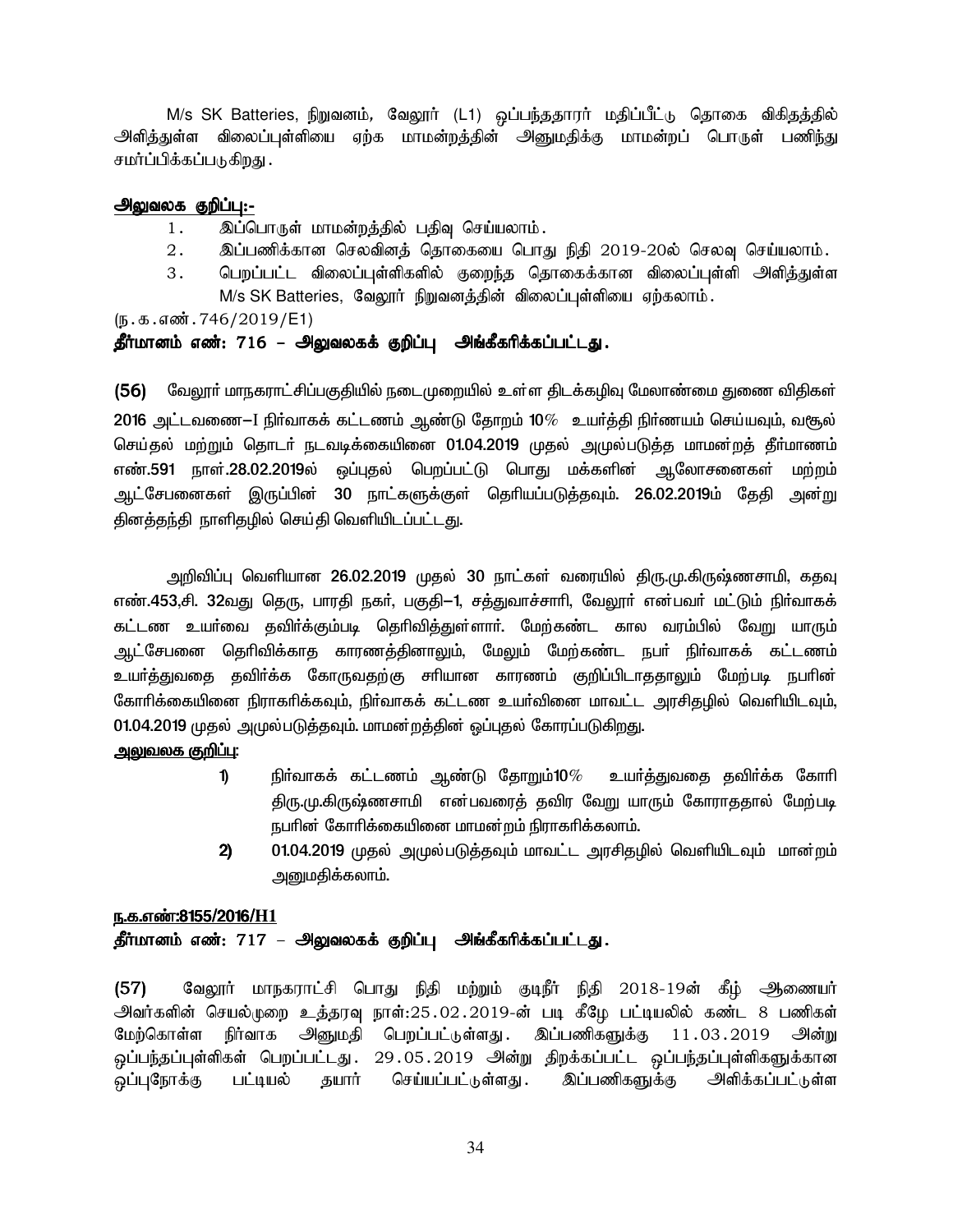ஒப்பந்தப்புள்ளிகளில் மதிப்பீட்டை விட குறைந்த தொகைக்கான ஒப்பந்தப்புள்ளி அளித்துள்ள ஒப்பந்தாராகளின் ஒப்பந்தப்புள்ளியை முடிவு செய்ய மாமன்றத்தின் அனுமதி கோரப்படுகிறது.

| வ.<br>எண்    | பணியின் பெயர்                                                                                                                                 | மதிப்பீடு | ஒப்பந்ததாரா்<br>திருவாளர்கள்         | ஒப்பந்தப்புள்ளி<br>விலைவிகிதம் | குறிப்பு                                                                   |
|--------------|-----------------------------------------------------------------------------------------------------------------------------------------------|-----------|--------------------------------------|--------------------------------|----------------------------------------------------------------------------|
| $\mathbf{1}$ | $\mathfrak{D}_{1}$                                                                                                                            | 3         | $\overline{4}$                       | 5                              | 6                                                                          |
| 1.           | <u>மாநகராட்சி</u><br>வேலூர்<br>வார்டு<br>எண்:11 கழிஞ்சூர் பகுதியில்<br>உள்ள<br>மேலாண்மை<br>திடக்கழிவு<br>மையம்<br>உள்ள<br>இடத்தில்<br>அருகில் | 9.60      | A.V.விநாயகமூர்த்தி,<br>வேலூர்.       | $-0.18%$ (L1)                  | $L1-\dot{\omega}$ -0.18%<br>மதிப்பீட்டுத்<br>தொகையை விட<br>குறைவாக வழங்கப் |
|              | கோசாலை அமைத்தல்                                                                                                                               |           | R.அருள், வேலூர்.                     | $+ 2.04\%$ (L2)                | பட்டுள்ளதை<br>ஏற்கலாம்                                                     |
|              | வேலூர்<br>மாநகராட்சி<br>வார்டு<br>காங்கேயநல்லூர்,<br>எண்:13<br>சத்யா<br>முதல்<br>OC பெருமாள்<br>நகர்<br>நகர்                                  |           | A.V.விநாயகமூர்த்தி,<br>வேலூர்.       | $-0.03%$ (L1)                  | $L1 - \dot{\omega} - 0.03\%$<br>மதிப்பீட்டுத்<br>தொகையை விட                |
| 2.           | வரையிலான<br>பழுதடைந்த<br>சிமெண்ட்<br>பேட்ச்<br>சாலையை<br>அமைத்தல்                                                                             | 4.90      | R.அருள், வேலூர்.                     | $+ 0.12%$ (L2)                 | குறைவாக வழங்கப்<br>பட்டுள்ளதை<br>ஏற்கலாம்                                  |
|              | வேலூர் மாநகராட்சி வார்டு<br>எண்:2<br>பகுதியில்<br>உள்ள<br>காந்திநகர்                                                                          |           | C.பாலாஜி,<br>வேலூர்.                 | $-0.24%$ (L1)                  | $L1-\dot{\omega}$ -0.24%<br>மதிப்பீட்டுத்<br>தொகையை விட                    |
| 3.           | மேலாண்மை<br>திடக்கழிவு<br>மையம்<br>அருகில் உள்ள<br>காலி<br>இடத்தில்<br>கோசாலை அமைத்தல்                                                        | 9.60      | M/S KSV<br>Construction,<br>Vellore. | $+28.85\%$ (L2)                | குறைவாக வழங்கப்<br>பட்டுள்ளதை<br>ஏற்கலாம்                                  |
|              | வேலூர்<br>மாநகராட்சி<br>வார்டு<br>பகுதியில்<br>எண்:10<br>அருப்புமேடு                                                                          |           | C.பாலாஜி,<br>வேலூர்.                 | $-0.33%$ (L1)                  | $L1-\dot{\omega}$ -0.33%<br>மதிப்பீட்டுத்<br>தொகையை விட                    |
| 4.           | மேலாண்மை<br>உள்ள<br>திடக்கழிவு<br>அருகில்<br>உள்ள<br>காலி<br>மையம்<br>இடத்தில் கோசாலை அமைத்தல்                                                | 9.60      | M/S KSV<br>Construction,<br>Vellore. | $+57.28%$ (L2)                 | குறைவாக வழங்கப்<br>பட்டுள்ளதை<br>ஏற்கலாம்                                  |
|              | வேலூர் மாநகராட்சி வார்டு எண்:7<br>வி. ஜி. ராவ்<br>நகர்<br>பகுதிகளில்                                                                          |           | C.பாலாஜி,<br>வேலூர்.                 | $-0.14%$ (L1)                  | $L1-\dot{\omega} - 0.14\%$<br>மதிப்பீட்டுத்<br>தொகையை விட                  |
| 5.           | மழைநீர்<br>கால்வாய்<br>அமைத்தல்<br>பணி                                                                                                        | 9.50      | M/S KSV<br>Construction,<br>Vellore  | $+19.08\%$ (L2)                | குறைவாக வழங்கப்<br>பட்டுள்ளதை<br>ஏற்கலாம்                                  |
|              | மண்டலம்-1<br>வேலூர்<br>மாநகராட்சி<br>அலுவலகம்<br>பராமாப்பு<br>மற்றும்<br>மராமத்து பணிகள் செய்தல்                                              | 3.00      | C.பாலாஜி,<br>வேலூர்.                 | $-0.97\%$ (L1)                 | $L1-\dot{\omega} - 0.97\%$<br>மதிப்பீட்டுத்<br>தொகையை விட                  |
| 6.           |                                                                                                                                               |           | M/S KSV<br>Construction,<br>Vellore. | $+14.68\%$ (L2)                | குறைவாக வழங்கப்<br>பட்டுள்ளதை<br>ஏற்கலாம்                                  |
|              | மாநகராட்சி<br>வேலூர்<br>வார்டு<br>எண்:11<br>கருடாத்திரி<br>நகர்                                                                               |           | A.V.விநாயகமூர்த்தி,<br>வேலூர்.       | $-0.07\%$ (L1)                 | $L1-\dot{\omega} - 0.07\%$<br>மதிப்பீட்டுத்<br>தொகையை விட                  |
| 7.           | பகுதிகளில்<br>மழைநீர்<br>கால்வாய்<br>அமைத்தல் பணி                                                                                             | 8.90      | R.அருள், வேலூர்.                     | $+ 1.56\%$ (L2)                | குறைவாக வழங்கப்<br>பட்டுள்ளதை<br>ஏற்கலாம்                                  |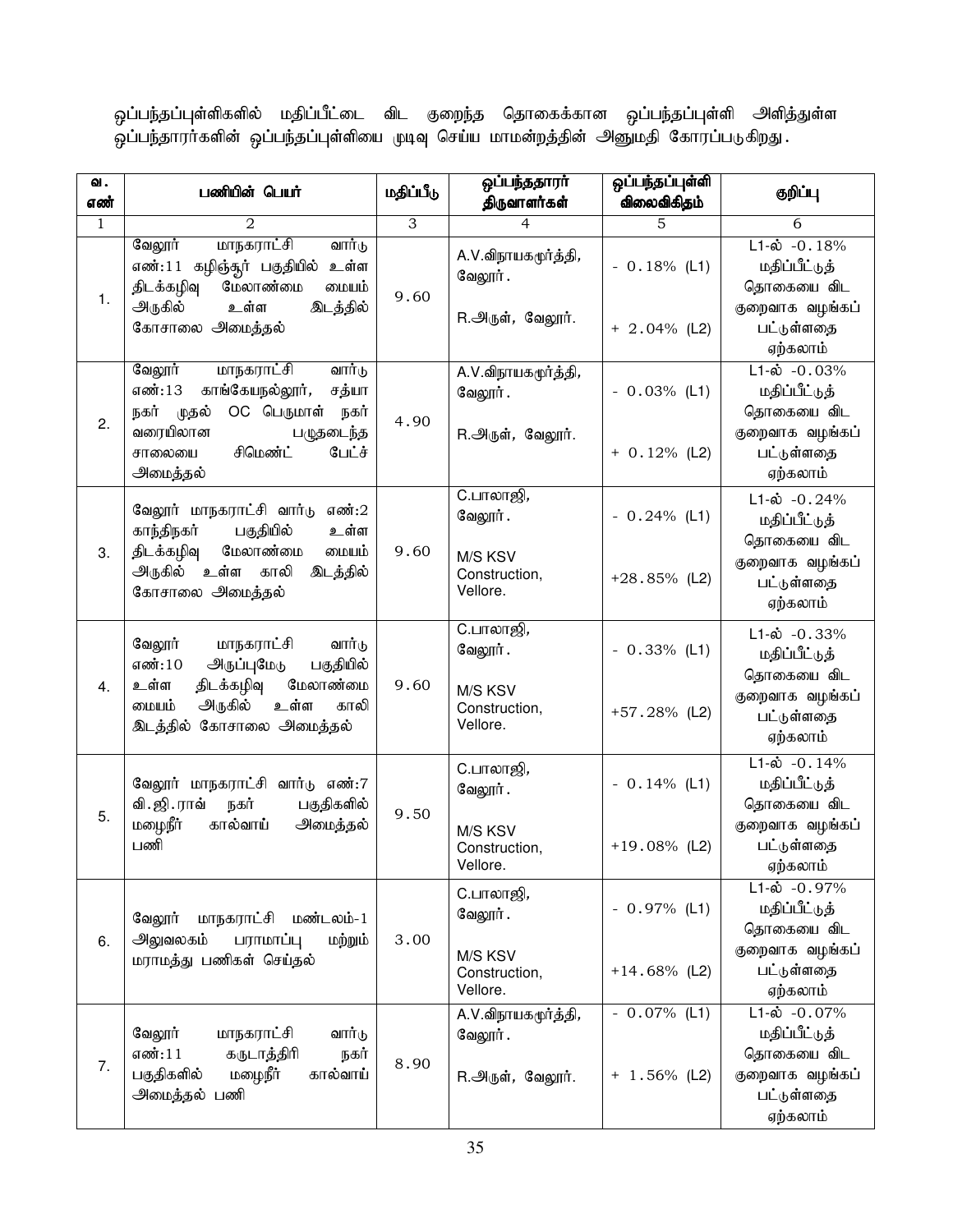| 8. | வேலூர் மாநகராட்சி வார்டு எண்:9<br>காந்திநகர்<br>கிழக்கு<br>குறுக்கு<br>6வது<br>மழைநீர்<br>பகுதிகளில்<br>தெரு<br>கால்வாய் அமைத்தல் பணி | 9.00 | C.பாலாஜி,<br>வேலூர் .                | $-0.09%$ (L1)   | $L1 - \dot{\omega}$ - 0.09%<br>மதிப்பீட்டுத்<br>தொகையை விட |
|----|---------------------------------------------------------------------------------------------------------------------------------------|------|--------------------------------------|-----------------|------------------------------------------------------------|
|    |                                                                                                                                       |      | M/S KSV<br>Construction.<br>Vellore. | $+20.14\%$ (L2) | குறைவாக வழங்கப்<br>பட்டுள்ளதை<br>ஏற்கலாம்                  |

மேற்படி பட்டியலில் கண்ட பணிகளுக்கு சமர்ப்பிக்கப்பட்டுள்ள ஒப்பந்தப்புள்ளிகளில் குறைந்த தொகைக்கான ஒப்பந்தப்புள்ளி அளித்த ஒப்பந்ததாரர்களின் ஒப்பந்தப்புள்ளியை ஏற்று பட்டியலில் கண்ட 8 பணிகளுக்கான ஒப்பந்தப்புள்ளிகளை ஒப்புதல் செய்ய மாமன்றத்தின் அனுமதி கோரப்படுகிறது.

#### அலுவலக குறிப்பு :

- 1. khkd;wj;jpd; ghh;itf;F itf;fg;gl;Ls;s ng;bghUs; khkd;wj;jpy; gjpt[ bra;ayhk;.
- 2. இப்பணிக்கான செலவினத் தொகையை பொது நிதி 2018-19ன் கீழ் செலவு செய்யலாம்.
- 3. கேலூர் மாநகராட்சியில் பொது நிதி 2018-19ன் கீழ் ஒப்பந்தப்புள்ளி கோரப்பட்ட மேற்கண்ட 8 பணிகளுக்கும் ஒப்பந்தப்புள்ளி அளித்துள்ள ஒப்பந்ததார்களின் குறைந்த தொகைக்கான (L1 (1)-0.18%, (2)-0.03%, (3)-0.24%, (4)-0.33%, (5)-0.14%, (6)-0.97%, (7)-0.07%, (8)-  $0.09\%$  ஒப்பந்தப்புள்ளியை ஏற்க மாமன்றம் அனுமதிக்கலாம்.

#### (ந.க.எண் 1100/2019/E1)

## <u>தீர்மானம் எண்: 718 – அலுவலகக் குறிப்பு</u> அங்கீகரிக்கப்பட்டது.

(58) வேலூர் மாநகராட்சி பொது நிதி மற்றும் குடிநீர் நிதி 2018-19ன் கீழ் ஆணையர் அவர்களின் செயல்முறை உத்தரவு நாள்:25.02.2019-ன் படி கீழே பட்டியலில் கண்ட 7 பணிகள் மேற்கொள்ள நிர்வாக அனுமதி பெறப்பட்டுள்ளது. இப்பணிகளுக்கு 11.03.2019 அன்று ஒப்பந்தப்புள்ளிகள் பெறப்பட்டது.<br>29.05.2019 அன்று திறக்கப்பட்ட ஒப்பந்தப்புள்ளிகளுக்கான ஒப்புநோக்கு பட்டியல் தயார் 29.05.2019 அன்று திறக்கப்பட்ட ஒப்பந்தப்புள்ளிகளுக்கான ஒப்புநோக்கு பட்டியல் தயார் செய்யப்பட்டுள்ளது . இப்பணிகளுக்கு அளிக்கப்பட்டுள்ள ஒப்பந்தப்புள்ளிகளில் மதிப்பீட்டை விட குறைந்த தொகைக்கான ஒப்பந்தப்புள்ளி அளித்துள்ள ஒப்பந்தாரர்களின் ஒப்பந்தப்புள்ளியை முடிவு செய்ய மாமன்றத்தின் அனுமதி கோரப்படுகிறது.

| ഖ.<br>எண்    | பணியின் பெயர்                                                                                                                                               | மதிப்பீடு | ஒப்பந்ததாரர்<br>திருவாளர்கள்                                                              | ஒப்பந்தப்புள்ளி<br>விலைவிகிதம்    | குறிப்பு                                                                                       |
|--------------|-------------------------------------------------------------------------------------------------------------------------------------------------------------|-----------|-------------------------------------------------------------------------------------------|-----------------------------------|------------------------------------------------------------------------------------------------|
| $\mathbf{1}$ | $\mathfrak{D}$                                                                                                                                              | 3         | $\overline{4}$                                                                            | $\overline{5}$                    | 6                                                                                              |
| 1.           | வார்டு<br><u>மாநகராட்சி</u><br>வேலூர்<br>எண்:49<br>நேதாஜி<br>நகர்<br>7வது<br>மழைநீர்<br>தெருவில்<br>குறுக்கு<br>கால்வாய்<br>தார்சாலை<br>(D)<br>அமைத்தல் பணி | 12.00     | N.சீனிவாசன்,<br>வேலூர்.<br>P.நித்தியானந்தம்,<br>வேலூர்                                    | $-0.04\%$ (L1)<br>$+ 0.81\%$ (L2) | $L1-\dot{\omega}$ -0.04%<br>மதிப்பீட்டுத் தொகையை<br>விட குறைவாக வழங்கப்<br>பட்டுள்ளதை ஏற்கலாம் |
| 2.           | வேலூர்<br>மாநகராட்சி<br>வார்டு<br>அம்பேத்கர்<br>எண்:51<br>நகர்<br>மகளிர்<br>பகுதியில்<br>உள்ள<br>பராமரிப்பு<br>கழிவறை<br>(D)<br>மராமத்து பணிகள்             | 2.50      | M/s.Watair<br>Technologies Pvt.,<br>Ltd., Chennai.<br>M/s.N.S.Construction,<br>Gudiyattam | $-0.05\%$ (L1)<br>$+1.17%$ (L2)   | $L1-\dot{\omega}$ -0.05%<br>மதிப்பீட்டுத் தொகையை<br>விட குறைவாக வழங்கப்<br>பட்டுள்ளதை ஏற்கலாம் |
| 3.           | வேலூர்<br>மாநகராட்சி<br>வார்டு<br>எண்:49<br>அப்துல்கலாம்<br><b>APJ</b>                                                                                      | 5.00      | A.V.சுப்பிரமணியன்,<br>வேலூர்.                                                             | $-0.07\%$ (L1)                    | $L1 - \dot{\omega}$ - 0.07%<br>மதிப்பீட்டுத் தொகையை                                            |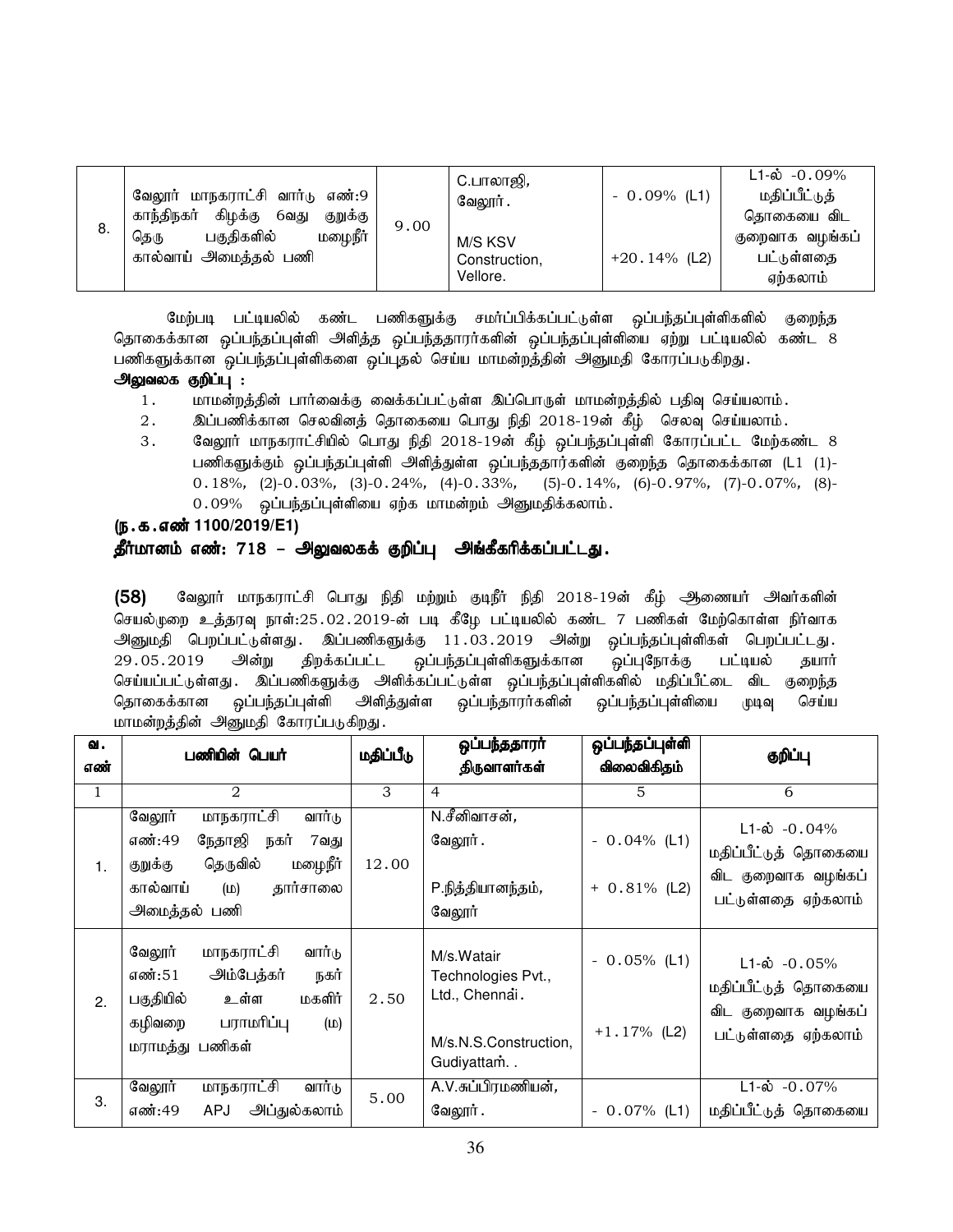|    | தெருவில்<br><u>மழைநீா்</u><br>கால்வாய்                                                                                                                                                                          |       |                                                                          |                                   | விட குறைவாக வழங்கப்                                                                            |
|----|-----------------------------------------------------------------------------------------------------------------------------------------------------------------------------------------------------------------|-------|--------------------------------------------------------------------------|-----------------------------------|------------------------------------------------------------------------------------------------|
|    | அமைத்தல் பணி                                                                                                                                                                                                    |       | $V.P.\pi\pi\psi$ , வேலூர்.                                               |                                   | பட்டுள்ளதை ஏற்கலாம்                                                                            |
|    |                                                                                                                                                                                                                 |       |                                                                          | $+ 0.24\%$ (L2)                   |                                                                                                |
| 4. | மாநகராட்சி<br>வேலூர்<br>வார்டு<br>எண்:47<br>சித்தேரி<br>கன்னி<br>கோயில்<br>தெருவில்<br>(D)<br>கழனிகாட்டு<br>தெரு<br>ஆகிய<br>சிமெண்ட்<br>தெருக்களில்<br>சாலை<br>மழைநீர்<br>கால்வாய்<br>$0\omega$<br>அமைத்தல் பணி | 9.80  | M/S Kay Yes<br>Construction,<br>Vellore.<br>P.நித்தியானந்தம்,<br>வேலூர்  | $-0.05%$ (L1)<br>$+ 5.37\%$ (L2)  | $L1-\dot{\omega}$ -0.05%<br>மதிப்பீட்டுத் தொகையில்<br>வழங்கப் பட்டுள்ளதை<br>ஏற்கலாம்           |
| 5. | மாநகராட்சி<br>வேலூர்<br>வார்டு<br>எண்:47<br><u>அரியூர்</u><br>ஏரிக்கரை<br>ஆ்வாரபாளையம்<br>முதல்<br>வரையிலான இணைப்பு சாலை<br>தார் சாலை அமைத்தல் பணி                                                              | 25.00 | M/S Kay Yes<br>Construction,<br>Vellorė.<br>P.நித்தியானந்தம்,<br>வேலூர். | $-0.17\%$ (L1)<br>$+ 5.50\%$ (L2) | $L1-\dot{\omega}$ -0.17%<br>மதிப்பீட்டுத் தொகையில்<br>வழங்கப் பட்டுள்ளதை<br>ஏற்கலாம்           |
| 6. | வேலூர்<br><u>மாநகராட்சி</u><br>வார்டு<br>எண்:55<br>பயர்லைன்<br>3வது,<br>மற்றும்<br>பெருமாள்<br>தெரு<br>5வது<br>நகர் பிரதான சாலை ஆகிய<br>பகுதிகளில்<br>கால்வாய்<br>(D)<br>சிறுபாலம் அமைத்தல் பணி                 | 21.50 | <b>C.ரமேஷ்,</b><br>வேலூர்.<br>Sகுப்புசாமி,<br>வேலூர்.                    | $-0.03%$ (L1)<br>$+ 0.61\%$ (L2)  | $L1-\dot{\omega}$ -0.03%<br>மதிப்பீட்டுத் தொகையில்<br>வழங்கப் பட்டுள்ளதை<br>ஏற்கலாம்           |
| 7. | <u>மாநகராட்சி</u><br>வார்டு<br>வேலூர்<br>எண்:50<br>தொரப்பாடி ரயில்வே<br>பாலம் அருகில் கானார் RCC<br>Work<br>Linning<br>(D)<br>சுடுகாடு<br>செல்லும்<br>சிமெண்ட்<br>பாதை<br>சாலை அமைத்தல் பணி                     | 12.50 | S.குப்புசாமி <i>,</i><br>வேலூர்.<br>V.சுதாகர், வேலூர்.                   | $-0.07\%$ (L1)<br>$+ 0.44\%$ (L2) | $L1-\dot{\omega}$ -0.07%<br>மதிப்பீட்டுத் தொகையை<br>விட குறைவாக வழங்கப்<br>பட்டுள்ளதை ஏற்கலாம் |

மேற்படி பட்டியலில் கண்ட பணிகளுக்கு சமர்ப்பிக்கப்பட்டுள்ள ஒப்பந்தப்புள்ளிகளில் குறைந்த தொகைக்கான ஒப்பந்தப்புள்ளி அளித்த ஒப்பந்ததாரர்களின் ஒப்பந்தப்புள்ளியை ஏற்று பட்டியலில் கண்ட 7 பணிகளுக்கான ஒப்பந்தப்புள்ளிகளை ஒப்புதல் செய்ய மாமன்றத்தின் அனுமதி கோரப்படுகிறது.

- 1. மாமன்றத்தின் பார்வைக்கு வைக்கப்பட்டுள்ள இப்பொருள் மாமன்றத்தில் பதிவு செய்யலாம்.
- $2.$  இப்பணிக்கான செலவினத் தொகையை பொது நிதி  $2018$ -19ன் கீழ் செலவு செய்யலாம்.
- 3. வேலூர் மாநகராட்சியில் பொது நிதி 2018-19ன் கீழ் ஒப்பந்தப்புள்ளி கோரப்பட்ட மேற்கண்ட 7 பணிகளுக்கும் ஒப்பந்தப்புள்ளி அளித்துள்ள ஒப்பந்ததார்களின் குறைந்த தொகைக்கான (L1-((1)-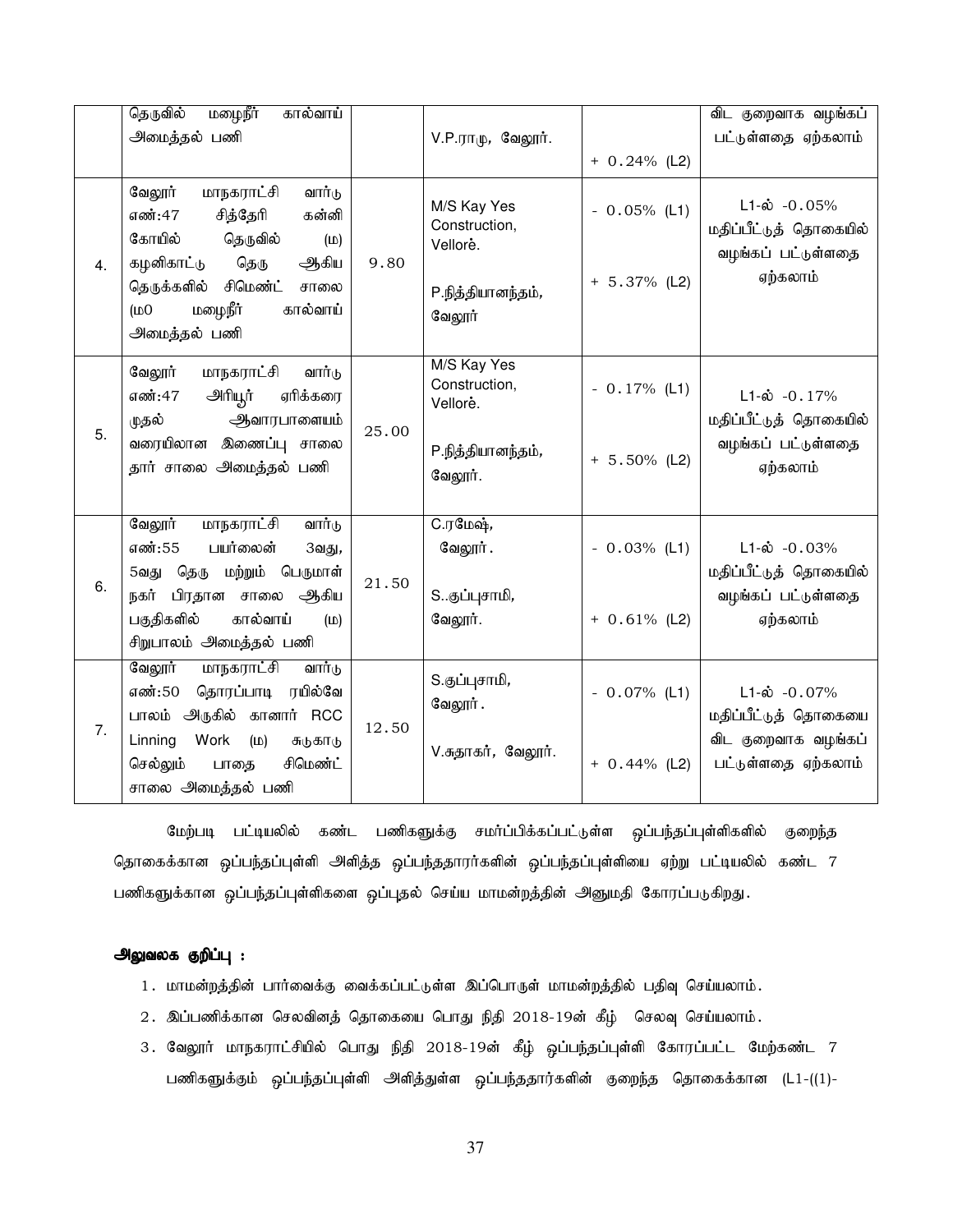$0.04\%/2$  |  $-0.05\%/3$  |  $-0.07\%$ ,  $(4)$   $-0.05\%$ ,  $(5)$   $-0.17\%$ ,  $(6)$   $-0.03\%$ ,  $(7)$   $-0.07\%$ ,

ஒப்பந்தப்புள்ளியை ஏற்க மாமன்றம் அனுமதிக்கலாம்.

#### (ந.க.எண் 1090/2019/E1)

## தீர்மானம் எண்: 719 – அலுவலகக் குறிப்பு அங்கீகரிக்கப்பட்டது.

(59) வேலூர் மாநகராட்சியில், வேலூர் சட்டமன்ற உறுப்பினர் தொகுதி மேம்பாட்டு திட்டம் 2018-19ன் கீழ் கீழே பட்டியலில் கண்ட 5 பணிகளுக்கு மாவட்ட <del>அ</del>ட்சித்தலைவர்/ பெருந்தலைவர், மாவட்ட ஊரக வளர்ச்சி முகமை, வேலூர் அவர்களின் செயல்முறை கடித ந.க.எண். அ2/1062/2018 நாள்.20.02.2019 நிர்வாக அனுமதி வழங்கப்பட்டுள்ளது. கீழ்கண்ட 10 பணிகளுக்கு 13.03.2019 அன்று ஒப்பந்தப்புள்ளிகள் பெறப்பட்டுள்ளன.

வேலூர் சட்டமன்ற உறுப்பினர் தொகுதி மேம்பாட்டு திட்டம் 2018-19-ன் கீழே பட்டியலில் கண்ட 10 பணிகளுக்கு பெறப்பட்டுள்ள மதிப்பீட்டைவிட குறைந்த தொகைக்கான(L1) அளிக்கப்பட்டுள்ள ஒப்பந்தப்புள்ளிகளை முடிவு செய்ய ஒப்புநோக்குப்பட்டியல் மாமன்றத்திற்கு சமா்ப்பிக்கப்படுகிறது.

| ഖ.<br>எண்      | பணியின் பெயர்                                                                                                                                                                                                  | மதிப்பீடு      | ஒப்பந்ததாரா்<br>திருவாளர்கள்                                  | ஒப்பந்தப்புள்ளி<br>விலைவிகிதம்    | குறிப்பு                                                                                            |
|----------------|----------------------------------------------------------------------------------------------------------------------------------------------------------------------------------------------------------------|----------------|---------------------------------------------------------------|-----------------------------------|-----------------------------------------------------------------------------------------------------|
| $\mathbf{1}$   | $\mathfrak{D}_{1}^{(1)}$                                                                                                                                                                                       | $\overline{3}$ | 4                                                             | $\overline{5}$                    | 6                                                                                                   |
| $\mathbf{1}$ . | வேலூர்<br>மாநகராட்சி<br>வார்டு<br>எண்:39ல்<br>சாய்நாதபுரம் ஆரணி<br>முனீஸ்வரர்<br>ரோட்டில்<br>பால<br>கோயில்<br>அருகில்<br>புதிய<br>சின்டெக்ஸ்<br>கிணறு<br>ஆழ்துளை<br>மின் மோட்டார் மற்றும் பைப்லைன்<br>அமைத்தல் | 2.00           | A. முகமதுரபி,<br>வேலூர்<br>D. அழுதரசு,<br>வேலூர்              | $-0.09\%$ (L1)<br>$+ 0.12%$ (L2)  | $L1-\dot{\omega}$ -0.09%<br>மதிப்பீட்டுத்<br>தொகையை விட<br>குறைவாக வழங்கப்<br>பட்டுள்ளதை ஏற்கலாம்   |
| 2.             | வேலூர்<br><u>மாநகராட்சி</u><br>வார்டு<br>எண்:56ல்<br>கொணவட்டம்<br>பிள்ளையார்<br>கோயில்<br>தெருவில்<br>கிணறு<br>புதிய<br>ஆழ்துளை<br>சின்டெக்ஸ் மின் மோட்டார் மற்றும்<br><u>பைப்லைன்</u> அமைத்தல்                | 2.00           | A. முகமதுரபி,<br>வேலூர்<br>D. அ <sub></sub> ழுதரசு,<br>வேலூர் | $-0.09\%$ (L1)<br>$+ 0.12%$ (L2)  | $L1-\dot{\omega}$ -0.09%<br>மதிப்பீட்டுத்<br>தொகையை விட<br>குறைவாக வழங்கப்<br>பட்டுள்ளதை ஏற்கலாம்   |
| 3.             | வேலூர்<br>வார்டு<br>மாநகராட்சி<br>எண்:50ல் தொரப்பாடி<br>அரசினர்<br>மேல்நிலைப்பள்ளியில்<br>விழா<br>மேடைக்கு கைபிடி மற்றும் வெதரிங்<br>கோர்ஸ்<br>(Wheather<br>Course)<br>அமைத்தல்                                | 2.00           | A. உமாசந்திரன்,<br>வேலூர்<br>N.சீனிவாசன்,<br>வேலூர்           | $-0.21\%$ (L1)<br>$+ 1.72%$ (L2)  | $L1-\dot{\omega} - 0.21\%$<br>மதிப்பீட்டுத்<br>தொகையை விட<br>குறைவாக வழங்கப்<br>பட்டுள்ளதை ஏற்கலாம் |
| 4.             | வேலூர்<br><u>மாநகராட்சி</u><br>வார்டு<br>எண்:16ல்<br>காகிதப்பட்டரை,<br>தெருவில்<br>தென்னமரத்<br>புதிய<br>கிணறு<br>சின்டெக்ஸ்<br>ஆழ்துளை<br>மின் மோட்டார் மற்றும் பைப்லைன்<br>அமைத்தல்                          | 2.00           | மீனா, வேலூர்<br>T. அறிவழகன்,<br>வேலூர்                        | $-0.07\%$ (L1)<br>$+ 1.85\%$ (L2) | $L1-\dot{\omega} - 0.07\%$<br>மதிப்பீட்டுத்<br>தொகையை விட<br>குறைவாக வழங்கப்<br>பட்டுள்ளதை ஏற்கலாம் |
| 5.             | வேலூர்<br>மாநகராட்சி<br>வார்டு<br>எண்:16ல்<br>காகிதப்பட்டரை,<br>செல்லியம்மன் கோயில்<br>தெருவில்<br>கிணறு<br>புதிய<br>ஆழ்துளை<br>சின்டெக்ஸ் மின் மோட்டார் மற்றும்                                               | 2.00           | மீனா, வேலூர்<br>T. அறிவழகன்,<br>வேலூர்                        | $-0.07\%$ (L1)<br>$+ 1.85\%$ (L2) | $L1-\omega$ -0.07%<br>மதிப்பீட்டுத் தொகை<br>விகிதத்தில் வழங்கப்<br>பட்டுள்ளதை ஏற்கலாம்              |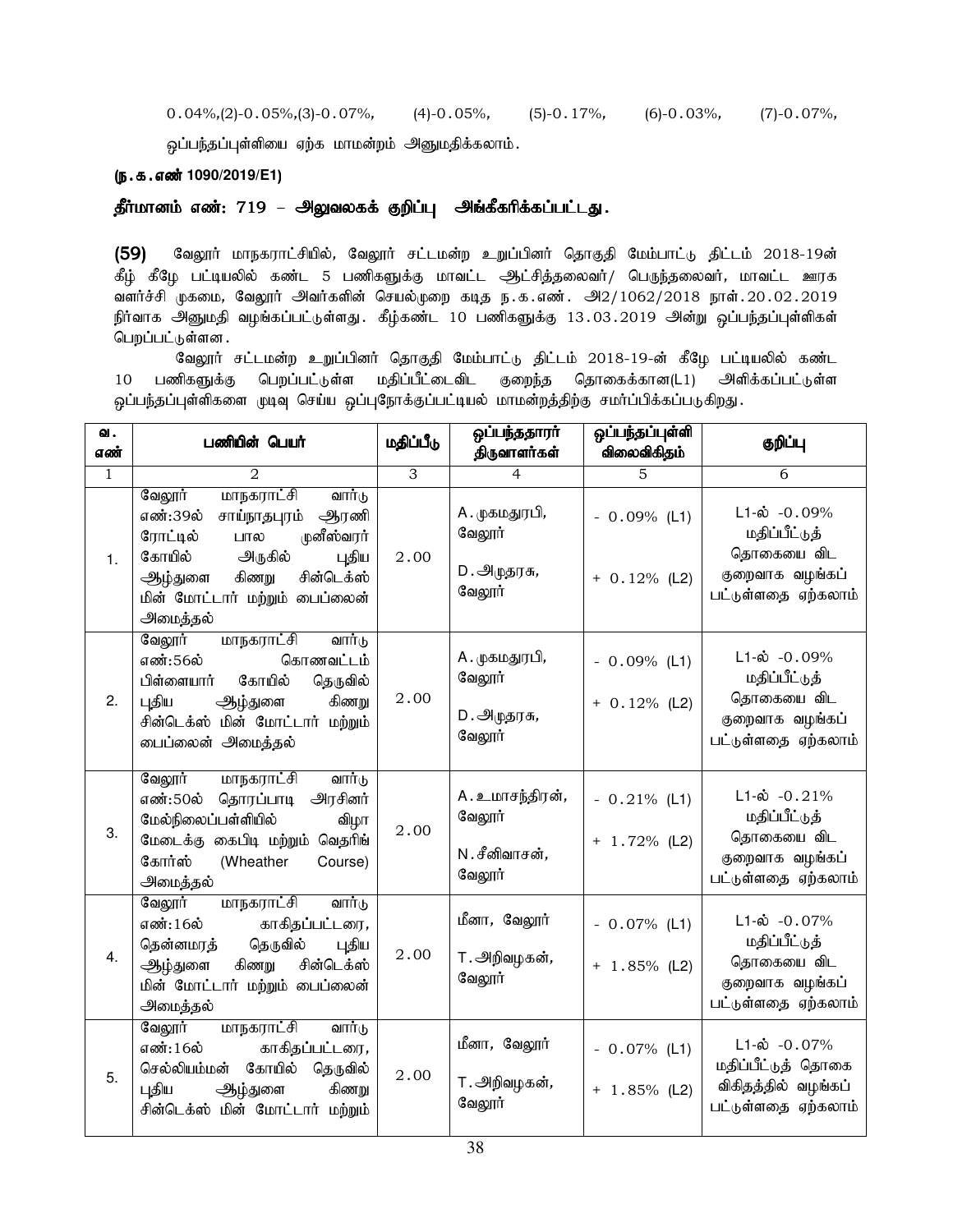|     | <u>பைப்லைன்</u> அமைத்தல்                                                                                                                                                              |      |                                                     |                                   |                                                                                                   |
|-----|---------------------------------------------------------------------------------------------------------------------------------------------------------------------------------------|------|-----------------------------------------------------|-----------------------------------|---------------------------------------------------------------------------------------------------|
| 6.  | வேலூர் மாநகராட்சி<br>வார்டு<br>எண்:16ல்<br>காகிதப்பட்டரை,<br>கன்னி கோயில் அருகில் புதிய<br>சின்டெக்ஸ்<br>கிணறு<br>ஆழ்துளை<br>மின் மோட்டார் மற்றும் பைப்லைன்<br>அமைத்தல்               | 2.00 | மீனா, வேலூர்<br>T. அறிவழகன் <i>,</i><br>வேலூர்      | $-0.07\%$ (L1)<br>$+ 1.85\%$ (L2) | $L1-\omega$ -0.07%<br>மதிப்பீட்டுத் தொகை<br>விகிதத்தில் வழங்கப்<br>பட்டுள்ளதை ஏற்கலாம்            |
| 7.  | வேலூர் மாநகராட்சி<br>வார்டு<br>எண்:16ல்<br>காகிதப்பட்டரை,<br>நகராட்சி சிப்பந்தி தெருவில் புதிய<br>கிணறு<br>சின்டெக்ஸ்<br>ஆழ்துளை<br>மின் மோட்டார் மற்றும் பைப்லைன்<br>அமைத்தல்        | 2.00 | மீனா, வேலூர்<br>T. அறிவழகன்,<br>வேலூர்              | $-0.07\%$ (L1)<br>$+ 1.85\%$ (L2) | $L1 - \phi$ -0.07%<br>மதிப்பீட்டுத் தொகை<br>விகிதத்தில் வழங்கப்<br>பட்டுள்ளதை ஏற்கலாம்            |
| 8.  | <u>மாநகராட்சி</u><br>வேலூர்<br>வார்டு<br>எண்:16ல் காகிதப்பட்டரை, மலை<br>மேலாண்டை<br>தெருவில்<br>புதிய<br>சின்டெக்ஸ்<br>கிணறு<br>ஆழ்துளை<br>மின் மோட்டார் மற்றும் பைப்லைன்<br>அமைத்தல் | 2.00 | மீனா, வேலூர்<br>T. அறிவழகன் <i>,</i><br>வேலூர்      | $-0.07\%$ (L1)<br>$+ 1.85\%$ (L2) | $L1-\omega$ -0.07%<br>மதிப்பீட்டுத் தொகை<br>விகிதத்தில் வழங்கப்<br>பட்டுள்ளதை ஏற்கலாம்            |
| 9.  | மாநகராட்சி<br>வேலூர்<br>வார்டு<br>எண்:53ல்<br>ஆர் . என் . பாளையம்,<br>கிராமணி தாவுத் சாகிப் தெருவில்<br>தடுப்பு சுவர் மற்றும் தரைப்பாலம்<br>அமைத்தல்                                  | 5.00 | A. உமாசந்திரன்,<br>வேலூர்<br>N.சீனிவாசன்,<br>வேலூர் | $-0.14%$ (L1)<br>$+ 1.19%$ (L2)   | $L1-\dot{\omega}$ -0.14%<br>மதிப்பீட்டுத்<br>தொகையை விட<br>குறைவாக வழங்கப்<br>பட்டுள்ளதை ஏற்கலாம் |
| 10. | உறுப்பினர்<br>வேலூர் சட்டமன்ற<br>பொதுமக்கள்<br>அலுவலகத்திற்கு<br>1000லிட்டர்<br>பயன்பாட்டிற்கு<br>சுத்திகரிக்கப்பட்ட<br>குடிநீர்<br>இணைப்பு அமைத்தல்                                  | 7.50 | P. நித்தியானந்தம்,<br>வேலூர்<br>R.அருள்,<br>வேலூர்  | $-0.10\%$ (L1)<br>$+ 0.83\%$ (L2) | $L1-\omega$ -0.10%<br>மதிப்பீட்டுத்<br>தொகையை விட<br>குறைவாக வழங்கப்<br>பட்டுள்ளதை ஏற்கலாம்       |

மேற்கண்ட பட்டியலில் கண்ட 10 பணிகளுக்கு பெறப்பட்ட ஒப்பந்தப்புள்ளிகளில் மதிப்பிட்டு தொகையை விட குறைந்த தொகைக்கான ஒப்பந்தப்புள்ளி அளித்துள்ள ஒப்பந்ததாரர்கள் ஒப்பந்தப்புள்ளிளை ஏற்று பட்டியலில் கண்ட 10 பணிகளுக்கு பணி உத்திரவு வழங்க மாமன்றத்தின் அனுமதி வேண்டப்படுகிறது. அலுவலக குறிப்பு :

- 1. மாமன்றத்தின் பார்வைக்கு வைக்கப்பட்டுள்ள இப்பொருள் மாமன்றத்தில் பதிவு செய்யலாம்.
- 2. இப்பணிக்கான செலவினத் தொகையை வேலூர் சட்டமன்ற உறுப்பினர் தொகுதி மேம்பாட்டு திட்டம்  $2018-19$  கீழ் செலவு செய்யலாம்.
- 3. வேலூர் மாநகராட்சியில் வேலூர் சட்டமன்ற உறுப்பினர் தொகுதி மேம்பாட்டு திட்டம் 208-19-ன் கீழ் ஒப்பந்தப்புள்ளி கோரப்பட்ட மேற்கண்ட 5-பணிகளுக்கு ஒப்பந்தப்புள்ளி அளித்துள்ள <u>ஓ</u>ப்பந்ததார் அளித்துள்ள குறைந்த தொகைக்கான L1-((1- 0.09%, (2)-0.09%, (3)-0.21%, (4)-0.07%, (5)-0.07% (6)-0.07% (7)-0.07% (8)-0.07% (9)-0.14% (10)-0.10% ஒப்பந்தப்புள்ளியை மாமன்றம் ஏற்று பணி உத்திரவு வழங்க அனுமதிக்கலாம்.

```
(ந.க.எண். 3873/2018/E1)
```
தீர்மானம் எண்: 720 – அலுவலகக் குறிப்பு அங்கீகரிக்கப்பட்டது.

(60) வேலூர் மாநகராட்சி மண்டல அலுவலகம் 1-க் குட்பட்ட பகுதிகளில் குடிநீர் விநியோகப் பணிகள் செய்யவும், வால்வுகள், மோட்டார்கள் இயக்குதல்(ம) பராமரிப்புப் பணிகள் மேற்கொள்ளவும் குடிநீர் பணியாளர்கள் 47 நாபர்கள் தனியார் முலம் ஒப்பந்த அடிப்படையில் தேவைப்படுகின்றனர். எனவே, மாவட்ட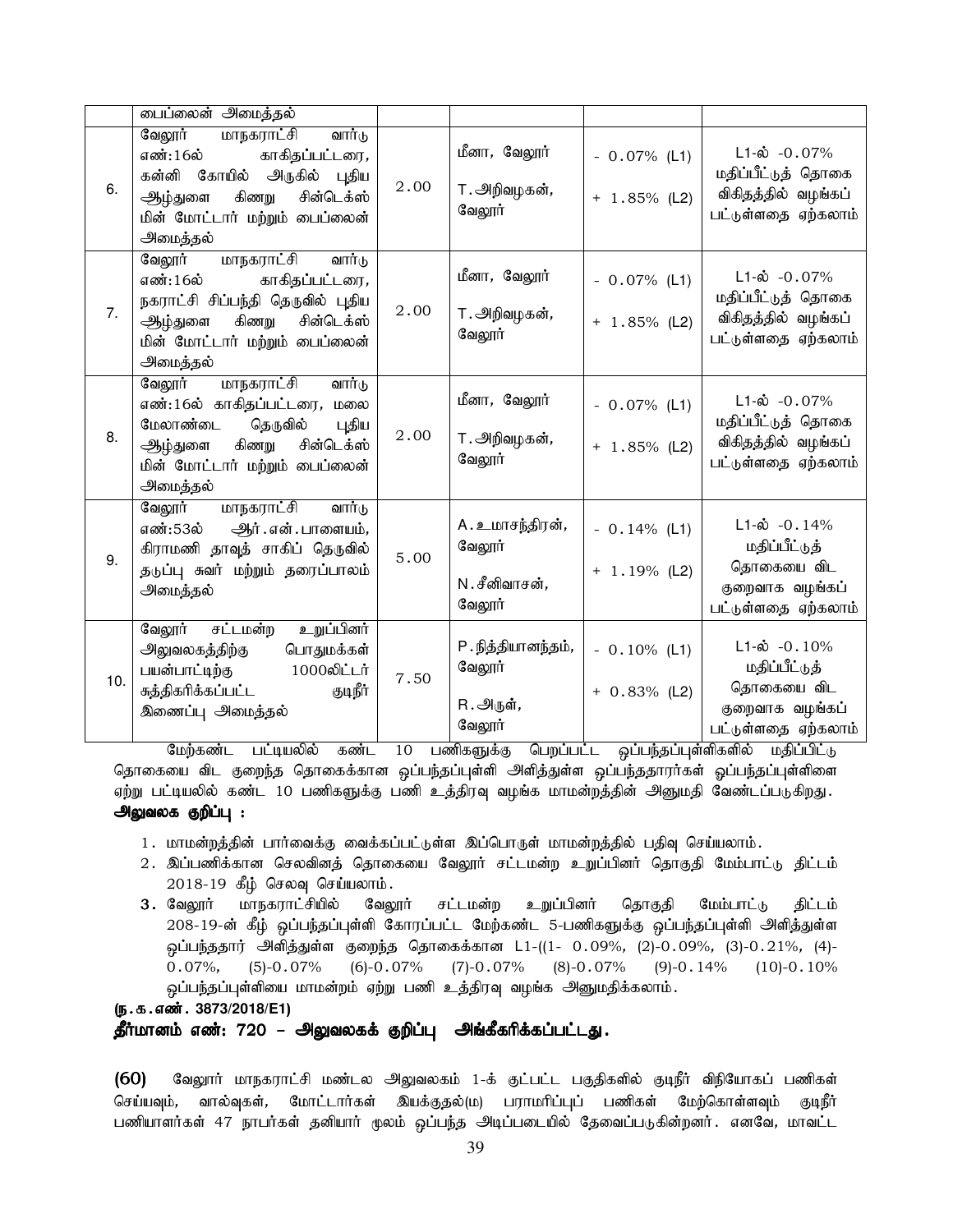ஆட்சித்தலைவர் அவர்களால் நிர்ணயம் செய்யப்பட்ட விலைவீதப்படி மற்றும் (EPF + ESI உட்பட) ஆகஸ்ட் 2019 முதல் ஜீலை 2020 வரை ஒரு ஆண்டு காலத்திற்கு மேற்படி குடிநீர் பணிகள் செய்ய தயாரிக்கப்பட்ட மதிப்பீட்டுத் தொகை ரு. 46 . 00 இலட்சத்திற்கு நிர்வாக அனுமதி வேண்டி மாமன்றத்தில் பொருள் வைக்கப்படுகிறது .

#### அலுவலக குறிப்பு :

- $1.$   $\mu$  மாமன்றம் அனுமதி வழங்கலாம்.
- $2.$  இப்பணிக்கான செலவினக் கொகையை குடிநீர் நிதி 2019-20ன் கீம் செலவு செய்யலாம். ருன்அனுமதி வழங்கப்பட்டதை மன்றம் ஏற்கலாம்.

(ந.க.எண்: 2865 /2019/E1/ம1)

<u>தீர்மானம் எண்: 721 – அலுவலகக் குறிப்பு</u> அங்கீகரிக்கப்பட்டது.

(61) வேலூார் மாநகராட்சி மண்டல அலுவலகம் 2-க் குட்பட்ட பகுதிகளில் குடிநீர் விநியோகப் பணிகள் செய்யவும், வால்வுகள், மோட்டார்கள் இயக்குதல்(ம) பராமரிப்புப் பணிகள் மேற்கொள்ளவும் குடிநீர் பணியாளர்கள் 42 நாபர்கள் தனியார் முலம் ஒப்பந்த அடிப்படையில் தேவைப்படுகின்றனர். எனவே, மாவட்ட <u>ஆட்சித்</u>தலைவர் அவர்களால் நிர்ணயம் செய்யப்பட்ட விலைவீதப்படி மற்றும் (EPF + ESI உட்பட) ஆகஸ்ட் 2019 முதல் ஜீலை 2020 வரை ஒரு ஆண்டு காலத்திற்கு மேற்படி குடிநீர் பணிகள் செய்ய தயாரிக்கப்பட்ட மதிப்பீடு ரு.48.90 லட்சத்திற்கு (ருபாய் நாற்பத்தி எட்டு லட்சத்து தொன்னுராயிரம் மட்டும்) மதிப்பீடு தயார் செய்யப்பட்டு நிர்வாக அனுமதி வேண்டி மாமன்றத்தில் பொருள் வைக்கப்படுகிறது.

#### அலுவலக குறிப்பு :

- 1. மாமன்றம் அனுமதி வழங்கலாம்.
- $2.$   $\;$  இப்பணிக்கான செலவினத் தொகையை குடிநீர் நிதி 2019-20ன் கீழ் செலவு செய்யலாம். முன்அனுமதி வழங்கப்பட்டதை மன்றம் ஏற்கலாம்.

#### (**ந.க.எண்: 2866 /2019/E1/**ம2)

#### தீர்மானம் எண்: 722 – அலுவலகக் குறிப்பு அங்கீகரிக்கப்பட்டது.

(62) மேலுார் மாநகராட்சி மண்டல அலுவலகம் 3-க் குட்பட்ட பகுதிகளில் குடிநீர் விநியோகப் பணிகள் செய்யவும், வால்வுகள், மோட்டார்கள் இயக்குதல்(ம) பராமரிப்புப் பணிகள் மேற்கொள்ளவும் குடிநீர் பணியாளர்கள் 40 நாபர்கள் தனியார் முலம் ஒப்பந்த அடிப்படையில் தேவைப்படுகின்றனர். எனவே, மாவட்ட <u>ஆட்சித்</u>தலைவர் அவர்களால் நிர்ணயம் செய்யப்பட்ட விலைவீதப்படி மற்றும் (EPF + ESI உட்பட) ஆகஸ்ட் 2019 முதல் ஜீலை 2020 வரை ஒரு ஆண்டு காலத்திற்கு மேற்படி குடிநீர் பணிகள் செய்ய தயாரிக்கப்பட்ட மதிப்பீட்டுத் தொகை ரு. 47. 40 இலட்சத்திற்கு நிர்வாக அனுமதி வேண்டி மாமன்றத்தில் பொருள் வைக்கப்படுகிறது .

#### அலுவலக குறிப்பு :

- 1. மாமன்றம் அனுமதி வழங்கலாம்.
- $2.$  இப்பணிக்கான செலவினத் தொகையை குடிநீர் நிதி 2019-20ன் கீழ் செலவு செய்யலாம். ருன்அனுமதி வழங்கப்பட்டதை மன்றம் ஏற்கலாம்.

#### (**ந.க.எண்** 2867 /2019/E1/ம3)

#### தீர்மானம் எண்: 723 – அலுவலகக் குறிப்பு அங்கீகரிக்கப்பட்டது.

(63) வேலூர் மாநகராட்சி மண்டல அலுவலகம் 4-க் குட்பட்ட பகுதிகளில் குடிநீர் விநியோகப் பணிகள் செய்யவும், வால்வுகள், மோட்டார்கள் இயக்குதல்(ம) பராமரிப்புப் பணிகள் மேற்கொள்ளவும் குடிநீர் பணியாளர்கள் 38 நாபர்கள் தனியார் மூலம் ஒப்பந்த அடிப்படையில் தேவைப்படுகின்றனர். எனவே, மாவட்ட ஆட்சித்தலைவர் அவர்களால் நிர்ணயம் செய்யப்பட்ட விலைவீதப்படி மற்றும் (EPF + ESI உட்பட) ஆகஸ்ட்